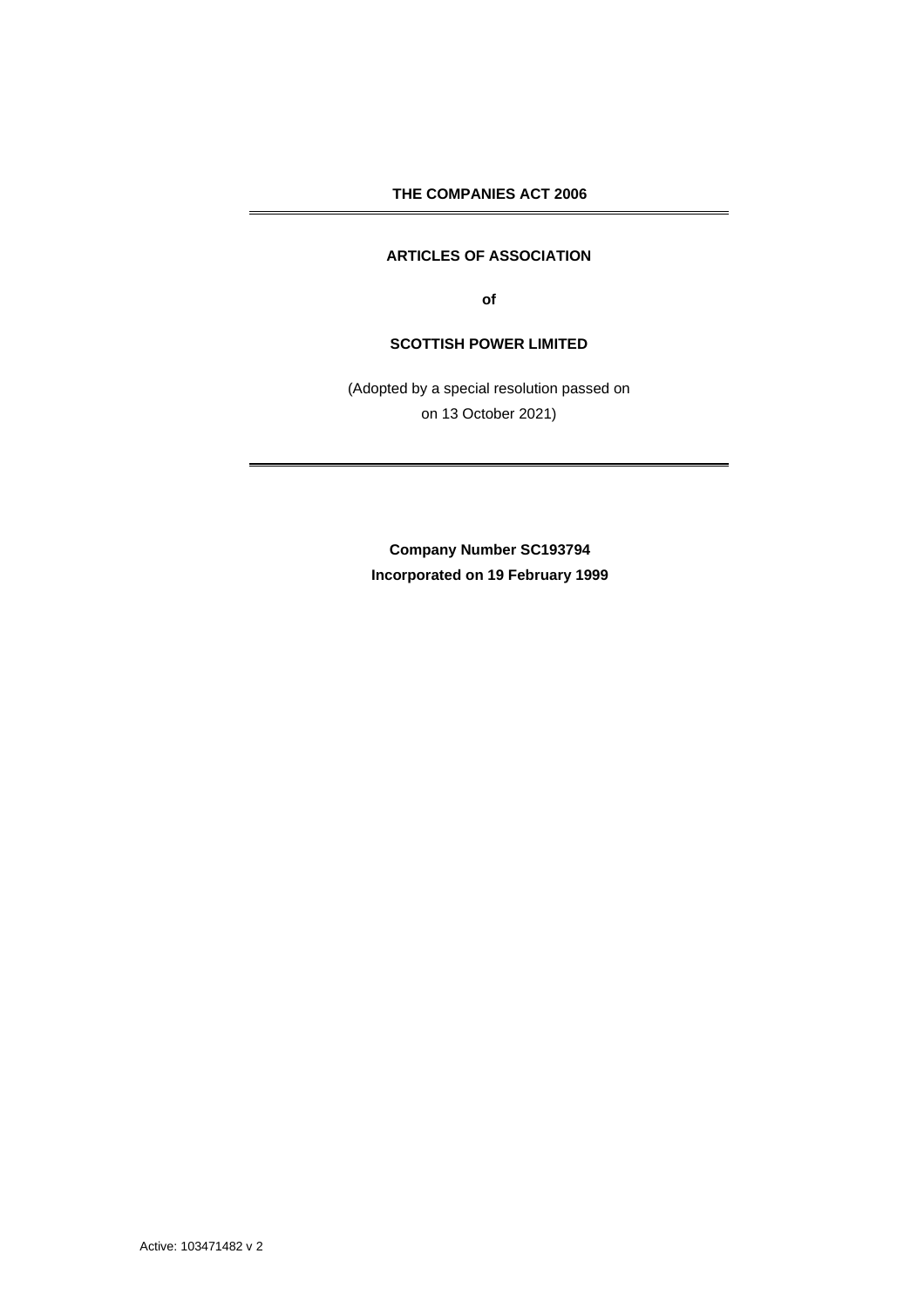# TABLE OF CONTENTS

| 1  |                                                                                                   |  |
|----|---------------------------------------------------------------------------------------------------|--|
| 2  |                                                                                                   |  |
|    |                                                                                                   |  |
| 3  |                                                                                                   |  |
| 4  |                                                                                                   |  |
|    |                                                                                                   |  |
| 5  |                                                                                                   |  |
| 6  | Stakeholder Engagement, Corporate Website, Presence in Social Media and Digital Transformation. 4 |  |
|    |                                                                                                   |  |
| 7  |                                                                                                   |  |
| 8  |                                                                                                   |  |
| 9  |                                                                                                   |  |
| 10 |                                                                                                   |  |
| 11 |                                                                                                   |  |
| 12 |                                                                                                   |  |
|    |                                                                                                   |  |
| 13 |                                                                                                   |  |
| 14 |                                                                                                   |  |
| 15 |                                                                                                   |  |
| 16 |                                                                                                   |  |
|    |                                                                                                   |  |
| 17 |                                                                                                   |  |
| 18 |                                                                                                   |  |
| 19 |                                                                                                   |  |
| 20 |                                                                                                   |  |
|    |                                                                                                   |  |
| 21 |                                                                                                   |  |
| 22 |                                                                                                   |  |
|    |                                                                                                   |  |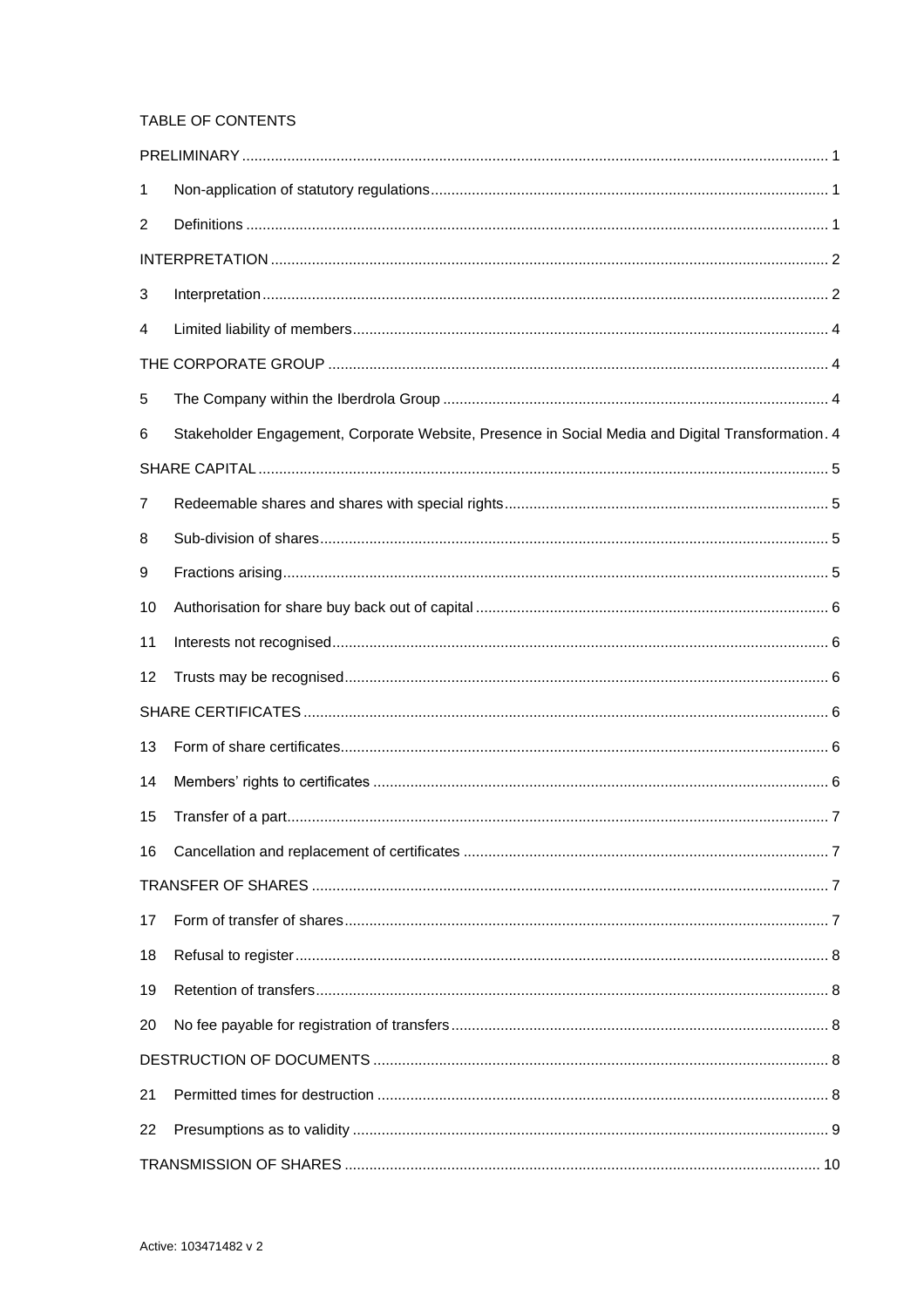| 23 |  |
|----|--|
| 24 |  |
| 25 |  |
| 26 |  |
| 27 |  |
| 28 |  |
| 29 |  |
| 30 |  |
|    |  |
| 31 |  |
| 32 |  |
| 33 |  |
| 34 |  |
| 35 |  |
| 36 |  |
| 37 |  |
| 38 |  |
| 39 |  |
| 40 |  |
| 41 |  |
| 42 |  |
| 43 |  |
| 44 |  |
| 45 |  |
| 46 |  |
|    |  |
| 47 |  |
| 48 |  |
| 49 |  |
|    |  |
| 50 |  |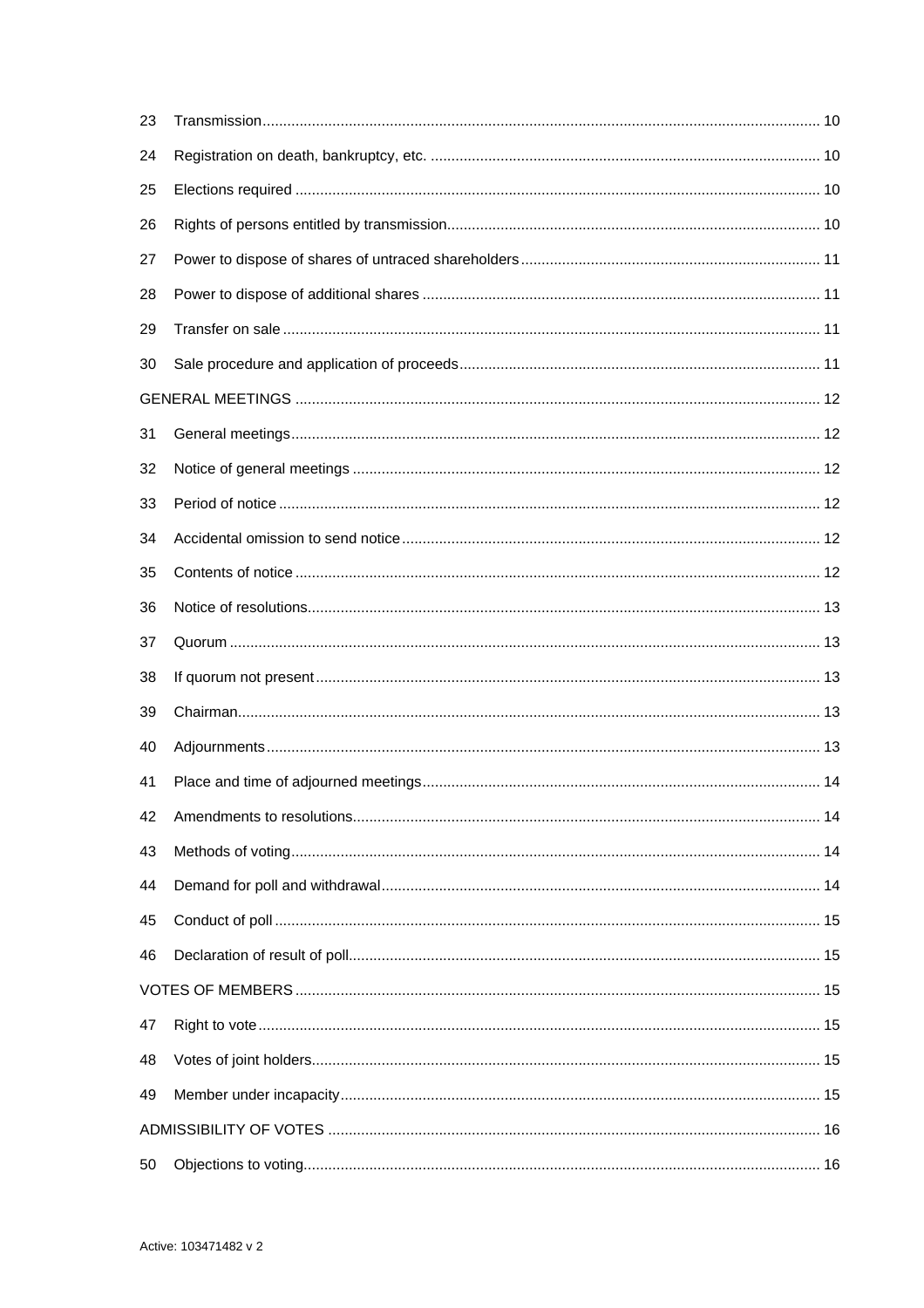| 51 |  |  |
|----|--|--|
|    |  |  |
| 52 |  |  |
| 53 |  |  |
| 54 |  |  |
| 55 |  |  |
| 56 |  |  |
| 57 |  |  |
|    |  |  |
| 58 |  |  |
| 59 |  |  |
|    |  |  |
| 60 |  |  |
| 61 |  |  |
| 62 |  |  |
| 63 |  |  |
| 64 |  |  |
| 65 |  |  |
| 66 |  |  |
| 67 |  |  |
| 68 |  |  |
| 69 |  |  |
| 70 |  |  |
|    |  |  |
| 71 |  |  |
| 72 |  |  |
| 73 |  |  |
| 74 |  |  |
| 75 |  |  |
|    |  |  |
| 76 |  |  |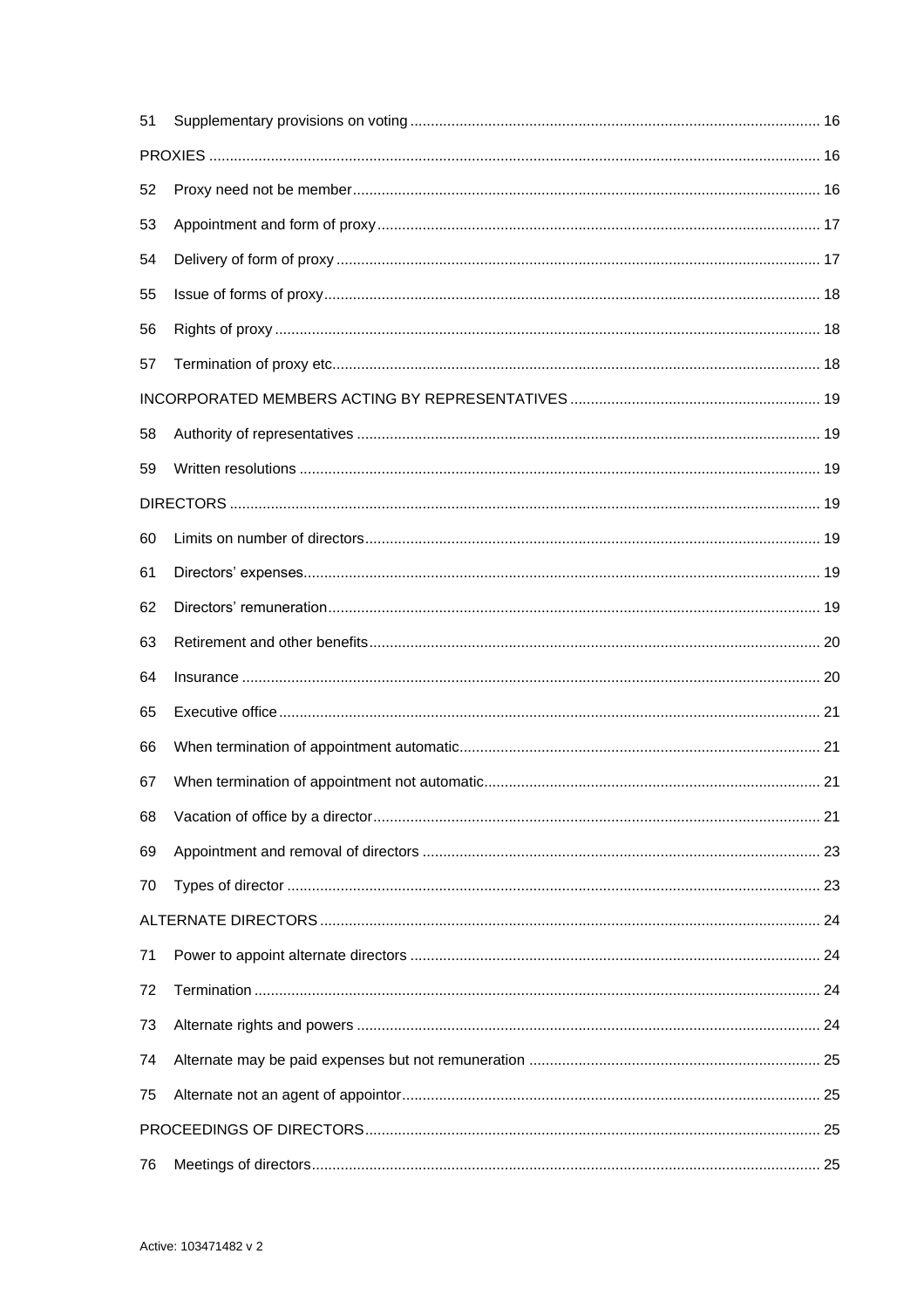| 77 |  |
|----|--|
| 78 |  |
| 79 |  |
| 80 |  |
| 81 |  |
| 82 |  |
| 83 |  |
| 84 |  |
| 85 |  |
| 86 |  |
| 87 |  |
| 88 |  |
| 89 |  |
| 90 |  |
| 91 |  |
| 92 |  |
| 93 |  |
|    |  |
| 94 |  |
| 95 |  |
| 96 |  |
| 97 |  |
| 98 |  |
| 99 |  |
|    |  |
|    |  |
|    |  |
|    |  |
|    |  |
|    |  |
|    |  |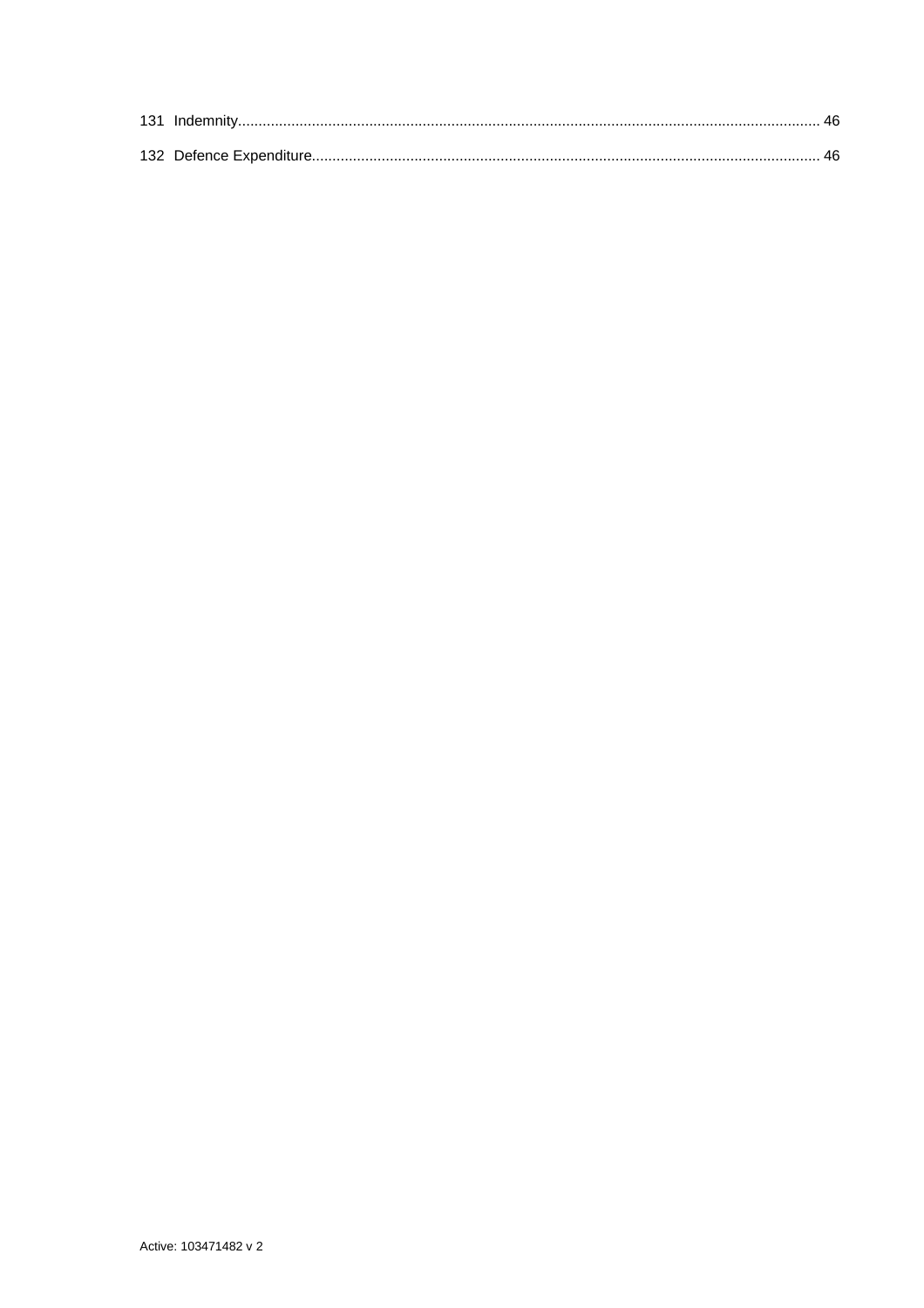## **THE COMPANIES ACT 2006**

# **A COMPANY LIMITED BY SHARES**

# **ARTICLES OF ASSOCIATION**

**OF**

### **SCOTTISH POWER LIMITED**

#### **(ADOPTED BY A SPECIAL RESOLUTION PASSED ON 13 OCTOBER 2021)**

### <span id="page-7-0"></span>**PRELIMINARY**

### <span id="page-7-1"></span>**1 Non-application of statutory regulations**

None of any regulations set out in any schedule to any statute or any statutory instrument concerning companies shall apply as regulations or articles of the Company.

# <span id="page-7-2"></span>**2 Definitions**

In these Articles (if not inconsistent with the subject or context) the words in the first column of the table below have the following meanings:

**the 2006 Act** means the Companies Act 2006;

**address** includes any number or address used for the purposes of sending or receiving notices, documents or information by electronic means and/or by means of a website;

**these Articles** means these Articles of Association as may be from time to time altered;

**auditors** means the auditors for the time being of the Company;

**Board** means the board of directors of the Company**;**

**Chairman** means the chairman of the Board elected in accordance with Article [87.1;](#page-37-2)

**clear days** in relation to the sending of a notice means that period excluding the day when the notice is sent or deemed to be sent and the day for which it is sent or on which it is to take effect;

**Company** means Scottish Power Limited (formerly called Scottish Power plc);

**Directors** means the directors of the Company or those of such directors present at a duly convened meeting of the directors of the Company at which a quorum is present;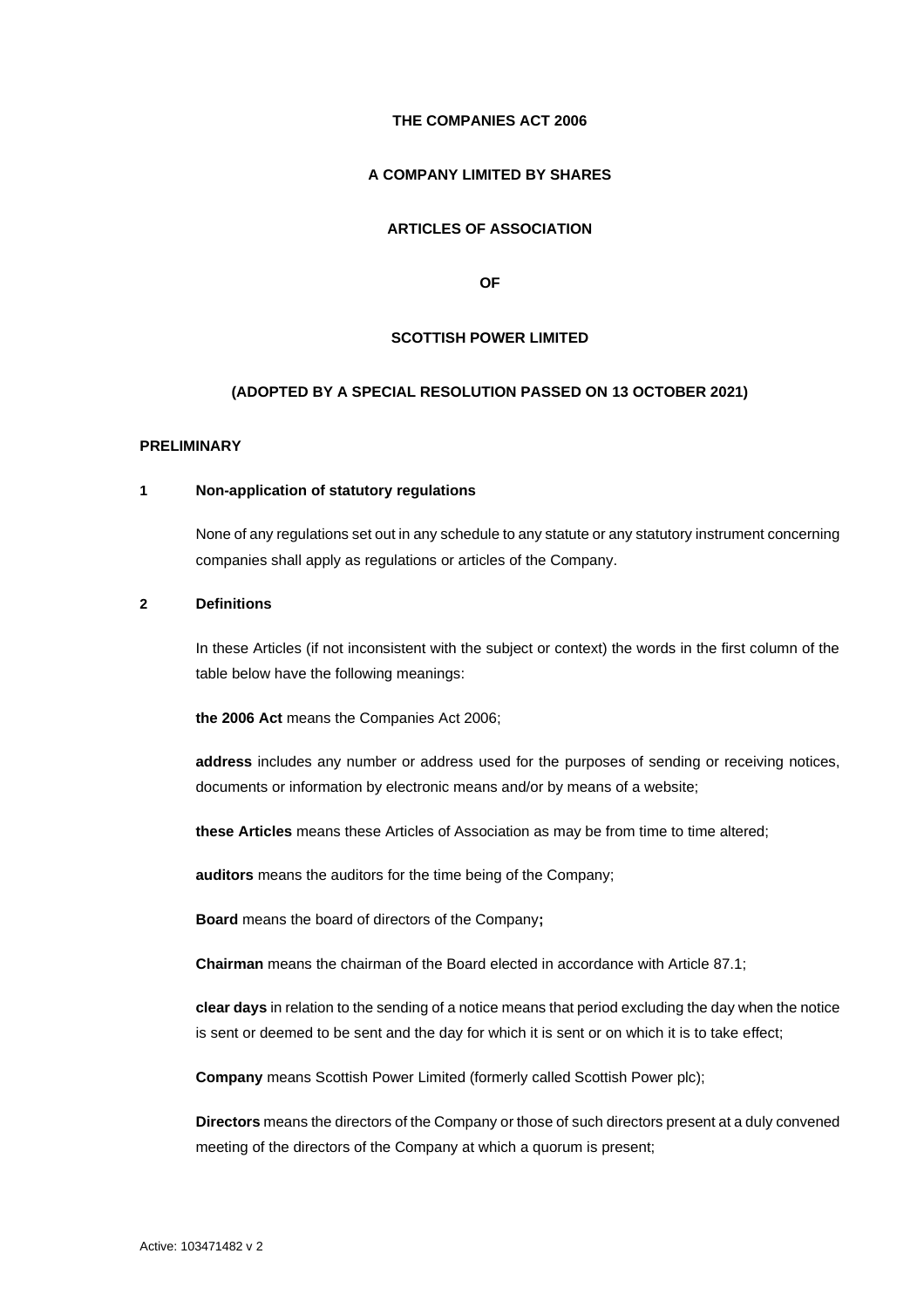**employees' share scheme** has the meaning given in Section 1166 of the 2006 Act;

**group** has the meaning given in Section 1261 of the 2006 Act;

**holder** means in relation to shares, the member whose name is entered in the register of members as the holder of shares;

**Iberdrola** has the meaning given in Article [5.1;](#page-10-4)

**Iberdrola Group** has the meaning given in Articl[e 5.1;](#page-10-4)

**in writing** means written or produced by any substitute for writing (including anything in electronic form) or partly one and partly another, and written shall be construed accordingly;

**member** means a member of the Company;

**month** means calendar month;

**office** means the registered office of the Company for the time being;

**paid** means paid or credited as paid;

**register of members** means the register of members of the Company to be kept pursuant to Section 113 of the 2006 Act;

**ScottishPower Group** has the meaning given in Article [5.2;](#page-10-5)

**the Statutes** means the Companies Acts and every other enactment for the time being in force concerning companies and affecting the Company;

**subsidiary undertaking** has the meaning given in Section 1162 of the 2006 Act and, for the avoidance of doubt, shall be deemed to include a subsidiary;

**transmission event** means death, bankruptcy or any other event giving rise to the transmission of a person's entitlement to a share by operation of law;

**undertaking** has the meaning given in Section 1161 of the 2006 Act; and

**the United Kingdom** means the United Kingdom of Great Britain and Northern Ireland.

# <span id="page-8-0"></span>**INTERPRETATION**

#### <span id="page-8-1"></span>**3 Interpretation**

In these Articles:

3.1 References to a notice or other document being **sent** to a person by the Company include references to such notice or other document, or a copy of such notice or other document, being sent, given,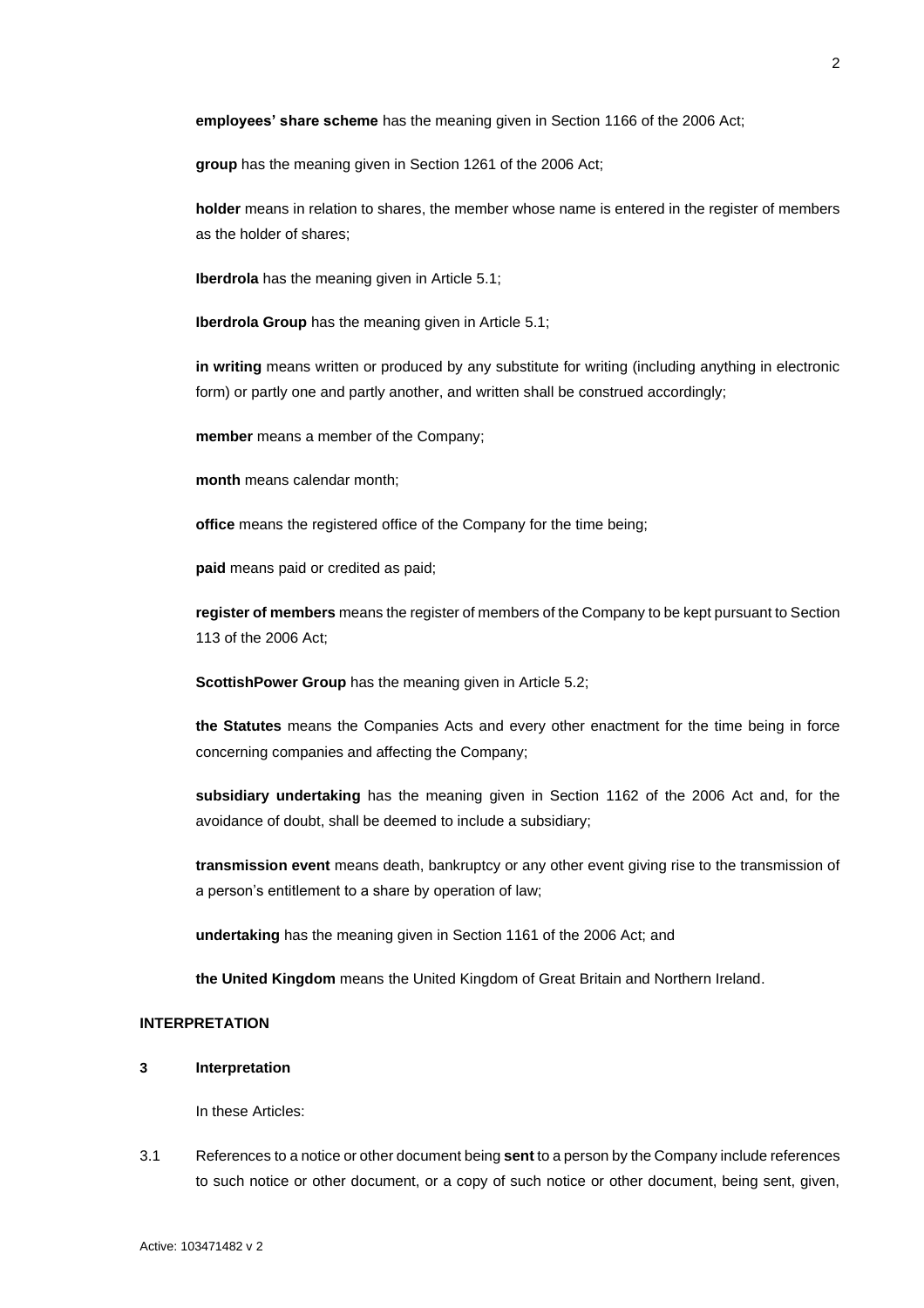delivered, issued or made available to, or served on, that person by any method authorised by these Articles, and **sending** shall be construed accordingly;

- 3.2 The expressions **hard copy form, electronic form** and **electronic means** have the same respective meanings as in the Company Communications Provisions;
- 3.3 The expression **Company Communications Provision**s has the same meaning as in Section 1143 of the 2006 Act;
- 3.4 The expression **officer** includes a Director, manager and the Secretary but shall not include an auditor;
- 3.5 The expression **Secretary** includes any deputy secretary, assistant secretary and any other person appointed by the Directors to perform any of the duties of the Secretary and where two or more persons are appointed to act as joint secretaries shall include any one of those persons;
- 3.6 The expression the **Companies Acts** has the meaning given thereto by Section 2 of the Companies Act 2006;
- 3.7 Any reference to days of notice shall be construed as meaning clear days;
- 3.8 Words denoting the singular include the plural and vice versa. Words denoting a gender include every gender;
- 3.9 Any reference to a person shall be construed as including a reference to an undertaking;
- 3.10 Where any of the provisions of these Articles are stated to apply to an Article referred to by its number only, those provisions shall apply (where relevant) to all and any Articles designated by that number and a capital letter;
- 3.11 Save as aforesaid, any words or expressions defined in the 2006 Act shall (if not inconsistent with the subject or context) bear the same meaning in these Articles;
- 3.12 Subject to the preceding paragraph, references to any provision of any enactment or of any subordinate legislation (as defined by section 21(1) of the Interpretation Act 1978) include any modification or re-enactment of that provision for the time being in force;
- 3.13 Where for any purpose an ordinary resolution of the Company is expressed to be required under the provisions of these Articles, a special resolution shall also be effective;
- 3.14 The index, table of contents, headings and sub-headings to Articles are inserted for convenience only and do not affect the construction of these Articles;
- 3.15 Powers of delegation shall not be restrictively construed but the widest interpretation shall be given to them and: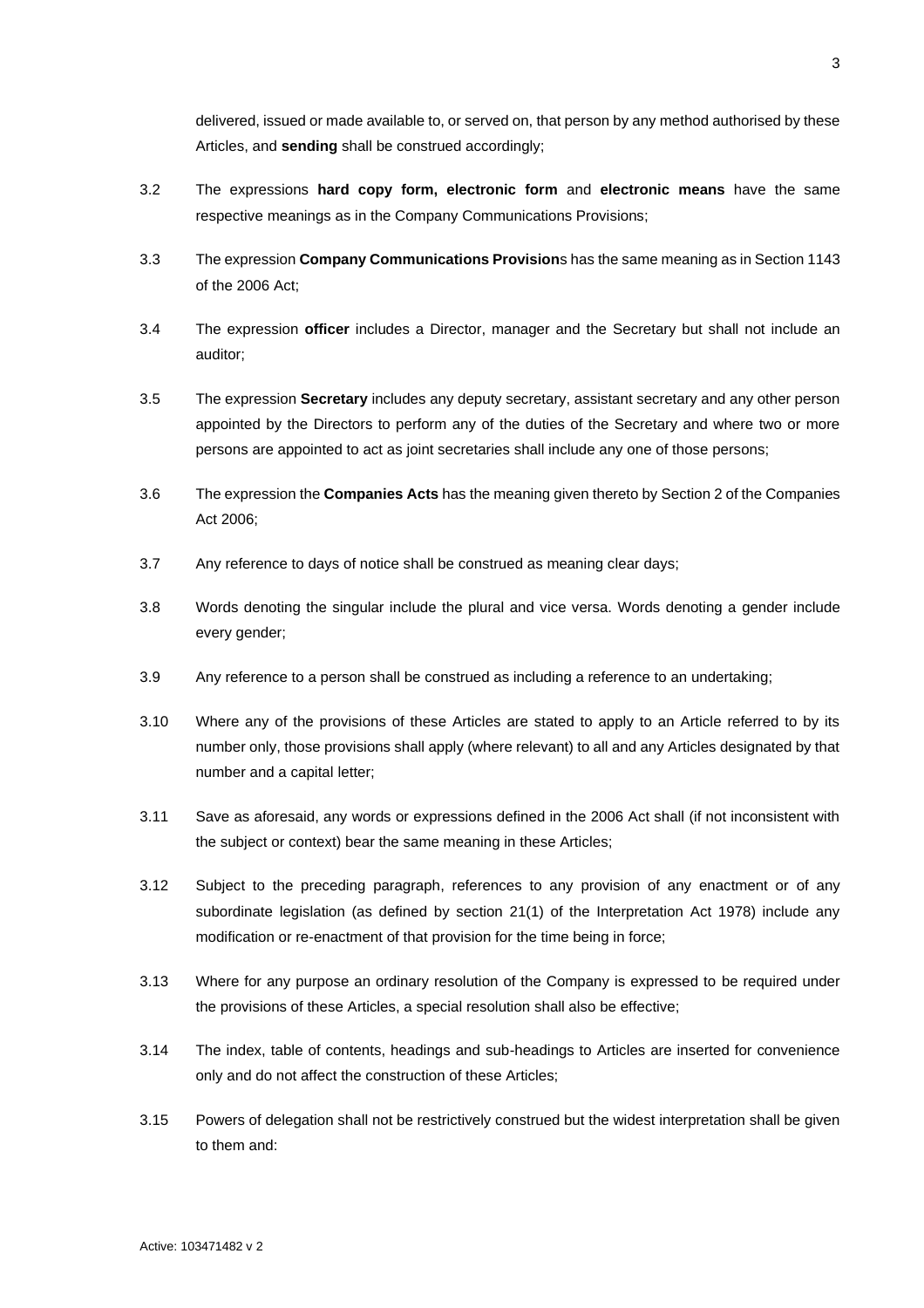- (a) the word Directors in the context of the exercise of any power contained in these Articles includes any committee consisting of one or more Directors, any Director holding executive office and any local or divisional board, manager or agent of the Company to which or, as the case may be, to whom the power in question has been delegated;
- (b) no power of delegation shall be limited by the existence or, except where expressly provided by the terms of delegation, the exercise of that or any other power of delegation; and
- (c) except where expressly provided by the terms of delegation, the delegation of a power shall not exclude the concurrent exercise of that power by any other body or person who is for the time being authorised to exercise it under these Articles or under another delegation of the power.

### <span id="page-10-0"></span>**4 Limited liability of members**

The liability of the members is limited to the amount, if any, unpaid on the shares in the Company held by them.

### <span id="page-10-1"></span>**THE CORPORATE GROUP**

# <span id="page-10-2"></span>**5 The Company within the Iberdrola Group**

- <span id="page-10-4"></span>5.1 The Company is part of an international industrial group of which Iberdrola, S.A. ("**Iberdrola**"), a Spanish company, is the controlling entity and listed holding company pursuant to Spanish law (the "**Iberdrola Group**") whose corporate structure of decentralised decision-making (based on the principle of subsidiarity and the implementation of detailed coordination mechanisms) are designed to ensure the global integration of all of the Iberdrola Group's businesses, in accordance with a business model aimed at maximising the value of the Iberdrola Group's business as a whole in the interests of its members, whilst maintaining a system of checks and balances and a clear separation of functions and responsibilities.
- <span id="page-10-5"></span>5.2 The Company is the principal sub-holding company in the United Kingdom of the Iberdrola Group (the "**ScottishPower Group**"), and it has an organisational, monitoring and strategic coordination function in relation to the ScottishPower Group, without prejudice to the necessary corporate autonomy of the subsidiary companies within the ScottishPower Group with regard to the day-today administration and effective management of the businesses that constitute their corporate purpose and the consequent responsibility for their ordinary control.

# <span id="page-10-3"></span>**6 Stakeholder Engagement, Corporate Website, Presence in Social Media and Digital Transformation**

<span id="page-10-6"></span>6.1 The Company shall engage with all stakeholders in its business activities in accordance with any engagement policy adopted on the same based on the principles of transparency and active listening which allows for stakeholders' legitimate interests to be taken into consideration, and the Company shall ensure the effective disclosure of information regarding its activities as appropriate.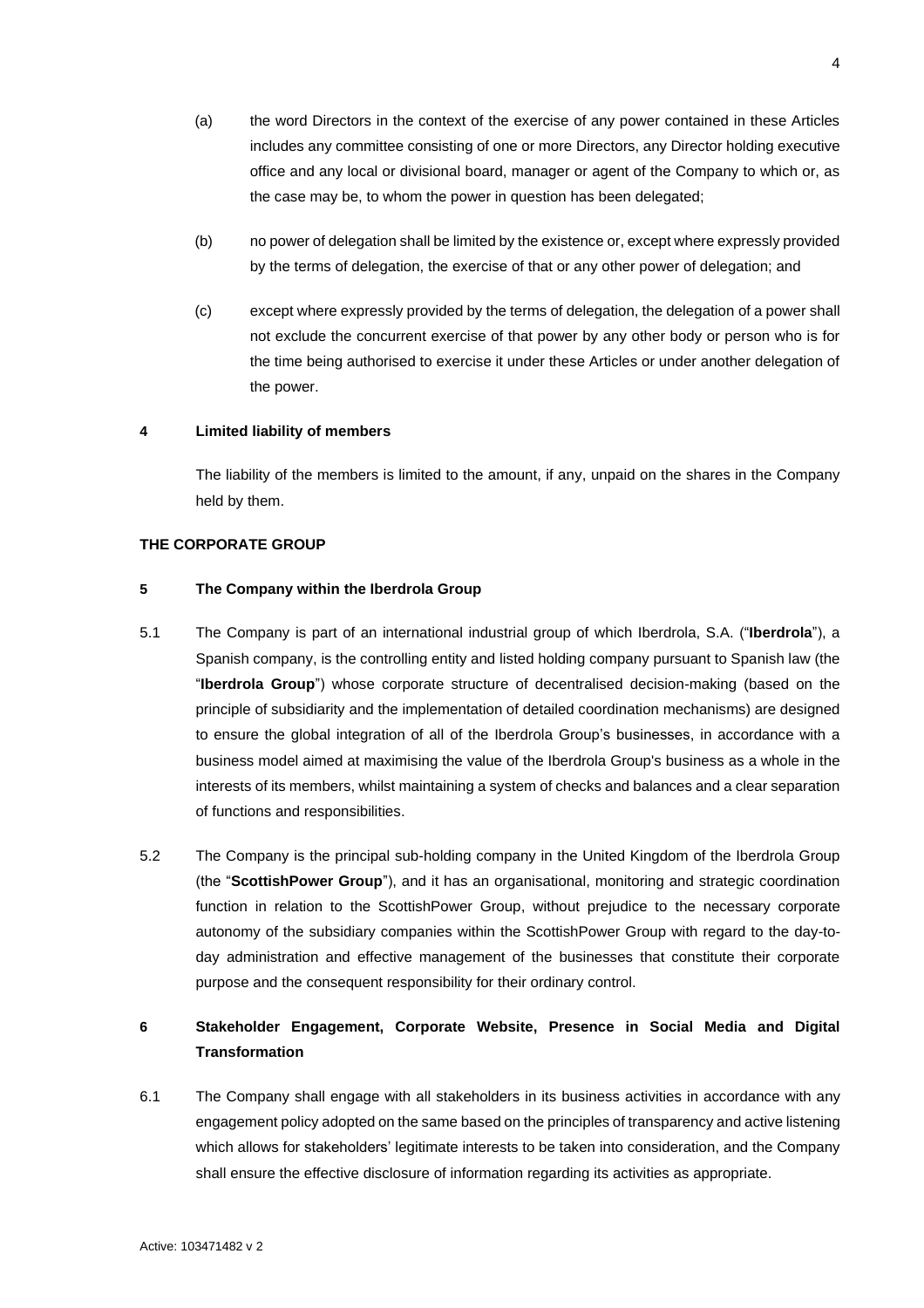- <span id="page-11-4"></span>6.2 The Company shall ensure that its corporate website, its presence and activity on social media, and, in general, its digital innovation strategy, contributes to the Iberdrola Group's digital communication strategy aimed at, among other purposes, encouraging stakeholder engagement, reinforcing their sense of belonging and favouring the development of the businesses of the Iberdrola Group and a digital transformation strategy in accordance with the principles described in Article [6.1.](#page-10-6)
- 6.3 The Company shall ensure the accessibility of its corporate website based on the principles of stakeholder engagement, transparency, and best practice in digital communication in accordance with Articles [6.1](#page-10-6) an[d 6.2.](#page-11-4)

# <span id="page-11-0"></span>**SHARE CAPITAL**

# <span id="page-11-1"></span>**7 Redeemable shares and shares with special rights**

- 7.1 Subject to the provisions of the Statutes and any rights attached to any existing shares:
	- 7.1.1 any shares may be issued with such rights or restrictions as the Company may by ordinary resolution determine (or, if the Company does not so determine, as the Directors may determine); and
	- 7.1.2 shares may be issued on the terms that they are, or are to be liable, to be redeemed at the option of the Company or the holder and the Directors may determine the terms, conditions and manner of redemption of any redeemable shares which are issued. Such terms and conditions shall apply to the relevant shares as if the same were set out in these Articles.

# <span id="page-11-2"></span>**8 Sub-division of shares**

Any resolution authorising the Company to sub-divide its shares or any of them may determine that, as between the shares resulting from the sub-division, any of them may have any preference or advantage or be subject to any restriction as compared with the others.

# <span id="page-11-3"></span>**9 Fractions arising**

If any shares are consolidated or consolidated and then divided, the Directors have the power to deal with any fractions of shares which result. If the Directors decide to sell any shares representing fractions, they can do so and distribute the net proceeds of sale among members in proportion to their fractional entitlements. The Directors can sell those shares to anyone, including the Company if the Statutes allow, and may authorise any person to transfer or deliver the shares to the buyer or in accordance with the buyer's instructions. The buyer shall not be bound to see to the application of the purchase money, nor shall his/her title to the share be affected by any irregularity or invalidity in the proceedings in reference to the sale.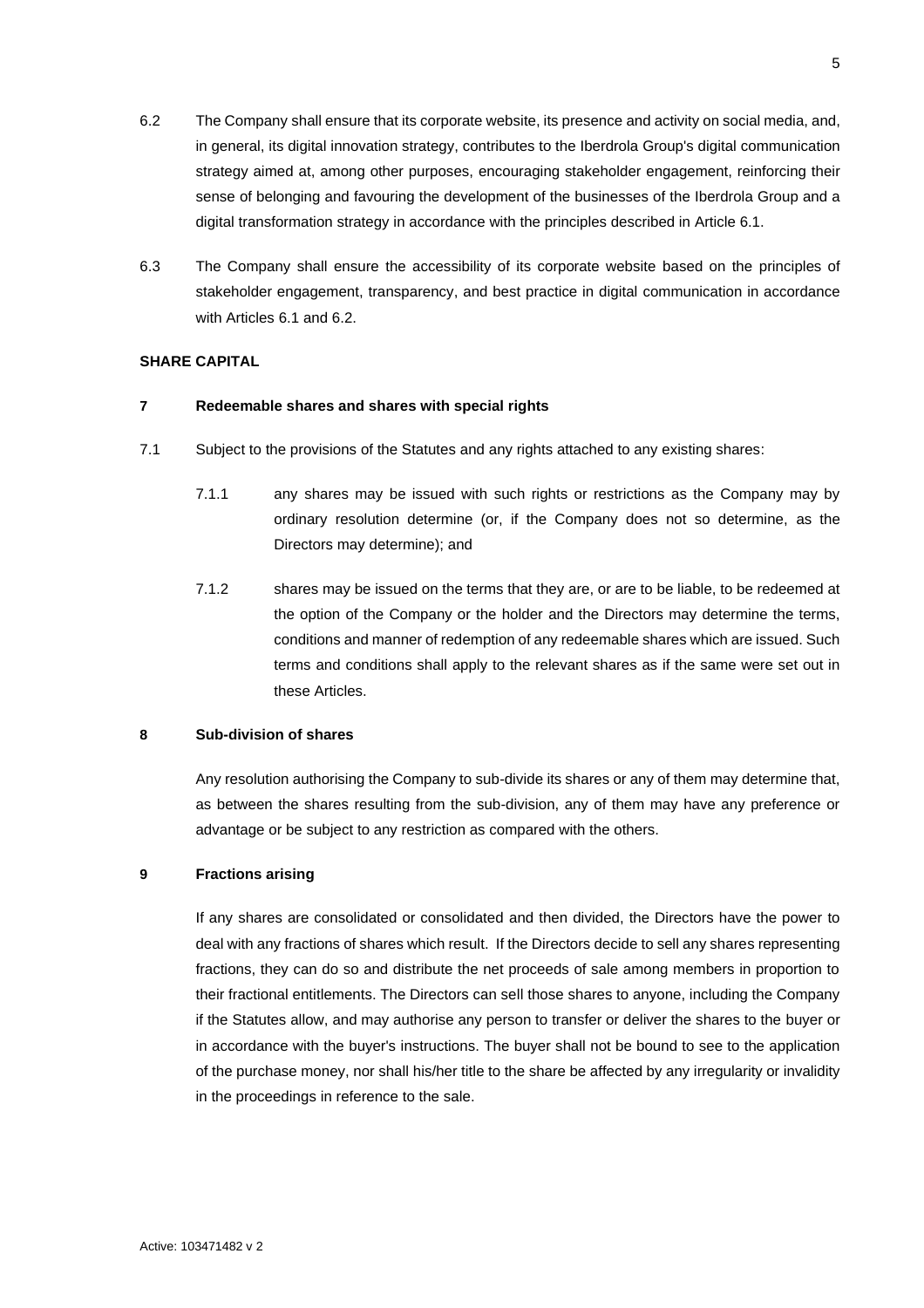# <span id="page-12-0"></span>**10 Authorisation for share buy back out of capital**

- 10.1 Subject to the 2006 Act, but without prejudice to any other provision of these Articles, the Company may purchase its own shares out of capital otherwise than in accordance with Chapter 5 of Part 18 of the 2006 Act, up to an aggregate purchase price in a financial year of the lower of:
	- 10.1.1 £15,000; or
	- 10.1.2 the nominal value of 5% of its fully paid share capital as at the beginning of the financial year.

## <span id="page-12-1"></span>**11 Interests not recognised**

Except as required by law or by these Articles, the Company shall not be bound by or compelled in any way to recognise (even when having notice thereof) any equitable, contingent, future or partial interest in any share, or any interest in any fractional part of a share, or (except only as by these Articles or by law otherwise provided) any other right in respect of any share, except an absolute right to the entirety thereof in the holder.

# <span id="page-12-2"></span>**12 Trusts may be recognised**

The Company shall be entitled, but except as required by law shall not be bound, to recognise in such manner and to such extent as it may think fit any trusts in respect of any of the shares of the Company. Notwithstanding any such recognition, the Company shall not be bound to see to the execution, administration or observance of any trust, whether express, implied or constructive, in respect of any shares of the Company and shall be entitled to recognise and give effect to the acts and deeds of the holders of such shares as if they were the absolute owners thereof. For the purpose of this Article [12,](#page-12-2) trust includes any right in respect of any shares of the Company other than an absolute right thereto in the holder thereof for the time being or such other rights in case of transmission thereof as are mentioned in these Articles.

## <span id="page-12-3"></span>**SHARE CERTIFICATES**

### <span id="page-12-4"></span>**13 Form of share certificates**

Every certificate for shares, debentures or other securities of the Company and every certificate relating to a participation in an employees' share scheme shall (except to the extent that the terms and conditions for the time being relating thereto otherwise provide) be executed by the Company in such manner as the Directors may decide and shall specify the number and class of shares to which it relates and the amount paid up thereon. No certificate shall be issued representing shares of more than one class.

# <span id="page-12-5"></span>**14 Members' rights to certificates**

14.1 Every member, on becoming the holder of any share shall be entitled, without payment, to one certificate for all shares of each class held by him/her (and, on transferring a part of his/her holding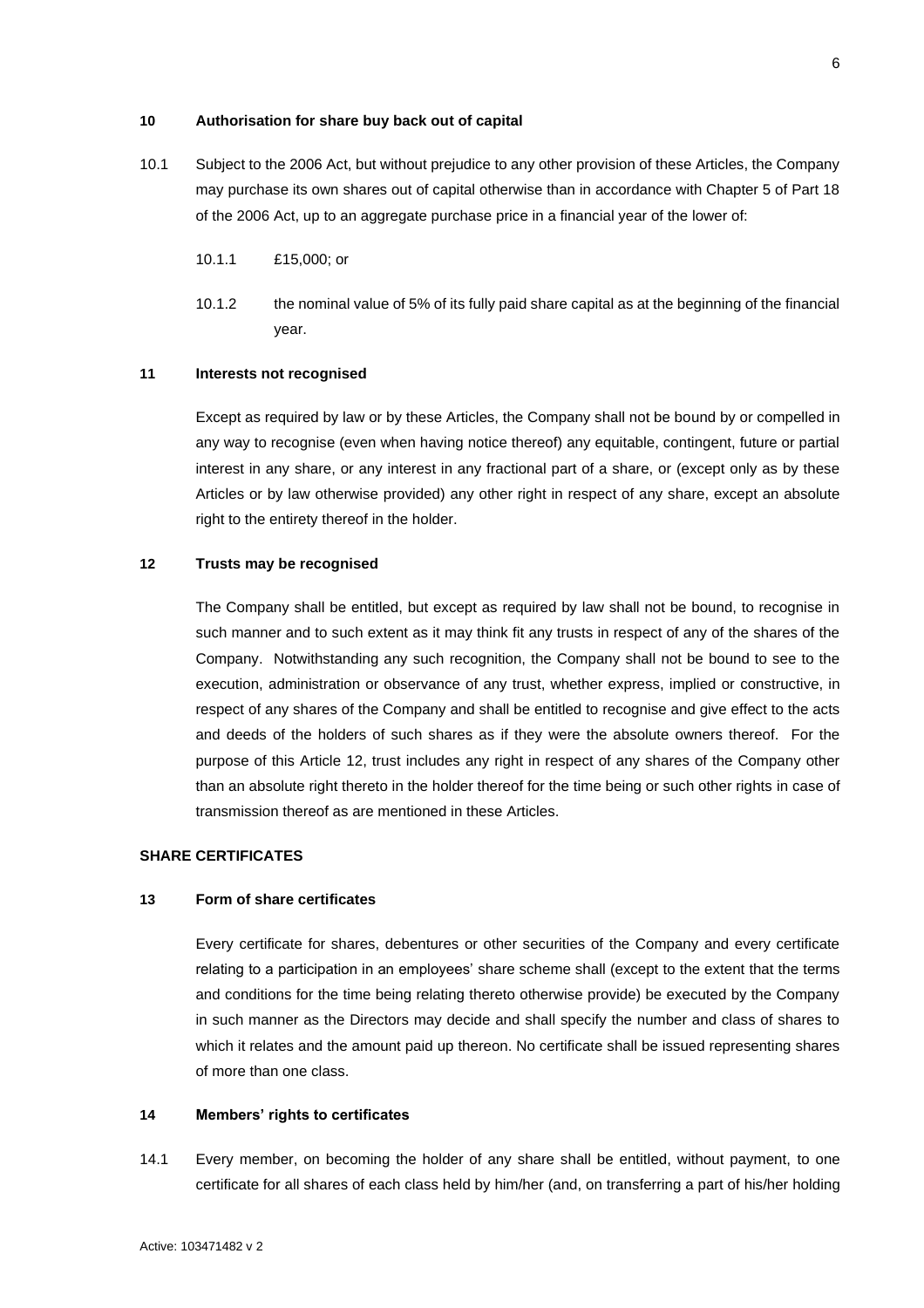of shares of any class, to a certificate for the balance of his/her holding of shares). He/she may elect to receive one or more additional certificates for any of his/her shares if he/she pays for every certificate after the first a reasonable sum determined from time to time by the Board. Every certificate shall:

- 14.1.1 be executed in such manner as the Directors may approve; and
- 14.1.2 specify the number, class and distinguishing numbers (if any) of the shares to which it relates and the amount or respective amounts paid up on the shares.
- 14.2 The Company shall not be bound to issue more than one certificate for shares held jointly by more than one person and delivery of a certificate to one joint holder shall be a sufficient delivery to all of them.

# <span id="page-13-0"></span>**15 Transfer of a part**

Where a member transfers some only of the shares comprised in a share certificate the old certificate shall be cancelled and a new certificate for the balance of such shares issued in lieu without charge.

# <span id="page-13-1"></span>**16 Cancellation and replacement of certificates**

- 16.1 Any two or more certificates representing shares of any one class held by any member may, at his/her request, be cancelled and a single new certificate for all such shares issued in lieu without charge.
- 16.2 If any member shall surrender for cancellation a share certificate representing shares held by him/her and request the Company to issue in lieu two or more share certificates representing such shares in such proportions as he/she may specify, the Directors may, if they think fit, comply with such request without charge.
- 16.3 If a share certificate shall be damaged, defaced, worn out, or alleged to have been lost, stolen or destroyed, it may be replaced by a new certificate on request subject to (in the case of damage, defacement or wearing out) delivery up of the certificate or (if alleged to have been lost, stolen or destroyed) compliance with such conditions (if any) as to evidence and indemnity as the Directors think fit. Any such replacement certificate shall be issued without charge save that, in the case of alleged loss, theft or destruction, the person to whom a new certificate is issued shall pay to the Company any exceptional out of pocket expenses incidental to the investigation of evidence of loss, theft or destruction and the preparation of the requisite form of indemnity as aforesaid.
- 16.4 In the case of shares held jointly by several persons any such request may be made by any one of the joint holders.

# <span id="page-13-2"></span>**TRANSFER OF SHARES**

#### <span id="page-13-3"></span>**17 Form of transfer of shares**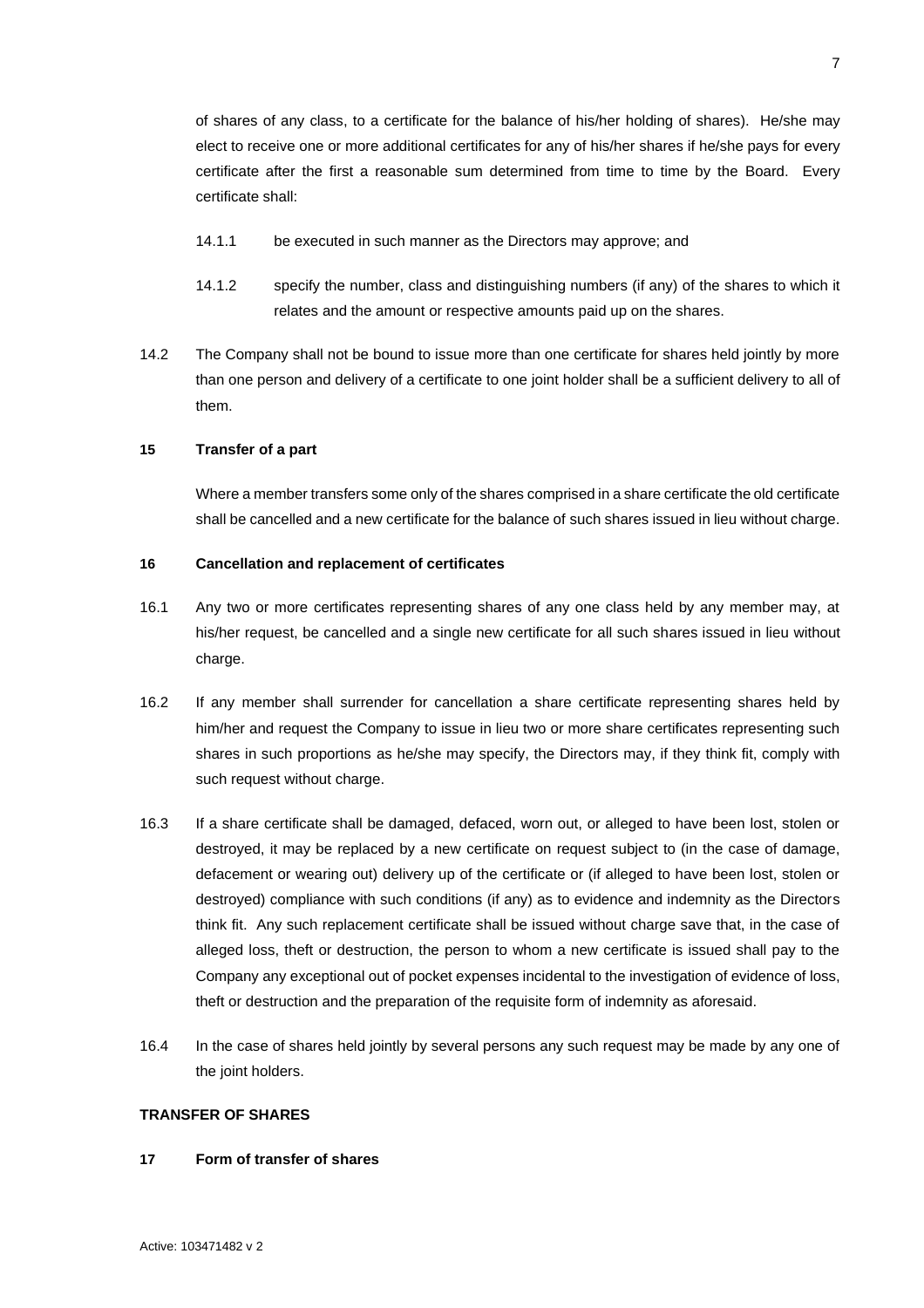All transfers of shares shall be effected by transfer in writing in any usual or common form, or in any other form acceptable to the Directors. The instrument of transfer shall be executed by, or on behalf of, the transferor and (except in the case of fully paid shares) by, or on behalf of, the transferee. The transferor shall be deemed to remain the holder of the shares concerned until the name of the transferee is entered in the register of members in respect thereof.

### <span id="page-14-0"></span>**18 Refusal to register**

- 18.1 The Directors may in their absolute discretion decline to register any transfer of a share.
- 18.2 If the Directors refuse to register a transfer of a share, they shall send the transferee notice in writing of their refusal giving reasons for their refusal as soon as practicable and in any event within two months after the date on which the instrument of transfer was lodged with the Company.

### <span id="page-14-1"></span>**19 Retention of transfers**

All instruments of transfer which are registered may be retained by the Company, but any instrument of transfer which the Directors refuse to register shall (except in the case of fraud) be returned to the person lodging it when notice of refusal is given.

# <span id="page-14-2"></span>**20 No fee payable for registration of transfers**

No fee will be charged by the Company in respect of the registration of any instrument of transfer, confirmation, probate, letters of administration, certificate of marriage or death, power of attorney or other document relating to or affecting the title to any shares or otherwise for making any entry in the register of members affecting the title to any shares.

### <span id="page-14-3"></span>**DESTRUCTION OF DOCUMENTS**

### <span id="page-14-4"></span>**21 Permitted times for destruction**

- 21.1 The Company shall be entitled to destroy:
	- 21.1.1 all share certificates which have been cancelled at any time after the expiration of one year from the date of such cancellation;
	- 21.1.2 all notifications of change of name and address and all dividend mandates after the expiration of two years from the date of the recording thereof;
	- 21.1.3 all instruments of transfer of shares which have been registered at any time after the expiration of six years from the date of registration thereof;
	- 21.1.4 all paid dividend warrants and cheques at any time after the expiration of two years from the date of actual payment;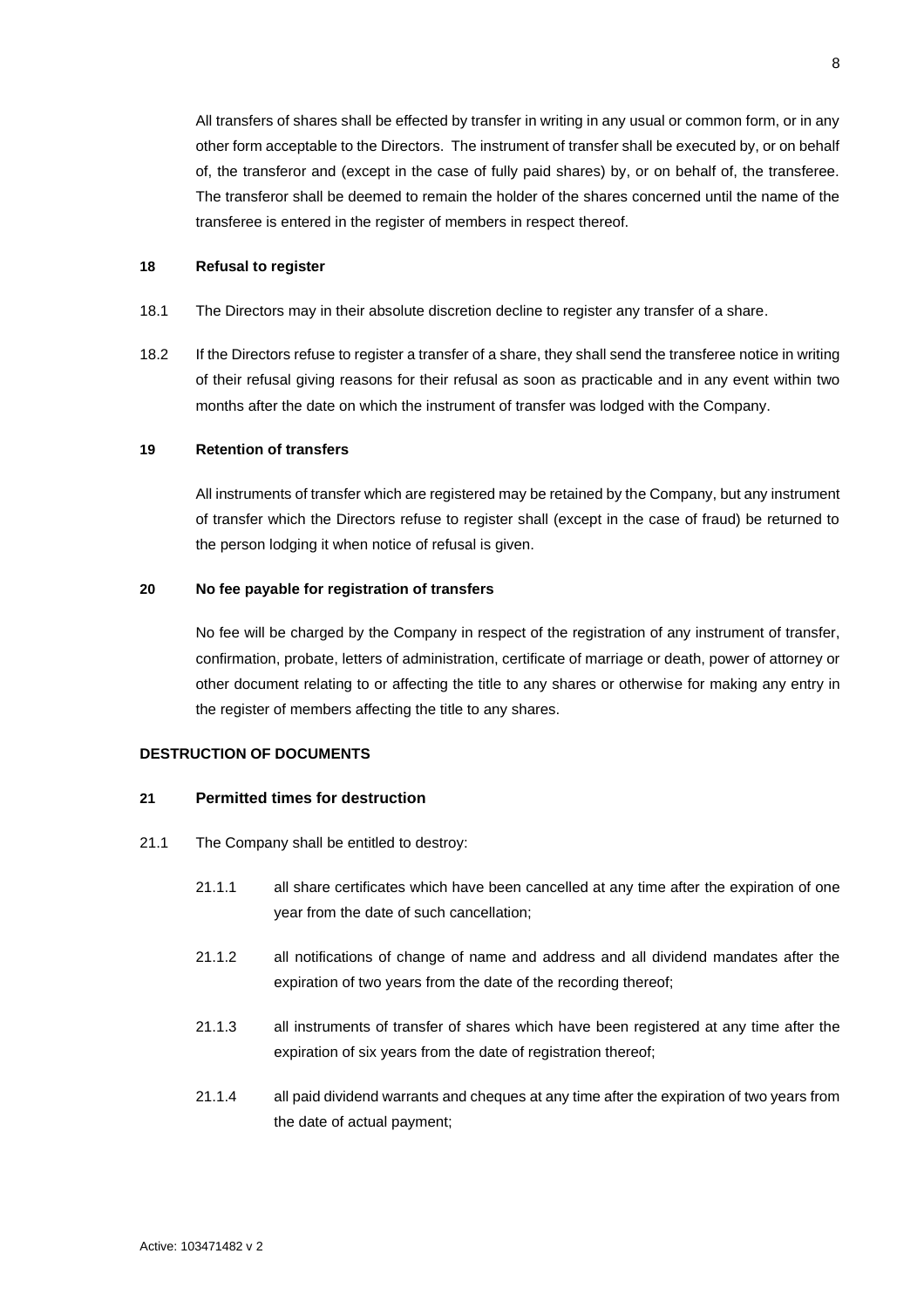- 21.1.5 all proxy appointments which have been used for the purpose of a poll at any time after the expiration of one year from the date of use;
- 21.1.6 all proxy appointments which have not been used for the purpose of a poll at any time after one month from the end of the meeting to which the proxy appointments relate and at which no poll was demanded; and
- 21.1.7 any other documents on the basis of which any entry in the register of members has been made at any time after the expiration of six years from the date of the first entry in the register of members in respect thereof.

## <span id="page-15-0"></span>**22 Presumptions as to validity**

- <span id="page-15-2"></span>22.1 Subject to Article [22.2,](#page-15-1) it shall conclusively be presumed in favour of the Company that:
	- 22.1.1 every entry in the register of members purporting to have been made on the basis of an instrument of transfer or other document so destroyed was duly and properly made;
	- 22.1.2 every instrument of transfer so destroyed was a valid and effective instrument duly and properly registered;
	- 22.1.3 every share certificate so destroyed was a valid and effective document duly and properly cancelled; and
	- 22.1.4 every other document hereinbefore mentioned so destroyed was a valid and effective document in accordance with the recorded particulars thereof in the books or records of the Company.
- <span id="page-15-1"></span>22.2 Provided always that:
	- 22.2.1 Articles [21](#page-14-4) and [22.1](#page-15-2) shall apply only to the destruction of a document in good faith and without express notice of any claim (regardless of the parties thereto) to which the document might be relevant;
	- 22.2.2 nothing herein contained shall be construed as imposing upon the Company any liability in respect of the destruction of any such document earlier than as aforesaid, or in any other circumstances, which would not attach to the Company in the absence of Articles [21](#page-14-4) and [22.1;](#page-15-2)
	- 22.2.3 any document referred to above may, subject to the Statutes, be destroyed before the end of the relevant period so long as a copy of such document (whether made electronically, by microfilm, by digital imaging or by any other means) has been made and is retained until the end of the relevant period; and
	- 22.2.4 references herein to the destruction of any document include references to the disposal thereof in any manner.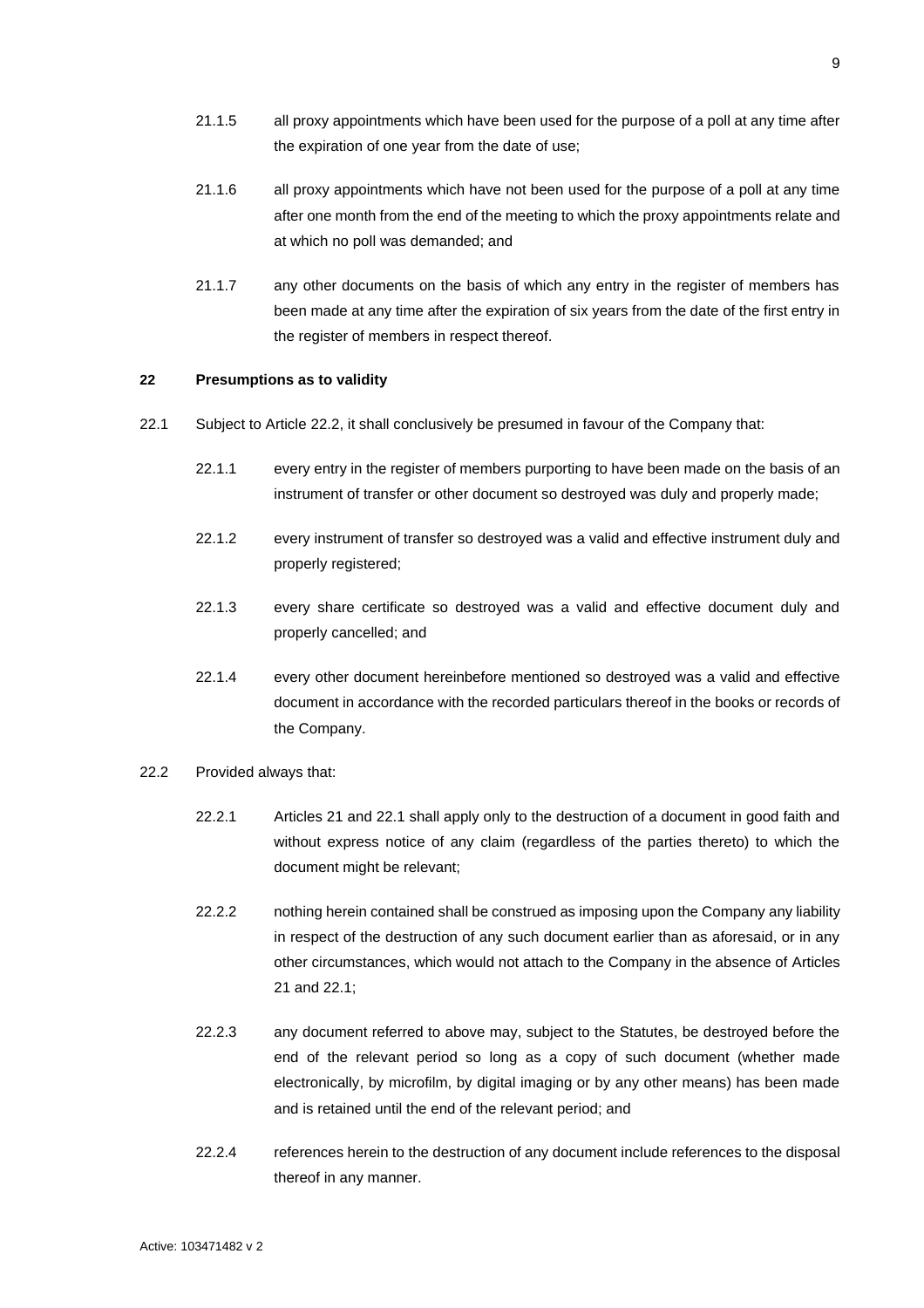# <span id="page-16-0"></span>**TRANSMISSION OF SHARES**

# <span id="page-16-1"></span>**23 Transmission**

In case of the death of a member, the survivors or survivor where the deceased was a joint holder, or the executors or administrators of the deceased where he/she was a sole or only surviving holder, shall be the only persons recognised by the Company as having any title to his/her interest in the shares, but nothing in this Article [23](#page-16-1) shall release the estate of a deceased holder (whether sole or joint) from any liability in respect of any share solely or jointly held by him/her.

# <span id="page-16-2"></span>**24 Registration on death, bankruptcy, etc.**

Subject to the provisions of Article [23,](#page-16-1) any person becoming entitled to a share in consequence of a transmission event may (subject as hereinafter provided), upon such evidence being produced as may from time to time properly be required by the Directors, elect either to become the holder of the share or to have another person nominated by him/her registered as the transferee. The Directors shall, in any case, have the same right to decline registration as they would have had in the case of a transfer of the share by that member before the occurrence of the transmission event.

### <span id="page-16-3"></span>**25 Elections required**

If a person becoming entitled by transmission to a share elects to become the holder, he/she shall send notice to the Company to that effect. If he/she elects to have another person registered, he/she shall execute an instrument of transfer of the share to that person. All the limitations, restrictions and provisions of these Articles relating to the right to transfer and the registration of transfers of shares shall be applicable to any such notice or transfer as aforesaid as if the transmission event as aforesaid, had not occurred and the notice or transfer were a transfer signed by that member. The Directors may at any time send a notice requiring a person becoming entitled to a share on a transmission event to elect to be registered himself/herself or to transfer the share and, if the notice is not complied with within sixty days, the Directors may withhold payment of all dividends and other moneys payable in respect of the share until the requirements of the notice have been complied with.

### <span id="page-16-4"></span>**26 Rights of persons entitled by transmission**

Save as otherwise provided by or in accordance with these Articles, a person becoming entitled to a registered share in consequence of a transmission event (upon supplying to the Company such evidence as the Directors may reasonably require to show his/her title to the share) shall be entitled to the same dividends and other advantages as those to which he/she would be entitled if he/she were the holder of the share. That person may give a discharge for all dividends and other moneys payable in respect of the share, but he/she shall not, before being registered as the holder of the share, be entitled (except with the authority of the Directors) to receive notices of or to attend or vote at meetings of the Company, or (save as aforesaid) to any of the rights or privileges of a member, unless and until he/she shall have become a member in respect of the share.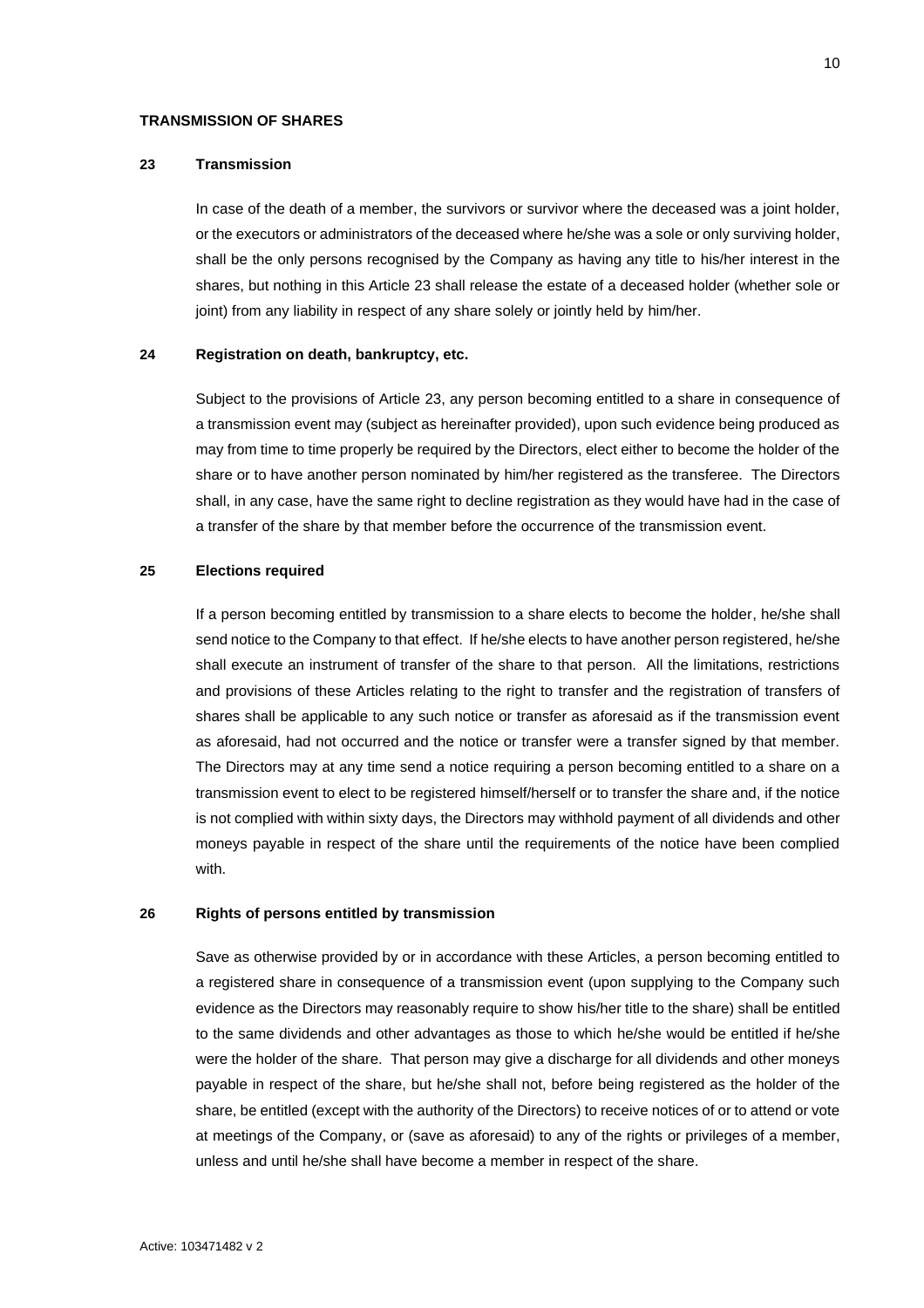# **UNTRACED SHAREHOLDERS**

### <span id="page-17-0"></span>**27 Power to dispose of shares of untraced shareholders**

- <span id="page-17-5"></span>27.1 The Company shall be entitled to sell, in such manner as the Directors see fit and at the best price reasonably obtainable, any share held by a member or any share to which a person is entitled by transmission if:
	- 27.1.1 for a period of 12 years before the giving of notice pursuant to Article [27.1.3](#page-17-4) no cheque or warrant for amounts payable in respect of the share, sent and payable in a manner authorised by these Articles has been cashed and no communication in respect of the share has been received by the Company from the member or person concerned;
	- 27.1.2 during that period at least three dividends in respect of the share have become payable;
	- 27.1.3 the Company has, after the expiration of that period, by advertisement in one Scottish and one leading national newspaper and in a newspaper circulating in the area to which the cheques or warrants were sent given notice of its intention to sell such share; and
	- 27.1.4 the Company has not, during the further period of three months after the date of the advertisement and prior to the sale of the share, received any communication in respect of the share from the member or person concerned.

### <span id="page-17-6"></span><span id="page-17-4"></span><span id="page-17-1"></span>**28 Power to dispose of additional shares**

The Company shall also be entitled to sell, in the manner provided for in this Article [28,](#page-17-1) any share (additional share) issued during the said period or periods of 12 years and 3 months in right of any share to which Article [27](#page-17-0) applies or in right of any share issued during either of such periods, provided that the requirements of Article [27.1.1](#page-17-5) (but modified to exclude the words "for a period of 12 years before the giving of notice pursuant to Article [27.1.3\)](#page-17-4), Article [27.1.3](#page-17-4) (but modified to exclude the words "after the expiration of that period") and [27.1.4](#page-17-6) are satisfied in respect of such additional share.

# <span id="page-17-2"></span>**29 Transfer on sale**

To give effect to any sale pursuant to Article [28,](#page-17-1) the Directors may appoint any person to execute as transferor, an instrument of transfer of the shares to, or in accordance with the directions of, the purchaser.

### <span id="page-17-3"></span>**30 Sale procedure and application of proceeds**

An instrument of transfer executed in accordance with Article [29](#page-17-2) shall be as effective as if it had been executed by the registered holder of, or person entitled by transmission to, such shares and the title of the transferee shall not be affected by any irregularity or invalidity in the proceedings relating thereto. The Company shall be indebted to the former member or other person previously entitled to the said shares for an amount equal to the net proceeds of sale, but no trust shall be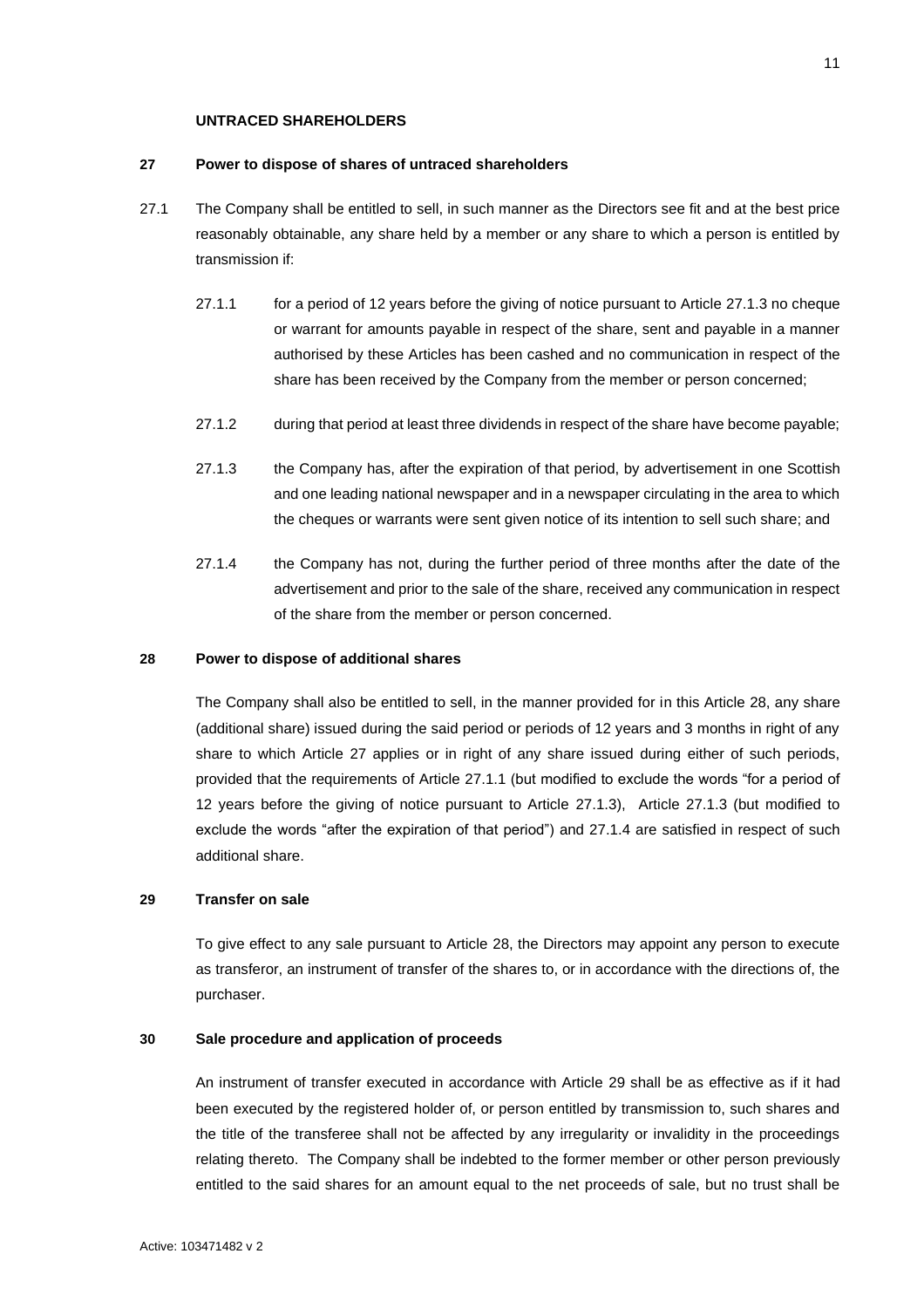created and no interest shall be payable in respect of the proceeds of sale. The Company shall not be required to account for any money earned on the net proceeds of sale, which may be used in the Company's business or invested in such a way as the Directors may from time to time think fit.

# <span id="page-18-0"></span>**GENERAL MEETINGS**

### <span id="page-18-1"></span>**31 General meetings**

The Directors may call general meetings of the Company whenever they think fit, and, on requisition of the members in accordance with the 2006 Act, shall convene a general meeting in accordance with the 2006 Act.

# <span id="page-18-2"></span>**32 Notice of general meetings**

- 32.1 Subject to the provisions of the Statutes, to the provisions of these Articles and to the restrictions imposed on any shares, notice of a general meeting shall be sent to all members, to each of the Directors and to the auditors.
- 32.2 A Director shall be entitled to receive notice of, and to attend and speak at, any general meeting or class meeting, notwithstanding that he/she is not a member of the Company.

# <span id="page-18-3"></span>**33 Period of notice**

A general meeting shall be called by notice of at least fourteen clear days. A general meeting, notwithstanding that it has been called by shorter notice than that specified above, shall be deemed to have been duly called if it is so agreed by a majority in number of the members having a right to attend and vote thereat, being a majority together holding not less than 95 per cent in nominal value of the shares giving that right.

### <span id="page-18-4"></span>**34 Accidental omission to send notice**

The accidental omission to send a notice of a meeting or to send a form of proxy where required by the Statutes or these Articles, to any person entitled to receive it, or the non-receipt for any reason of any such notice or notification or form of proxy by that person, whether or not the Company is aware of such omission or non-receipt, shall not invalidate the proceedings at that meeting.

# <span id="page-18-5"></span>**35 Contents of notice**

- 35.1 Every notice calling a general meeting shall specify the place and the day and time of the meeting and there shall appear with reasonable prominence in every such notice a statement that a member entitled to attend and vote is entitled to appoint another person as his/her proxy to exercise all or any of his/her rights to attend and to speak and vote and that a proxy need not be a member of the Company.
- 35.2 The notice shall specify the general nature of such business, and if any resolution is to be proposed as a special resolution, the notice shall contain a statement to that effect.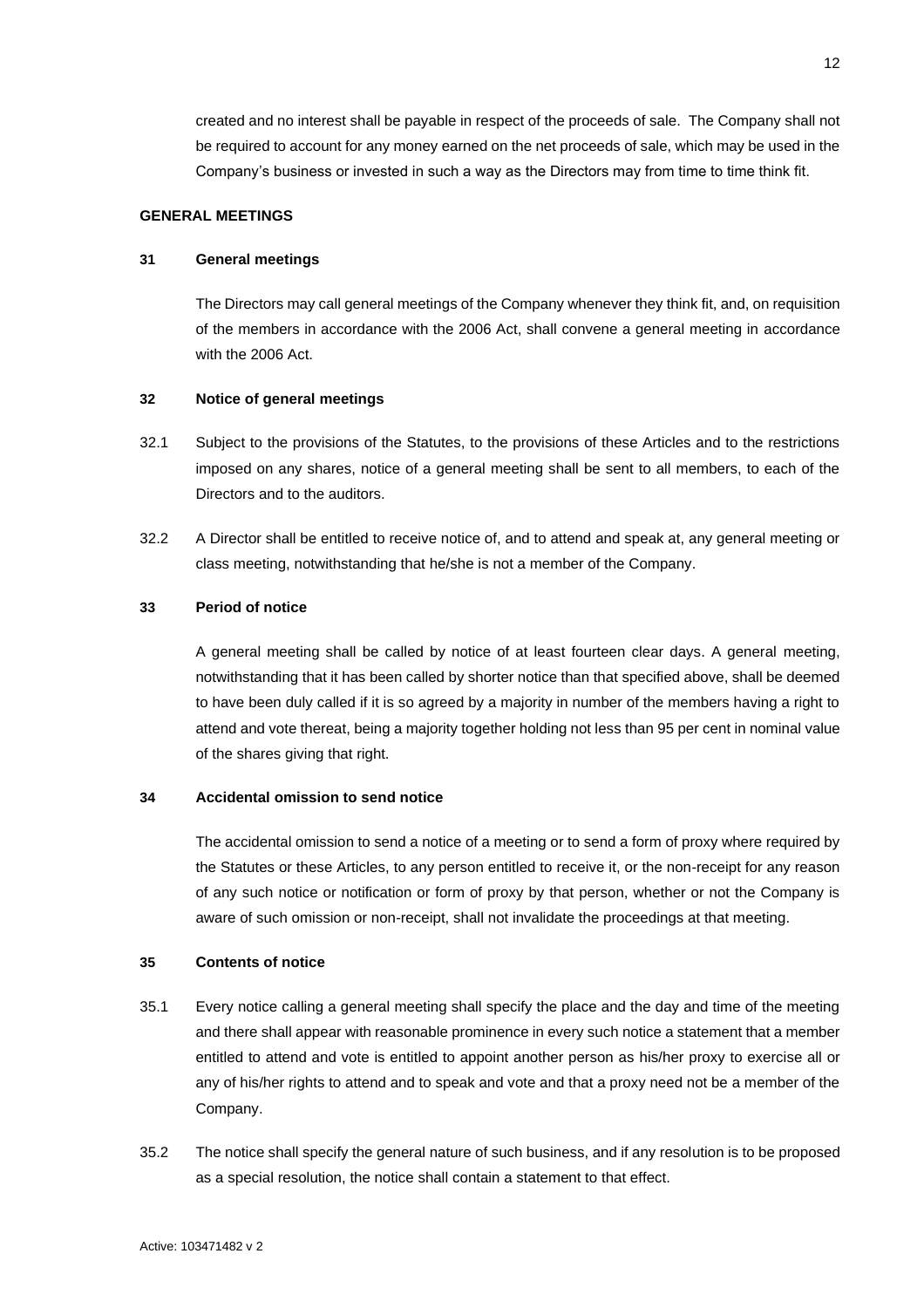#### <span id="page-19-0"></span>**36 Notice of resolutions**

- 36.1 The Directors shall, on the requisition of members in accordance with the provisions of the Statutes, but subject as therein provided:
	- 36.1.1 send to the members entitled to receive notice, notice of any resolution which may properly be moved and is intended to be moved at that meeting; and
	- 36.1.2 send to the members entitled to receive notice, any statement of not more than one thousand words with respect to the matter referred to in any proposed resolution or the business to be dealt with at that meeting.

# <span id="page-19-1"></span>**37 Quorum**

No business, other than the appointment of a chairman of the meeting, shall be transacted at any general meeting unless a quorum is present at the time when the meeting proceeds to business and during the transaction of business. One person entitled to vote upon the business to be transacted, being a member, the proxy of a member or a duly authorised representative of a corporation which is a member shall be a quorum.

# <span id="page-19-2"></span>**38 If quorum not present**

If within fifteen minutes from the time appointed for a general meeting (or such longer time not exceeding one hour as the chairman of the meeting may determine to wait) a quorum is not present, the meeting, if convened on the requisition of members, shall be dissolved. In any other case, or if during the transaction of business the quorum ceases to be present, the meeting shall stand adjourned to such day, time and place as the chairman of the meeting may determine, and if at such adjourned meeting a quorum is not present within fifteen minutes from the time appointed for holding the meeting, the meeting shall be dissolved.

# <span id="page-19-3"></span>**39 Chairman**

The Chairman, failing whom a deputy chairman, failing whom any Director present and willing to act and, if more than one, chosen by the Directors present at the meeting, shall preside as chairman at a general meeting. If no Director is present within fifteen minutes after the time appointed for holding the meeting and willing to act as chairman, a member may be elected to be the chairman by a resolution of the Company passed at the meeting.

#### <span id="page-19-4"></span>**40 Adjournments**

The chairman of the meeting may with the consent of any general meeting at which a quorum is present (and shall if so directed by the meeting) adjourn the meeting from time to time (or *sine die*) and from place to place, but no business shall be transacted at any adjourned meeting except business which might lawfully have been transacted at the meeting from which the adjournment took place.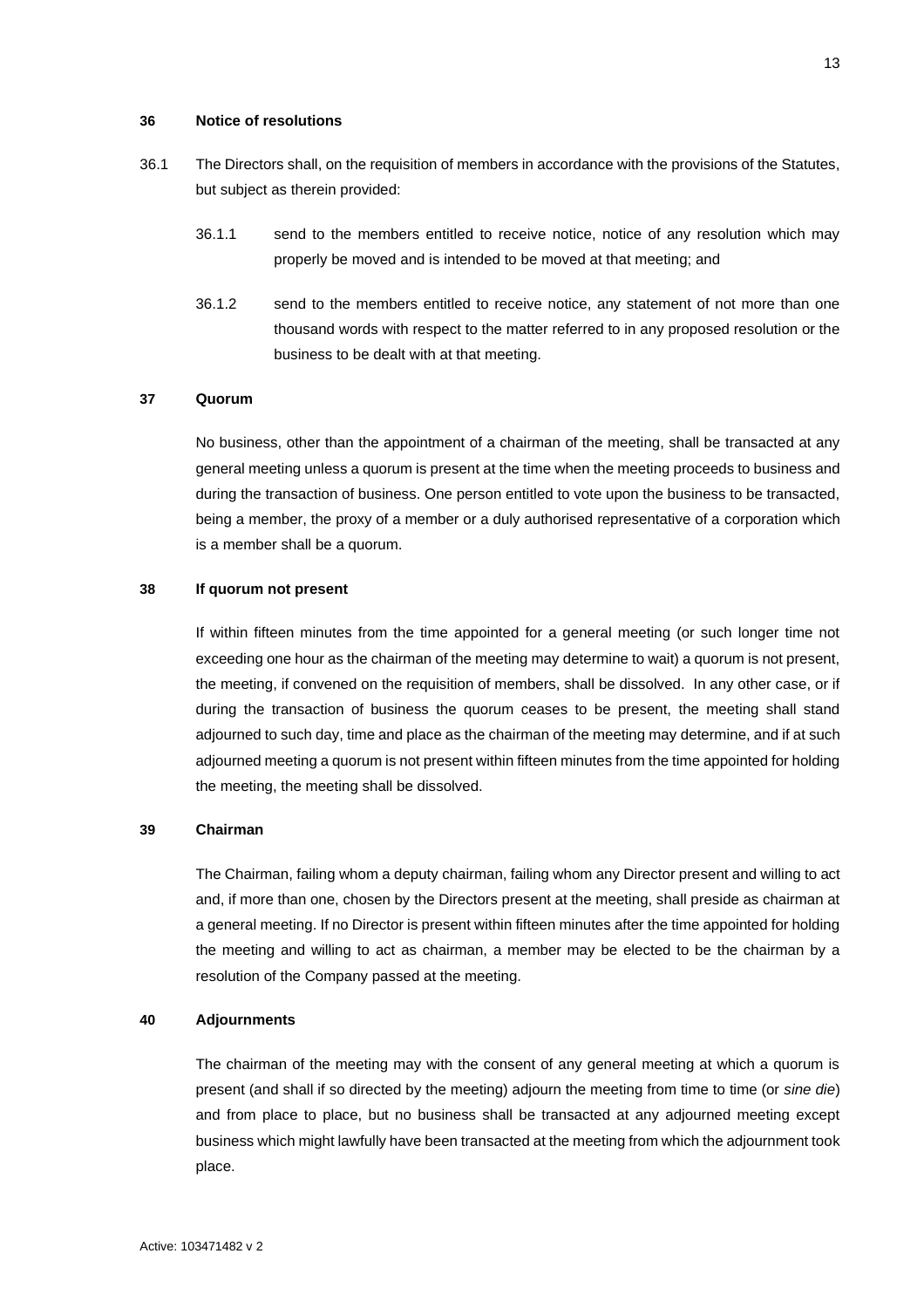### <span id="page-20-0"></span>**41 Place and time of adjourned meetings**

Any such adjournment pursuant to Article [40](#page-19-4) may be to such other place and for such time as the chairman may, in the chairman's absolute discretion determine, notwithstanding that by reason of such adjournment some members or other persons entitled to attend and vote may be unable to be present at the adjourned meeting. When a meeting is adjourned for 30 days or more or for an indefinite period, notice shall be sent at least seven clear days before the date of the adjourned meeting specifying the place and time of the adjourned meeting and the general nature of the business to be transacted. Otherwise it shall not be necessary to send any notice of an adjournment or of the business to be transacted at an adjourned meeting.

# <span id="page-20-1"></span>**42 Amendments to resolutions**

If an amendment shall be proposed to any resolution under consideration, but shall in good faith be ruled out of order by the chairman of the meeting, the proceedings on the resolution shall not be invalidated by any error in such ruling. In the case of a resolution duly proposed as a special resolution no amendment thereto (other than a mere clerical amendment to correct a patent error) may in any event be considered or voted upon.

# <span id="page-20-2"></span>**43 Methods of voting**

- <span id="page-20-4"></span>43.1 At any general meeting a resolution put to the vote of the meeting shall be decided on a show of hands unless a poll is (before or on the declaration of the result of the show of hands or on the withdrawal of any other demand for a poll as hereinafter mentioned) demanded by either:-
	- 43.1.1 the chairman of the meeting; or
	- 43.1.2 not less than five persons having the right to vote at the meeting;
	- 43.1.3 a member or members present in person holding not less than one tenth of the total voting rights of all the members having the right to vote at the meeting; or
	- 43.1.4 a member or members present in person holding shares in the Company conferring a right to vote at the meeting, being shares on which an aggregate sum has been paid up equal to not less than one tenth of the total sum paid up on all the shares conferring that right.
- <span id="page-20-5"></span>43.2 A demand by a person as a proxy for a member shall be the same as a demand by the member and in such case references in Articles [43.1.3](#page-20-4) and [43.1.4](#page-20-5) to shares held by a member shall be deemed to be references to the shares in respect of which such person has been appointed proxy.

#### <span id="page-20-3"></span>**44 Demand for poll and withdrawal**

44.1 The demand for a poll shall not prevent the continuance of a meeting for the transaction of any business other than the question on which the poll has been demanded.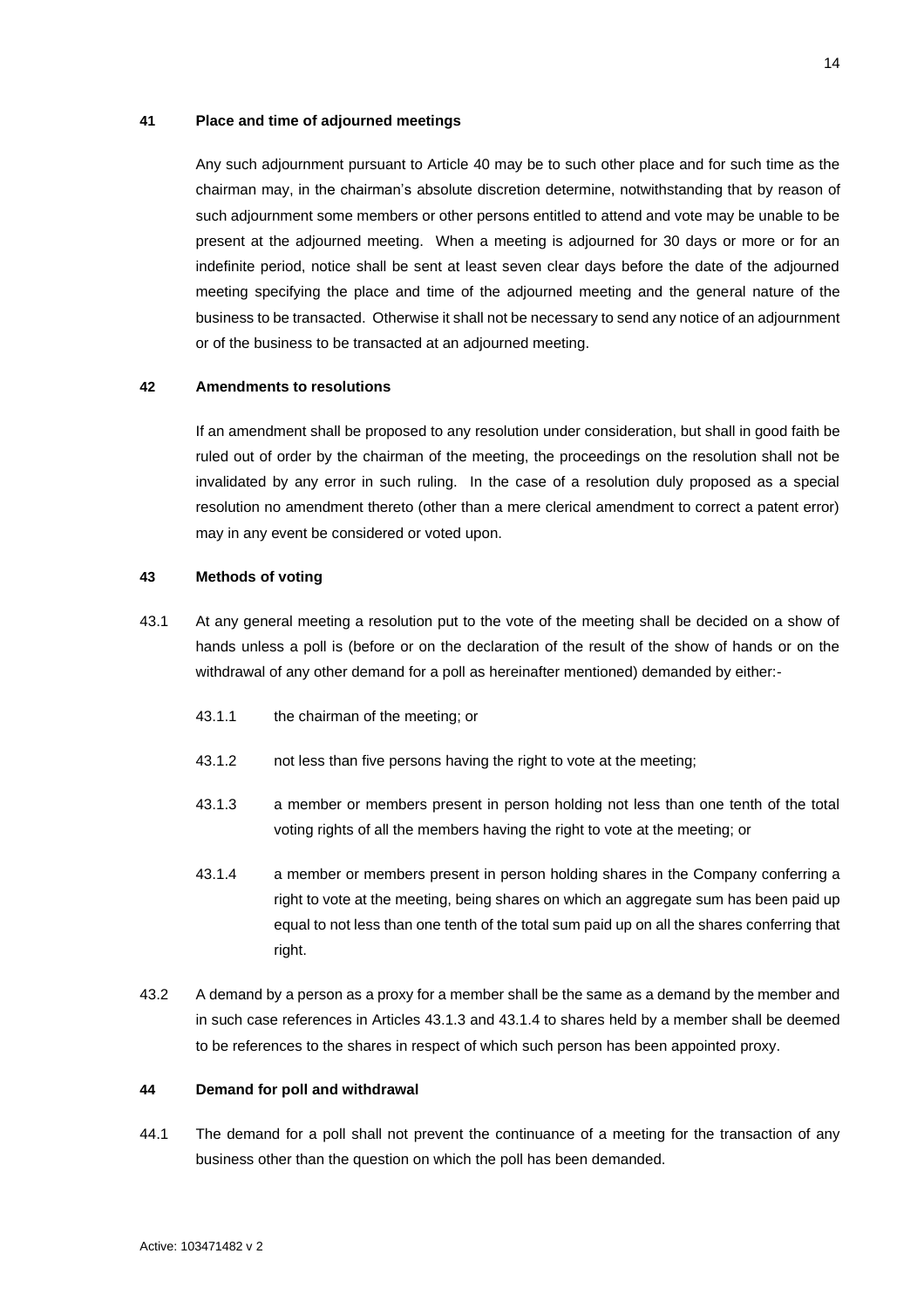44.2 A demand for a poll may be withdrawn at any time before the conclusion of the meeting or the taking of the poll, whichever is the earlier. If a poll is demanded before the declaration of the result of a show of hands and the demand is duly withdrawn, the meeting shall continue as if the demand had not been made.

### <span id="page-21-0"></span>**45 Conduct of poll**

- 45.1 A poll demanded on the election of a chairman or on a question of adjournment shall be taken forthwith. A poll held on any other question shall be taken either immediately or at such subsequent time (being not more than thirty days after the date of the meeting) and place as the chairman may direct. No notice need be sent of a poll not taken immediately.
- 45.2 Any poll shall be taken in such manner as the chairman of the meeting may direct, and the result of a poll shall be deemed to be the resolution of the meeting at which the poll was demanded.

## <span id="page-21-1"></span>**46 Declaration of result of poll**

Unless a poll is required or duly demanded (and the demand is not withdrawn) a declaration by the chairman of the meeting that a resolution has been carried, or carried unanimously, or by a particular majority, or lost and an entry to that effect in the minute book of the Company shall be conclusive evidence of that fact without proof of the number or proportion of the votes recorded for or against such resolution.

# <span id="page-21-2"></span>**VOTES OF MEMBERS**

### <span id="page-21-3"></span>**47 Right to vote**

Subject to any special rights or restrictions as to voting attached by or in accordance with these Articles to any class of shares, on a show of hands every member present in person and every proxy or authorised corporate representative present who has been duly appointed by a member entitled to vote on the resolution shall have one vote, subject to section 285(2) of the 2006 Act, and on a poll every member present in person or by proxy or authorised corporate representative shall have one vote for every share held by him/her.

### <span id="page-21-4"></span>**48 Votes of joint holders**

In the case of joint holders of a share the vote of the senior who tenders a vote, whether in person or by proxy or (if such senior member is a corporation) by authorised representative, shall be accepted to the exclusion of the votes of the other joint holders and for this purpose seniority shall be determined by the order in which the names stand in the register of members in respect of the joint holding.

### <span id="page-21-5"></span>**49 Member under incapacity**

Where a receiver or other person (by whatever name called) has been appointed by any court claiming jurisdiction in that behalf to exercise powers with respect to the property or affairs of any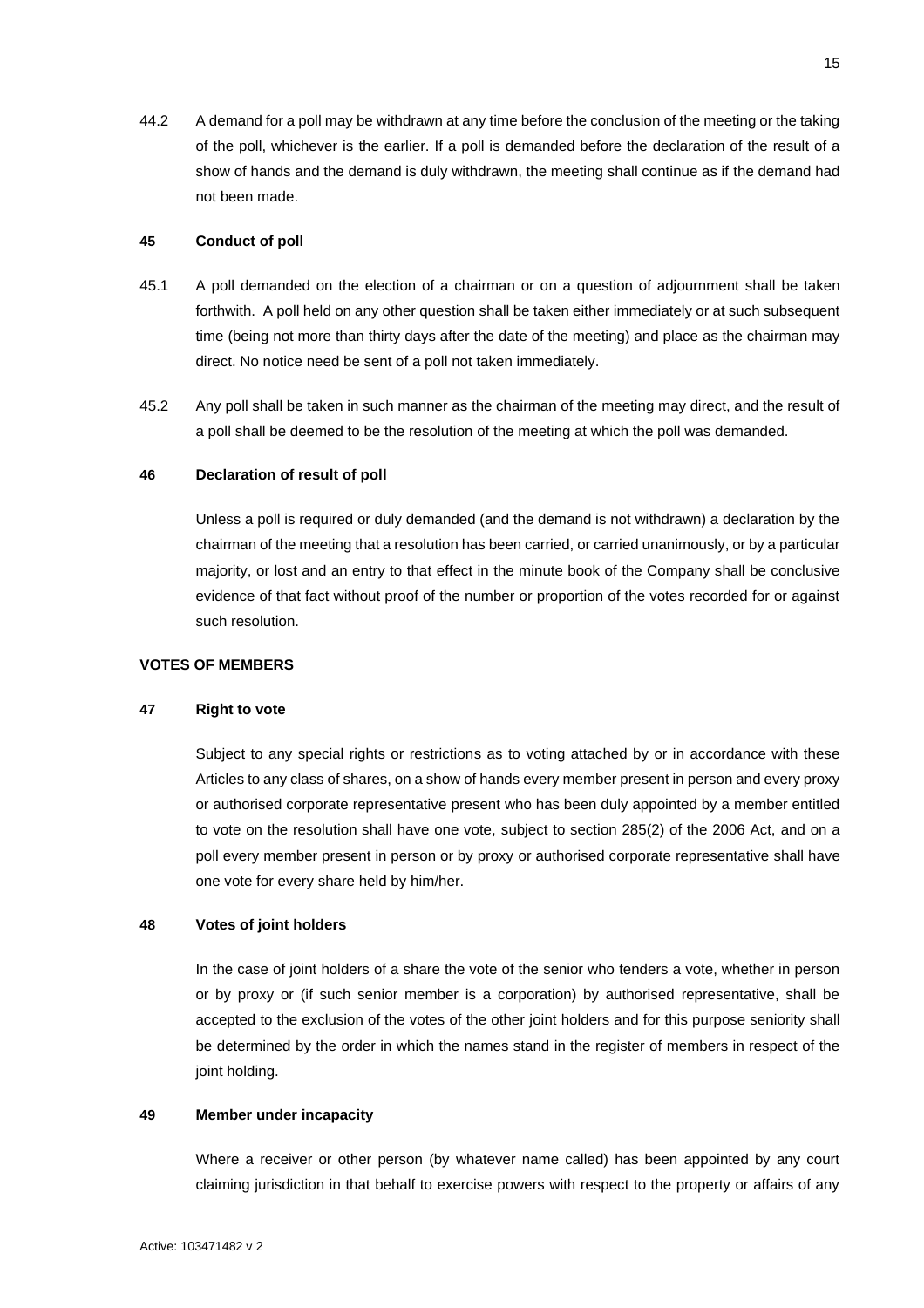member on the ground (however formulated) of mental disorder, the Directors may in their absolute discretion, upon or subject to production of such evidence of the appointment as the Directors may require, permit such receiver or other person on behalf of such member to vote in person, on a show of hands or on a poll, by proxy on behalf of such member at any general meeting or to exercise any other right conferred by membership in relation to meetings of the Company. Such evidence as the Directors may require of the authority of the person claiming to vote shall have been deposited at the office, or at such other place (if any) as is specified for the delivery of instruments of proxy in accordance with these Articles, not less than forty eight hours before the time appointed for holding the meeting or adjourned meeting or (in the case of a poll taken otherwise than at, or on the same day as, the meeting or adjourned meeting) for the taking of the poll at which it is desired to vote and, in default, the right to vote shall not be exercisable.

### <span id="page-22-0"></span>**ADMISSIBILITY OF VOTES**

#### <span id="page-22-1"></span>**50 Objections to voting**

If:

- 50.1 any objection shall be raised to the qualification of any person to vote or to the admissibility of any vote;
- 50.2 any votes have been counted which ought not to have been counted or which might have been rejected; or
- 50.3 any votes are not counted which ought to have been counted

the objection or error shall not vitiate the decision of the meeting or adjourned meeting on any resolution unless the same is raised or pointed out at the meeting or, as the case may be, the adjourned meeting at which the vote objected to is given or tendered or at which the error occurs. Any objection or error raised or pointed out in due time shall be referred to the chairman of the meeting and shall only vitiate the decision of the meeting on any resolution if the chairman decides that the same may have affected the decision of the meeting. The decision of the chairman on such matters shall be final and conclusive.

# <span id="page-22-2"></span>**51 Supplementary provisions on voting**

On a poll votes may be given either personally or by proxy or (if the member is a corporation) by authorised representative and a person entitled to more than one vote need not use all his/her votes or cast all the votes he/she uses in the same way.

# <span id="page-22-3"></span>**PROXIES**

### <span id="page-22-4"></span>**52 Proxy need not be member**

A proxy need not be a member of the Company.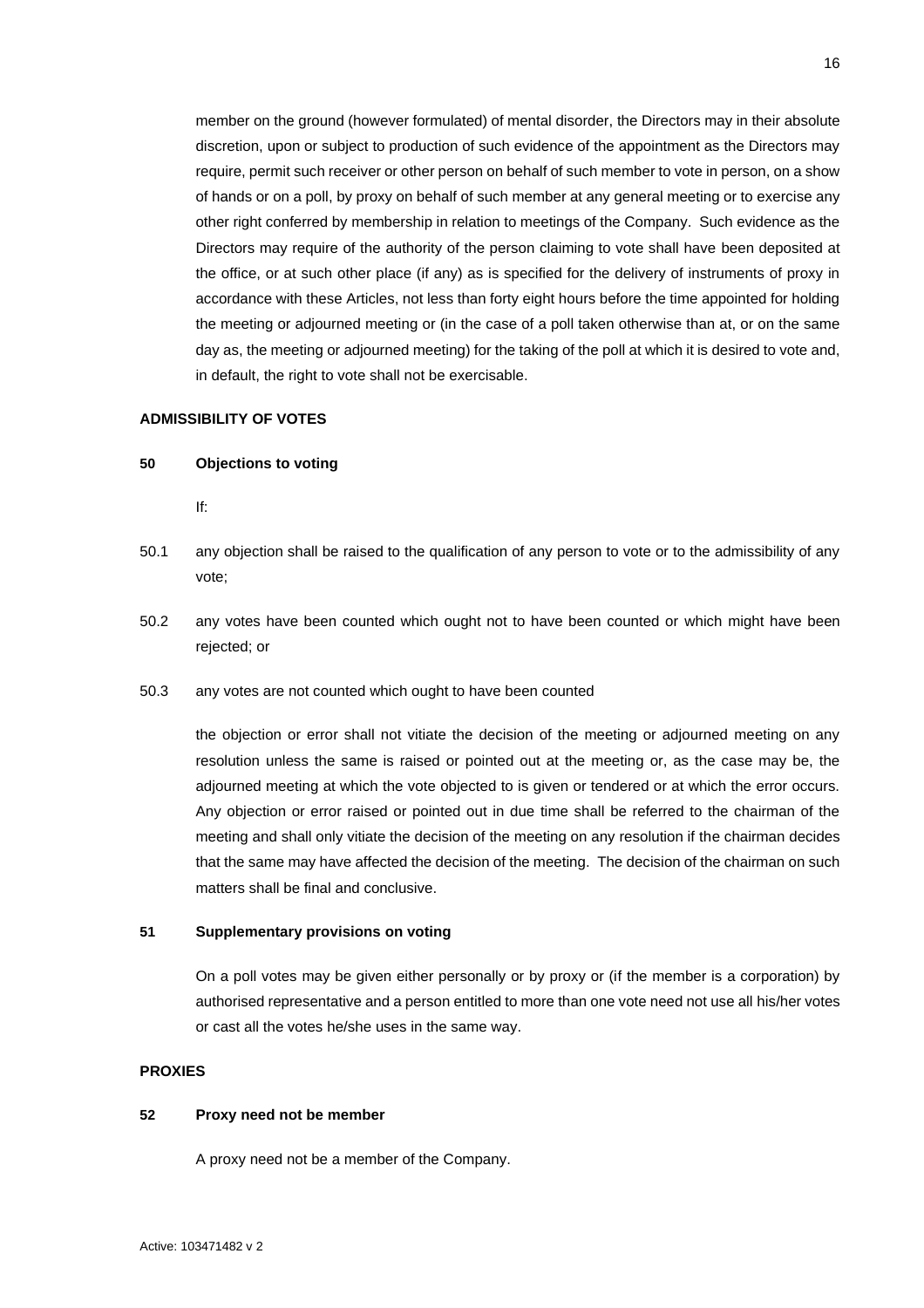# <span id="page-23-0"></span>**53 Appointment and form of proxy**

- 53.1 The appointment of a proxy must be in writing in any usual or common form or in any other form which the Directors may approve. Subject thereto, the appointment of a proxy shall be executed by the appointor or his/her attorney or, if the appointor is a corporation, executed by a duly authorised officer, attorney or other authorised person.
- 53.2 The appointment of a proxy shall not preclude a member from attending and voting in person at the meeting or poll concerned. A member may appoint more than one proxy to attend on the same occasion provided that each proxy is appointed to exercise the rights attached to a different share or shares held by him/her.
- 53.3 The Directors may, but shall not be bound to, require evidence of the authority of any person executing a proxy appointment on behalf of the appointor.

## <span id="page-23-1"></span>**54 Delivery of form of proxy**

- 54.1 Without prejudice to the second sentence of Article [41,](#page-20-0) the appointment of a proxy must be received at the address or one of the addresses (if any) specified for that purpose in, or by way of note to, or in any document accompanying, the notice convening the meeting (or if no address is so specified, at the office):
	- 54.1.1 in the case of a meeting or adjourned meeting, not less than 48 hours before the commencement of the meeting or adjourned meeting to which it relates;
	- 54.1.2 in the case of the poll taken following the conclusion of a meeting or adjourned meeting, but not more than 48 hours after the poll was demanded, not less than 48 hours before the commencement of the meeting or adjourned meeting at which the poll was demanded; and
	- 54.1.3 in the case of a poll taken more than 48 hours after it was demanded, not less than 24 hours before the time appointed for the taking of the poll;

and in default shall not be treated as valid.

- 54.2 No account shall be taken of any part of any day that is not a working day (within the meaning of Section 1173 of the 2006 Act).
- 54.3 A proxy appointment which is not delivered or received in accordance with this Article [54](#page-23-1) shall be invalid. No proxy appointment shall be valid after the expiration of twelve months from the date stated in it as the date of its execution, except a power of attorney containing a power to act and vote for a member at meetings of the Company, and such a power, if once duly intimated to the Company, shall not require to be again deposited with the Company. When two or more valid proxy appointments are delivered or received in respect of the same share for use at the same meeting, the one which was executed last shall be treated as replacing and revoking the other as regards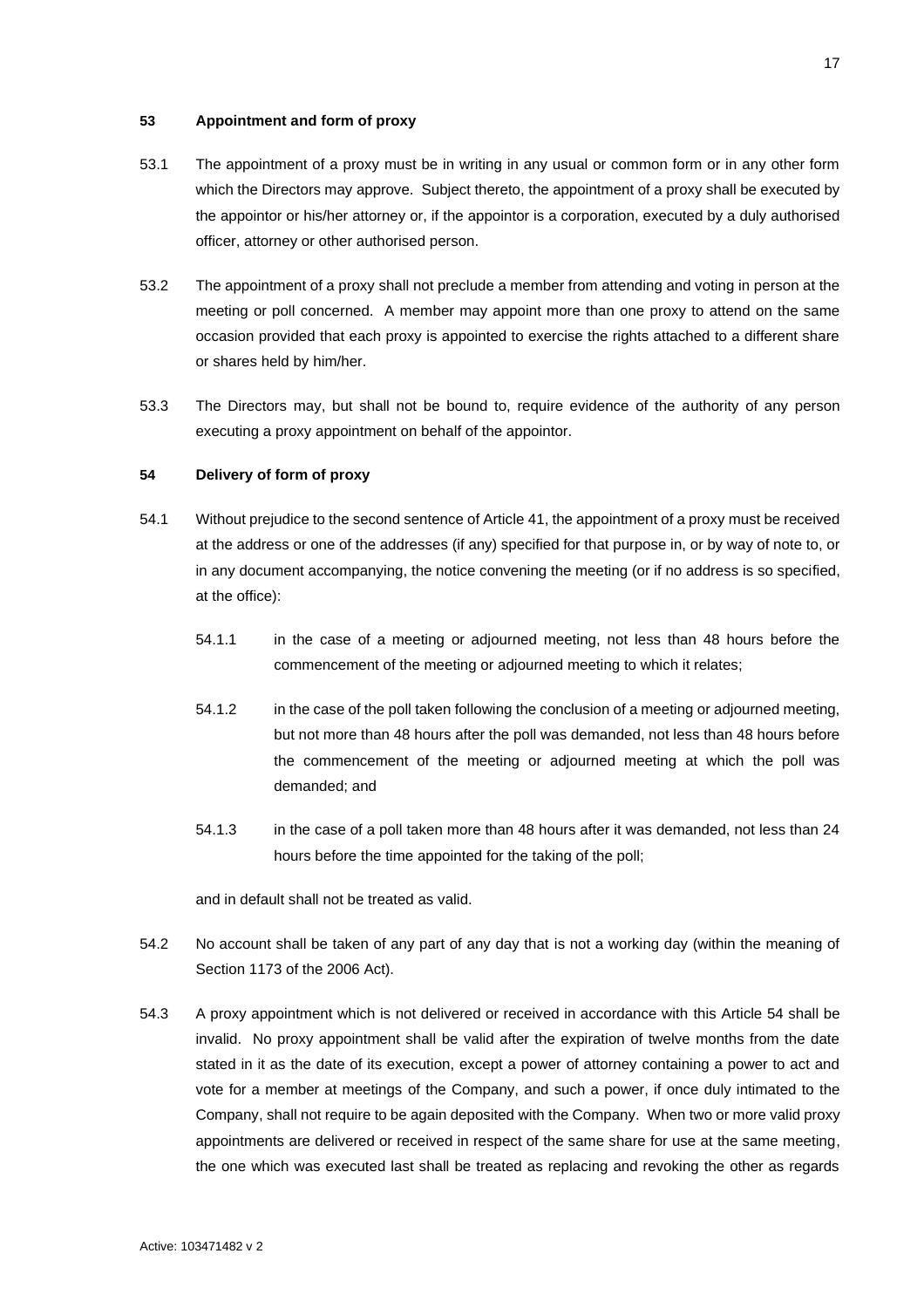that share; if the Company is unable to determine which was executed last, none of them shall be treated as valid in respect of that share.

54.4 A proxy appointment relating to more than one meeting (including any adjournment thereof) having once been sent for the purposes of any meeting shall not require again to be sent in relation to any subsequent meetings to which it relates.

### <span id="page-24-0"></span>**55 Issue of forms of proxy**

Subject to the provisions of the Statutes, the Directors may, if they think fit, at the expense of the Company, issue forms of proxy for use by the members with or without prepaid postage and with or without inserting therein the names of any of the Directors or any other person as proxies.

# <span id="page-24-1"></span>**56 Rights of proxy**

A proxy shall have the rights to exercise all or any of the rights of his/her appointor, or (where more than one proxy is appointed) all or any rights attached to the shares in respect of which he/she is appointed the proxy to attend, and to speak and vote, at the meeting of the Company. Unless his/her appointment provides otherwise, a proxy may vote or abstain at this discretion on any resolution put to the vote at the meeting of the Company. The proxy appointment shall, unless the contrary is stated thereon, be valid as well for any adjournment of the meeting as for the meeting to which it relates.

### <span id="page-24-2"></span>**57 Termination of proxy etc.**

- 57.1 Neither the death or insanity of a member who has appointed a proxy, nor the revocation or termination by a member of the appointment of a proxy (or of the authority under which the appointment was made), shall invalidate the proxy or the exercise of any of the rights of the proxy thereunder, unless notice of such death, insanity, revocation or termination shall have been received by the Company in accordance with Article [57.2.](#page-24-3)
- <span id="page-24-3"></span>57.2 Any such notice of death, insanity, revocation or termination must be received at the address or one of the addresses (if any) specified for receipt of proxies in, or by way of note to, or in any document accompanying, the notice convening the meeting to which the appointment of the proxy relates (or if no address is so specified, at the office):
	- 57.2.1 in the case of a meeting or adjourned meeting, not less than one hour before the commencement of the meeting or adjourned meeting to which the proxy appointment relates;
	- 57.2.2 in the case of a poll taken following the conclusion of a meeting or adjourned meeting, but not more than 48 hours after it was demanded, not less than one hour before the commencement of the meeting or adjourned meeting at which the poll was demanded; or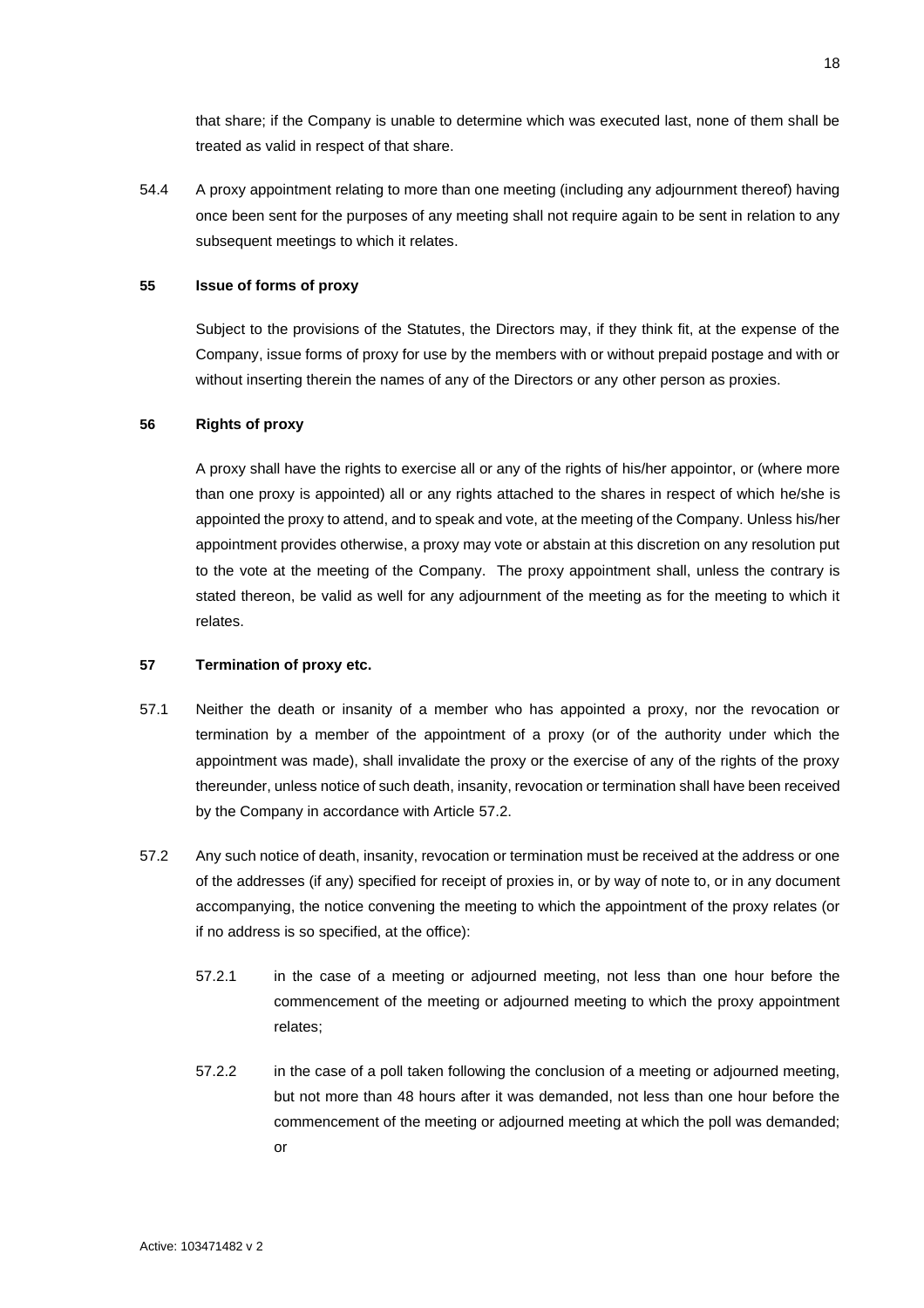57.2.3 in the case of a poll taken more than 48 hours after it was demanded, not less than one hour before the time appointed for the taking of the poll.

### <span id="page-25-0"></span>**INCORPORATED MEMBERS ACTING BY REPRESENTATIVES**

### <span id="page-25-1"></span>**58 Authority of representatives**

Subject to the Statutes, any corporation which is a member of the Company may (by resolution of its directors or other governing body or by authority to be given under the hand of any officer duly authorised by it) authorise a person or persons to act as its representative or representatives at any meeting of the Company, or at any separate meeting of the holders of any class of shares. For the purpose of this Article [58,](#page-25-1) the expression corporation shall include a company whether incorporated in the United Kingdom or overseas.

# **WRITTEN RESOLUTIONS**

### <span id="page-25-2"></span>**59 Written resolutions**

A written resolution of the Company (which means a resolution proposed and passed in accordance with Chapter 2 of Part 13 of the 2006 Act) shall have effect as if passed by the Company in general meeting or by a meeting of a class of members of the Company, as the case may be. In the case of a corporation a written resolution may be signed on its behalf by a director or secretary thereof or by its duly appointed attorney or duly authorised representative.

#### <span id="page-25-3"></span>**DIRECTORS**

### <span id="page-25-4"></span>**60 Limits on number of directors**

The number of Directors (other than alternate directors) shall not be less than three or more than ten. The Company may, by ordinary resolution, from time to time vary the minimum and/or maximum number of Directors.

#### <span id="page-25-5"></span>**61 Directors' expenses**

The Directors may repay to any Director all such proper and reasonable expenses as he/she may incur in attending and returning from meetings of the Directors or of any committee or general meetings or otherwise in or about the business of the Company.

#### <span id="page-25-6"></span>**62 Directors' remuneration**

Any Director who is appointed to any executive office (including for this purpose the office of Chairman or deputy chairman or vice-chairman whether or not such office is held in an executive capacity) or who serves on any committee or who acts as trustee of a retirement benefits scheme or employees' share scheme or who otherwise performs services which, in the opinion of the Board or any committee thereof, are outside the scope of the ordinary duties of a Director or who makes any special exertions in going or residing abroad or otherwise in or about the business of the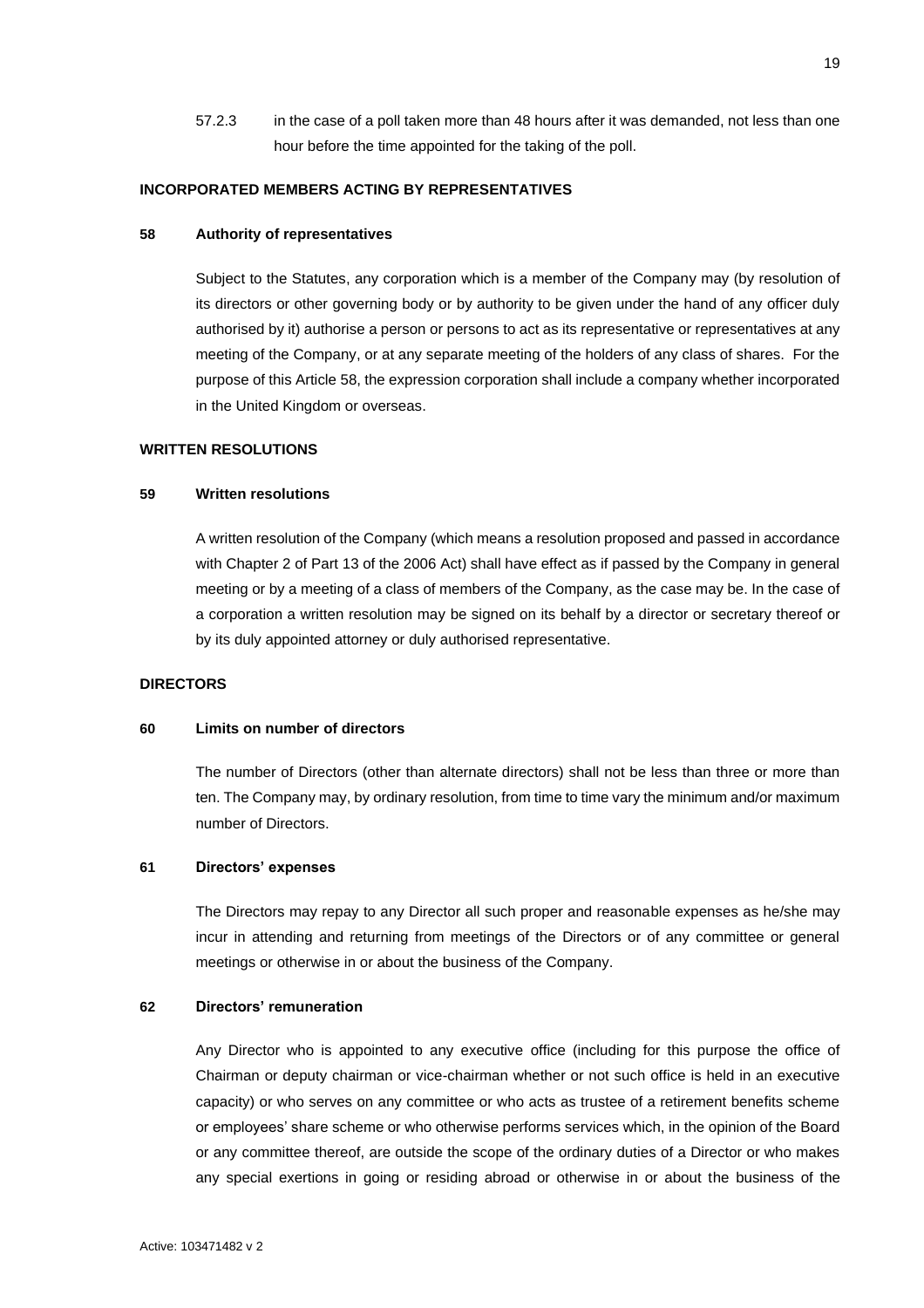Company, may be paid such extra remuneration by way of salary, commission or otherwise as the Board may determine.

#### <span id="page-26-0"></span>**63 Retirement and other benefits**

Without prejudice to the general power of the Directors under these Articles to exercise on behalf of the Company (by establishment or maintenance of schemes or otherwise) all the powers of the Company to give, or procure the giving of, retirement, death or disability benefits, annuities or other allowances, emoluments or benefits to, or for the benefit of, any person, and without restricting the generality of their other powers, the Directors shall have power to pay, and agree to pay, retirement, death or disability benefits, annuities or other allowances, emoluments or benefits to any Director, ex-Director, officer or ex-officer of the Company or of its predecessors in business or of any other undertaking which is (a) the parent undertaking of the Company or (b) a subsidiary undertaking of the Company or of such parent undertaking or (c) otherwise allied to or associated with the Company or any such parent undertaking or subsidiary undertaking or in which the Company or such parent undertaking or subsidiary undertaking has any interest whether directly or indirectly and to the husbands, wives, widowers, widows, children, families, dependants and personal representatives of any such Director, ex-Director, officer or ex-officer, and, for the purpose of providing any such benefits, annuities, allowances or emoluments, to establish or contribute to any trust, scheme, association, arrangement or fund or to pay premiums, and shall have power to establish trusts, schemes, associations, arrangements or funds considered to be for the benefit of any such persons aforesaid. A Director, ex-Director, officer or ex-officer shall not be accountable to the Company or the members for any such benefit, annuities, allowances or emoluments, and the receipt of the same shall not disqualify any person from being or becoming a Director of the Company.

#### <span id="page-26-1"></span>**64 Insurance**

Without prejudice to the provisions of Article [131,](#page-52-1) the Directors shall have power to purchase and maintain insurance for, or for the benefit of, any persons who are or were at any time Directors or officers of the Company, or of any other undertaking which is (a) the parent undertaking of the Company or (b) a subsidiary undertaking of the Company or of such parent undertaking or (c) otherwise allied to or associated with the Company or any such parent undertaking or subsidiary undertaking or in which the Company or such parent undertaking or subsidiary undertaking has any interest whether directly or indirectly or who are or were at any time trustees of any retirement benefits scheme or employees' share scheme in which employees of the Company or of any such other undertaking are interested, including (without prejudice to the generality of the foregoing) insurance against any liability incurred by such persons in respect of any act or omission in the actual or purported execution and/or discharge of their duties and/or the exercise or purported exercise of their powers and/or otherwise in relation to their duties, powers or offices in relation to the Company or any such other undertaking, retirement benefits scheme or employees' share scheme.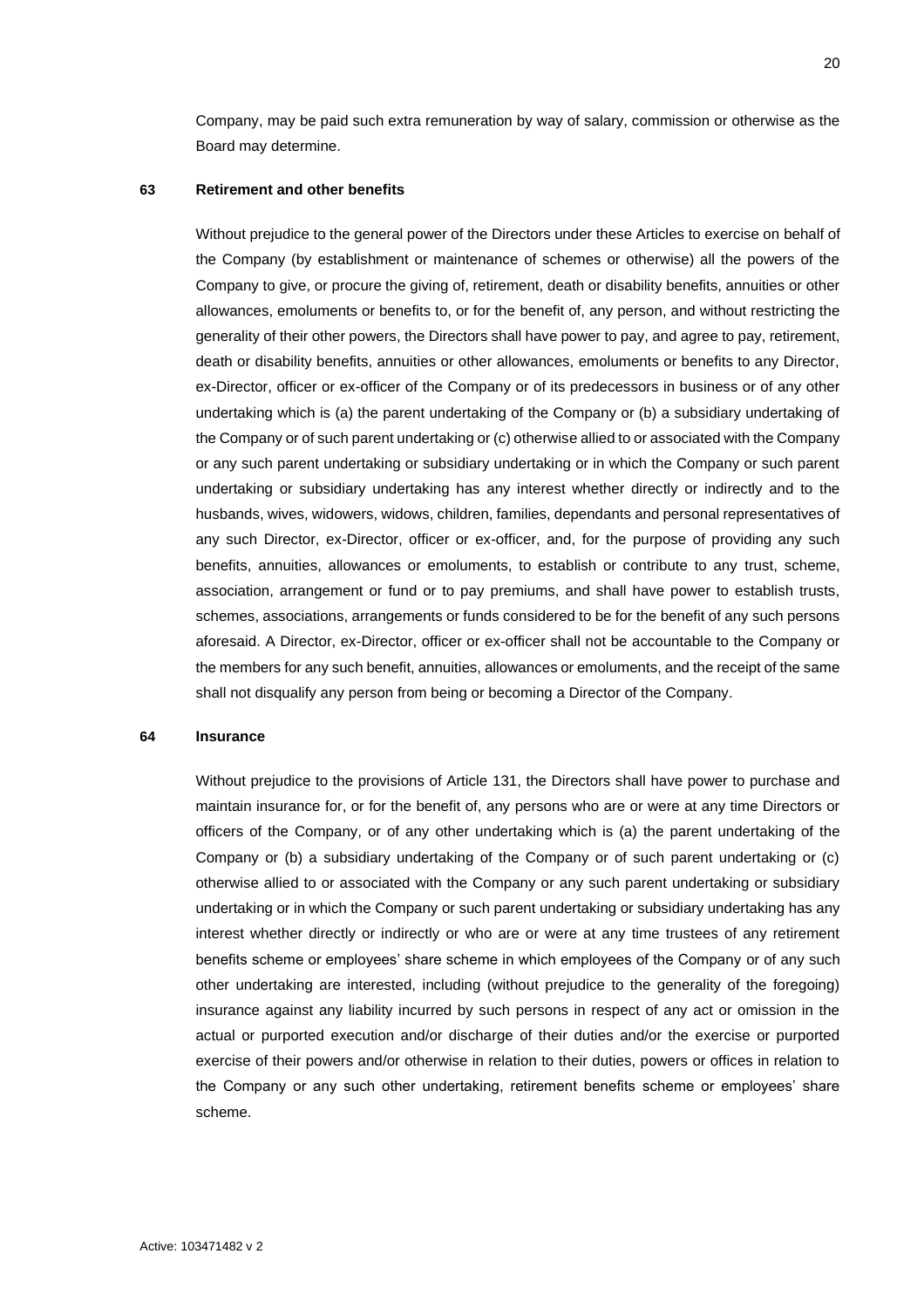#### <span id="page-27-0"></span>**65 Executive office**

The Directors may from time to time appoint one or more of their number to be the holder of any executive office or make any appointment by them of a Director conditional upon his/her accepting any executive office (including, where considered appropriate, the office of Chairman, deputy chairman or vice-chairman, or chief, deputy chief or assistant chief executive) and may enter into an agreement or arrangement with any such Director for his/her employment by the Company or for the provision by him/her of any services outside the scope of the ordinary duties of a Director. Any such appointment, agreement or arrangement may be made on such terms, and for such period, as they may (subject to and in accordance with the provisions of the Statutes) determine and, without prejudice to the terms of any contract entered into in any particular case, may at any time revoke any such appointment.

### <span id="page-27-1"></span>**66 When termination of appointment automatic**

The appointment of any Director to any of the executive offices specifically mentioned in Article [65](#page-27-0) above shall automatically determine if he/she ceases to be a Director but without prejudice to any claim for damages for breach of any contract of service between him/her and the Company.

# <span id="page-27-2"></span>**67 When termination of appointment not automatic**

The appointment of any Director to any other executive office shall not automatically determine if he/she ceases from any cause to be a Director, unless the contract or resolution under which he/she holds or is removed from office shall expressly state otherwise, in which event the termination of his/her office if he/she ceases to be a Director shall be without prejudice to any claim for damages for breach of any contract of service between him/her and the Company.

#### <span id="page-27-3"></span>**68 Vacation of office by a director**

- <span id="page-27-5"></span><span id="page-27-4"></span>68.1 The office of Director shall be vacated (and he/she shall automatically cease to be a member of any committee) in any of the following events, namely if:
	- 68.1.1 pursuant to any provisions of the Statutes, he/she ceases to be a director, or is removed or prohibited by law from being a director;
	- 68.1.2 he/she becomes bankrupt, insolvent, apparently insolvent or makes any arrangement or composition with his/her creditors generally; or
	- 68.1.3 a registered medical practitioner who is treating that person gives a written opinion to the Company stating that that person has become physically or mentally incapable of acting as a director and may remain so for more than three months; or
	- 68.1.4 he/she resigns his/her office by notice to the Company or, subject to the terms of Articles [68.2](#page-28-0) an[d 68.3,](#page-28-1) having been appointed for a fixed term, the term expires, or his/her office as a director is vacated pursuant to Article [69.2;](#page-29-2) or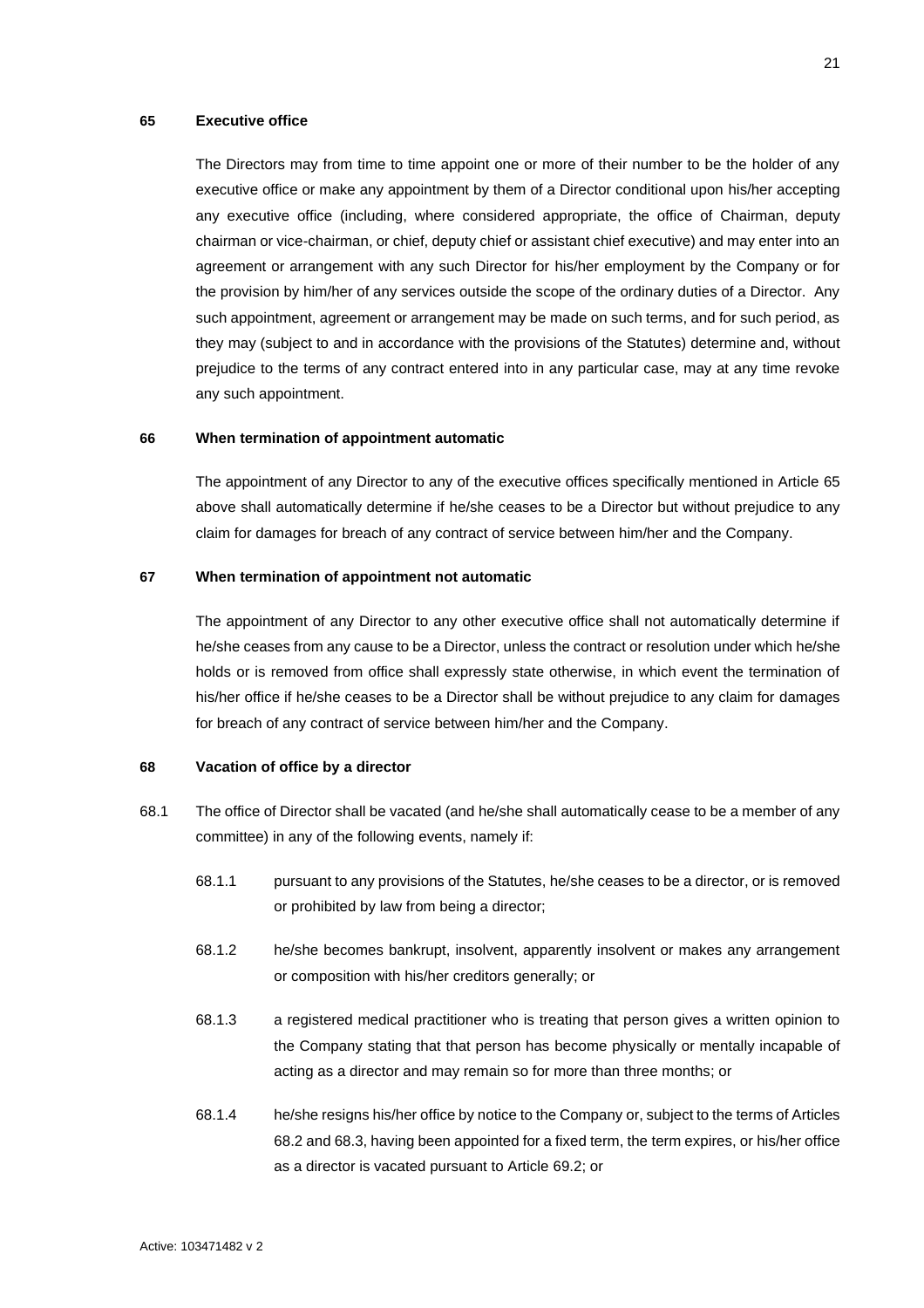- 68.1.5 he/she shall be absent from meetings of the Directors for six consecutive months without leave and his/her alternate Director (if any) shall not, during such period, have attended in his/her stead and the Directors shall resolve that his/her office be vacated; or
- 68.1.6 he/she shall be removed from office by notice in writing sent to him/her signed by all his/her co-Directors, but so that in the case of a Director holding an executive office which automatically determines on his/her ceasing to be a Director such removal shall be deemed an act of the Company and shall have effect without prejudice to any claim for damages in respect of the consequent termination of his/her executive office; or
- 68.1.7 the ultimate holding company (as defined under Section 1159 of the 2006 Act), from time to time, of the Company terminates that Director's appointment by written notice to the Company.
- <span id="page-28-0"></span>68.2 Unless otherwise determined by the Directors, the provisions of Article [68.1.4](#page-27-4) shall not apply in relation to a Director who has been appointed for a fixed term (a) on or after the date of adoption of these Articles; or (b) before the date of adoption of these Articles where the fixed term expires on or after the date of adoption of these Articles provided that, on the expiry of the fixed term:
	- 68.2.1 the Director has not resigned his/her office by notice to the Company;
	- 68.2.2 none of the other provisions of Article [68.1](#page-27-5) applies; and
	- 68.2.3 the Director has not been removed pursuant to Article [69.2;](#page-29-2)

In such circumstances, the Director's appointment shall be deemed to be renewed for a further one year period or such other period as the Directors shall agree from such expiry of the fixed term, and for further one year periods thereafter on the same basis, subject always to the terms of any appointment letter which may subsequently apply.

- <span id="page-28-1"></span>68.3 Unless otherwise determined by the Directors, the provisions of Article [68.1.4](#page-27-4) shall not apply in relation to a Director who was appointed for a fixed term before the date of adoption of these Articles where the fixed term had expired before the date of adoption of these Articles provided that, on the expiry of that fixed term:
	- 68.3.1 the Director had not resigned his/her office by notice to the Company;
	- 68.3.2 none of the other provisions of Article [68.1](#page-27-5) applied; and
	- 68.3.3 the Director had not been removed pursuant to Article [69.2.](#page-29-2)

In such circumstances, the Director's appointment shall be deemed to have been renewed for a further one year period from expiry of that fixed term and for further one year periods thereafter on the same basis, subject always to the terms of any appointment letter which may subsequently apply.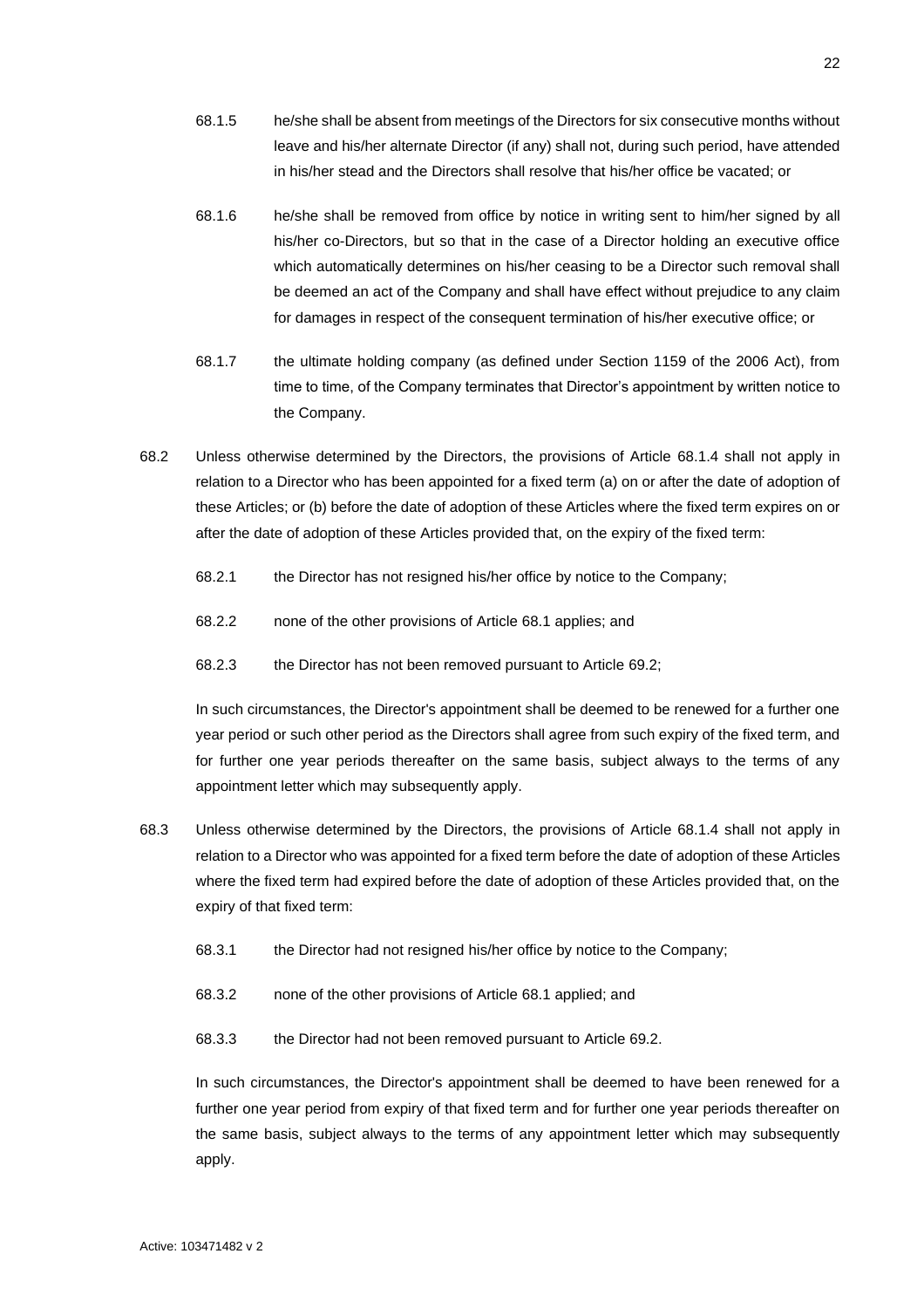### <span id="page-29-0"></span>**69 Appointment and removal of directors**

- 69.1 A Director may be appointed either to fill a casual vacancy or as an additional Director by:
	- 69.1.1 an ordinary resolution of the Company; or
	- 69.1.2 a decision of the Directors; or
	- 69.1.3 a member or members holding in aggregate a majority of the nominal value of the shares in the Company serving notice on the Company,

provided that the total number of Directors shall not at any time exceed the maximum number (if any) fixed by, or in accordance with these Articles.

- <span id="page-29-2"></span>69.2 The Company may at any time, by ordinary resolution (and in accordance with the provisions of the 2006 Act), remove a Director.
- 69.3 Without prejudice to the provisions of the 2006 Act, no appointment or removal of an independent director (as defined in Article [70.1.3\)](#page-29-3) shall be carried out without first obtaining a proposal or report by the Appointments Committee of Iberdrola, which shall take into account their personal and professional merit, and in particular their experience in relation to the corporate purpose, their links with the geographical areas in which the Company performs its activities, and their independence of judgement in pursuit of the corporate interest.

# <span id="page-29-1"></span>**70 Types of director**

- <span id="page-29-3"></span>70.1 A Director might be classified within one of the following categories:
	- 70.1.1 executive directors, being those who perform management functions within the Company;
	- 70.1.2 non-executive, non-independent directors, being those who represent a direct or indirect shareholder of the Company and do not have the status of executive director;
	- 70.1.3 independent directors, being those who do not represent a direct or indirect shareholder of the Company and do not have the status of executive director, and who provide independent oversight and advice in the performance of their duties as a Director; and
	- 70.1.4 other directors, being those who, while not having the status of executive director nor representing a direct or indirect shareholder of the Company, for any reason do not qualify as independent.
- 70.2 The classification of Directors under this Article [70](#page-29-1) shall not affect the independence with which all Directors must perform the functions pertaining to their office and their compliance with their statutory duties as directors of the Company.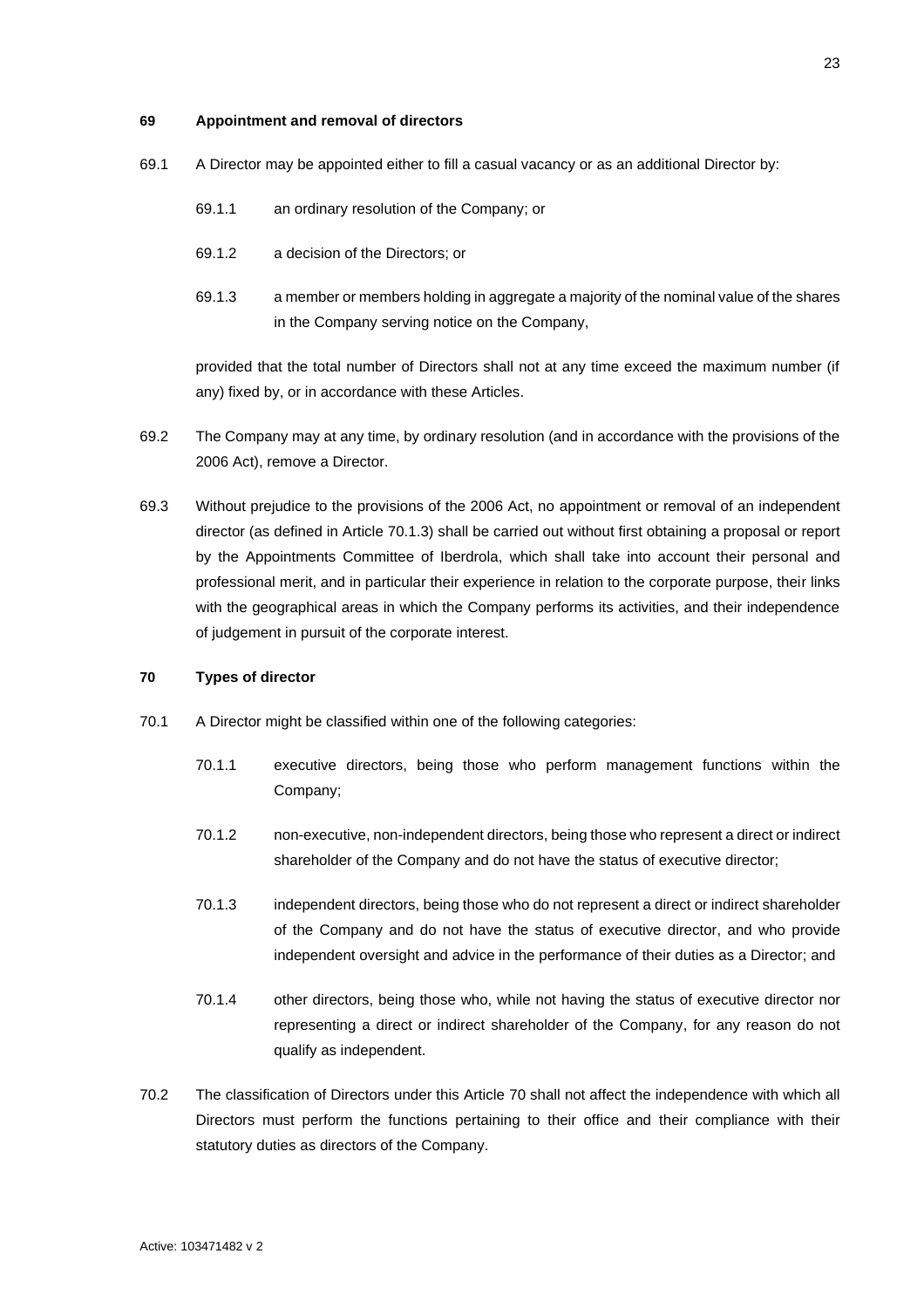# <span id="page-30-0"></span>**ALTERNATE DIRECTORS**

# <span id="page-30-1"></span>**71 Power to appoint alternate directors**

Any Director (other than an alternate director) may at any time, by notice in writing addressed to the Secretary and deposited at the office of the Company or delivered at a meeting of the Directors, appoint another Director to be his/her alternate Director, and may, in like manner, at any time terminate such appointment. Such appointment or termination shall take effect in accordance with the terms of the notice on receipt of such notice by the Company. Any of the Directors may appoint the same alternate Director.

# <span id="page-30-2"></span>**72 Termination**

The appointment of an alternate Director shall automatically determine on the happening of any event which would cause him/her to vacate his/her office as a Director or if his/her appointor ceases to be a Director. An alternate Director may, by sending notice in writing to the office of the Company, resign such appointment. Such notice shall be sent to the Company in the same manner as is referred to in Article [71](#page-30-1) and shall take effect upon receipt of the same by the Company.

### <span id="page-30-3"></span>**73 Alternate rights and powers**

- 73.1 An alternate Director shall be entitled to receive notices of meetings of the Directors and of any committee of the Directors of which his/her appointor is a member and shall be entitled to attend and vote as a Director at any such meeting and be counted in the quorum at any such meeting at which his/her appointor is not personally present and, generally, at such meetings to perform all functions, powers and duties of his/her appointor as a Director. For the purposes of the proceedings at such meetings, the provisions of these Articles shall apply as if the alternate Director (instead of his/her appointor) were a Director.
- 73.2 If an alternate Director is himself/herself a Director, or shall attend any such meeting as an alternate for more than one Director, his/her voting rights shall be cumulative but he/she shall count as only one for the purpose of determining whether a quorum is present. If his/her appointor is for the time being temporarily unable to act through ill-health or disability, his/her signature to any resolution in writing of the Directors shall be as effective as the signature of his/her appointor.
- 73.3 To such extent as the Directors may from time to time determine in relation to any committees formed under Article [90,](#page-39-1) this Article [73](#page-30-3) shall also apply (with such changes as are necessary) to any meeting of any such committee of which his/her appointor is a member.
- 73.4 An alternate Director shall not (except as otherwise provided in this Articl[e 73\)](#page-30-3) have power to act as a Director nor shall he/she be deemed to be a Director for the purposes of these Articles.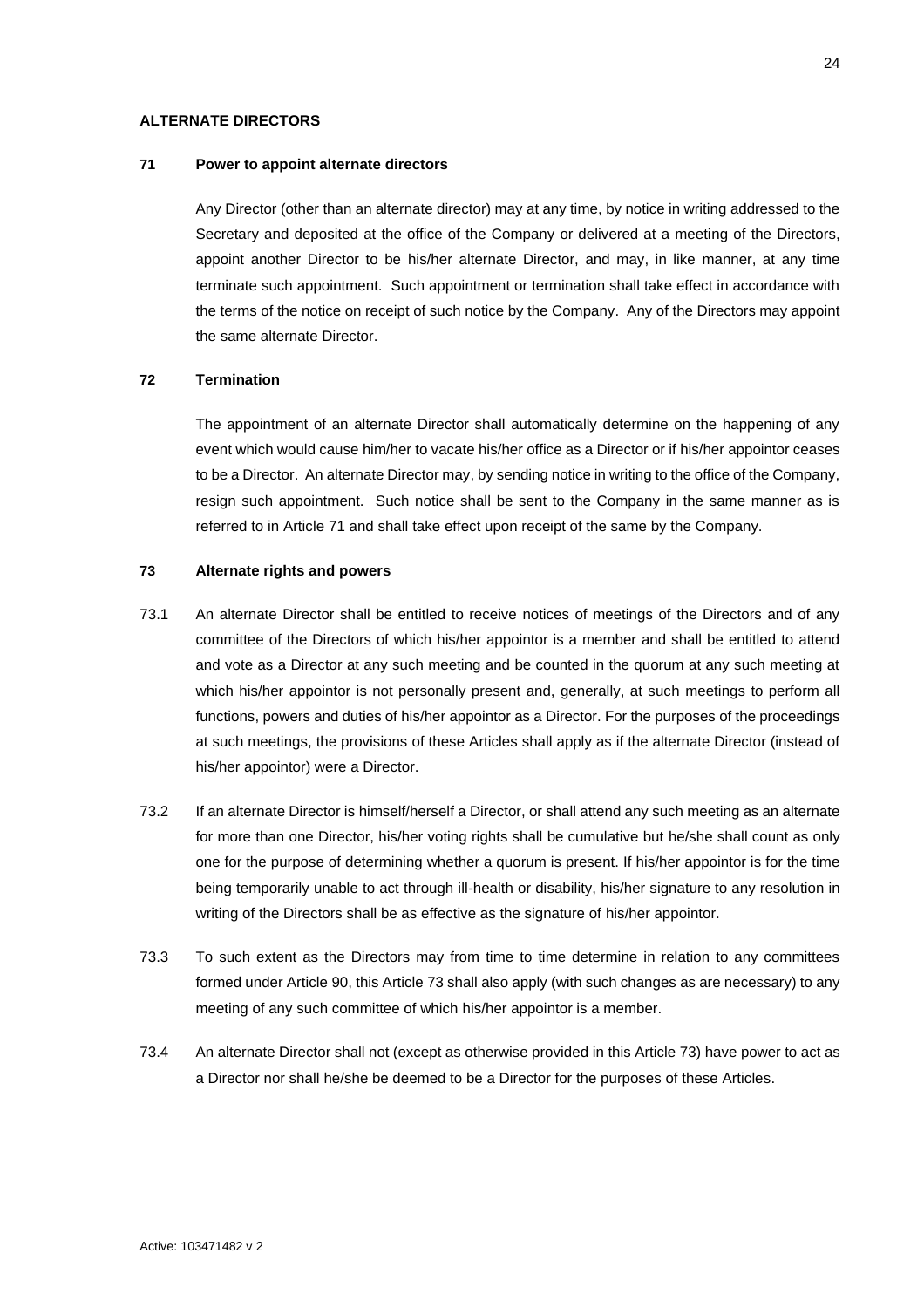### <span id="page-31-0"></span>**74 Alternate may be paid expenses but not remuneration**

An alternate Director may be repaid expenses, and shall be entitled to be indemnified, by the Company to the same extent mutatis mutandis as a Director, but he/she shall not be entitled to receive from the Company any remuneration in respect of his/her services as an alternate Director, except only such proportion (if any) of the remuneration otherwise payable to his/her appointor as such appointor may by notice to the Company from time to time direct.

#### <span id="page-31-1"></span>**75 Alternate not an agent of appointor**

Except where the context otherwise requires, a reference to a Director shall be deemed to include a reference to an alternate Director. An alternate Director shall be responsible for his/her own acts and defaults and he/she shall not be deemed to be the agent of the Director appointing him/her.

# <span id="page-31-2"></span>**PROCEEDINGS OF DIRECTORS**

# <span id="page-31-3"></span>**76 Meetings of directors**

- <span id="page-31-4"></span>76.1 Subject to the provisions of these Articles, the Directors may meet together for the despatch of business, adjourn and otherwise regulate their meetings as they think fit. Questions arising at any meeting shall be determined by a majority of votes. In case of an equality of votes, the chairman of the meeting shall have a second or casting vote. A Director may, and the Secretary on the requisition of a Director shall, at any time summon a meeting of the Directors. Notice of a meeting of the Board and any specific information deemed necessary for it shall, and any other communication may, be made available to the Directors digitally and, in particular, through the use of a secure Directors' website which may be set up from time to time. Otherwise the notice of a meeting of the Directors (and any relevant board papers) shall be deemed to be properly sent to a Director if it is sent in electronic form to such address (if any) as may for the time being be notified by him/her or on his/her behalf to the Company for that purpose or if it is sent to him/her personally or by word of mouth or sent by instrument to him/her at his/her last known address or such other address (if any) as may for the time being be notified by him/her or on his/her behalf to the Company for that purpose. Notice of a meeting of the Directors shall be given at least three days prior to the date of the meeting, or less if reasonable in the circumstances. In the event of a dispute on whether reasonable notice was given, the chairman of the meeting's decision shall be final. A Director may waive notice of a particular meeting either prospectively or retrospectively, and where such waiver is given after the meeting has been held, that does not affect the validity of the meeting, or of any business conducted at it.
- <span id="page-31-5"></span>76.2 Without prejudice to the first sentence of Article [76.1](#page-31-4) a meeting of the Directors, or of a committee of the Directors, may, if the Chairman (or the chairman of the meeting or committee as the case may be) allows this with respect to one or more directors, taking into account the relevant circumstances in each case, consist of a conference between Directors who are not all in one place, but of whom each is able, directly or by telephonic or other communication, to speak to each of the others and to be heard by each of the others simultaneously, adopting, where appropriate, any procedure that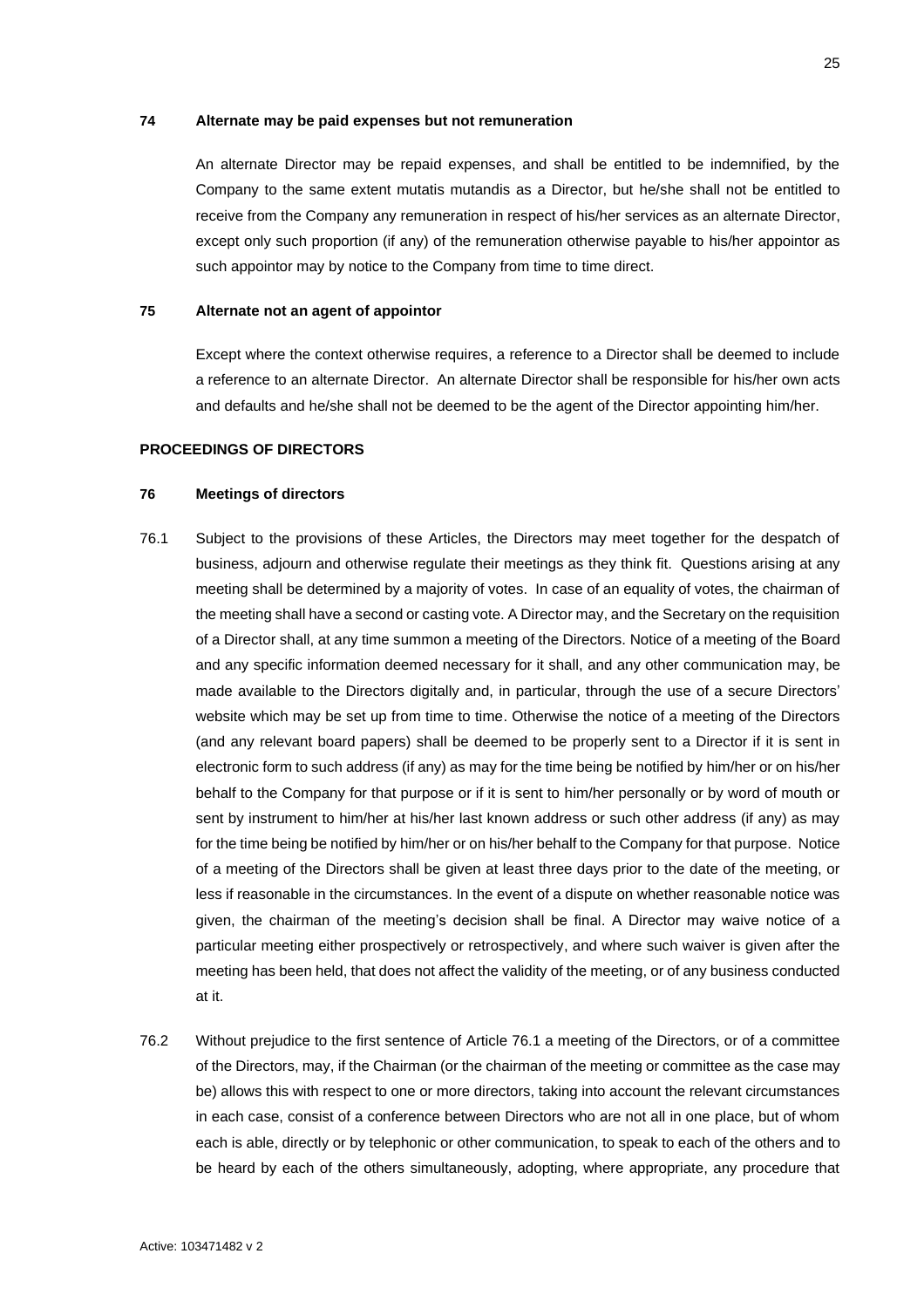ensures that those participating in the proceedings can be identified, that the confidentiality of the proceedings is preserved and that an account of the proceedings (and any decisions adopted therein) is duly taken and preserved. Directors must comply with the security and privacy protocols established by the Company for such proceedings. A Director taking part in such a conference shall be deemed to be present in person at the meeting and shall be entitled to vote or be counted in a quorum accordingly. Without prejudice to any other provision in this Article, such a meeting as referenced within this Article [76.2](#page-31-5) (being a conference between Directors who are not all in one place, but of whom each is able, directly or by telephonic or other communication, to speak to each of the others and to be heard by each of the others simultaneously) shall be called at the office, and the meeting shall be deemed to take place at the office provided that a participating Director is present at that location or, in the circumstance where this is not the case, wherever any of the participating Directors is, as determined between them.

<span id="page-32-2"></span>76.3 The Chairman may invite to the meetings of the Board any persons who the Chairman determines may assist the Directors with relevant information, provided that such persons shall not participate in the decision-making part of the meetings nor any other part of the meeting which does not pertain to the purpose of their attendance. When the Chairman deems it appropriate, the Chairman may authorise their remote attendance, taking into account the relevant circumstances in each case and as referenced in Article [76.2.](#page-31-5) The Secretary shall record the entry and exit of the guests at each meeting in the minutes.

## <span id="page-32-0"></span>**77 Authority to vote**

A Director who is unable to attend any meeting of the Directors and has not appointed an alternate Director may authorise any other Director to vote for him/her at that meeting, and in that event the Director so authorised shall have a vote for each Director by whom he/she is so authorised in addition to his/her own vote. Any such authority must be in writing which must be produced at the meeting at which the same is to be used and be left with the Secretary for retention. The authorised Director's signature on any resolution or other matter in writing of the Directors shall be as effective as the signature of the authorising Director.

### <span id="page-32-1"></span>**78 Quorum**

The quorum necessary for the transaction of the business of the Directors may be fixed by the Directors provided that all the Directors unanimously approve such quorum and, unless so fixed at any other number, shall be at least half the members of the Board plus one. If the number of members of the Board is an odd number, the quorum for Directors' meetings, unless fixed at any other number as aforesaid, shall be at least half the members of the Board (rounded up to the next whole number) plus one. A meeting of the Directors, at which a quorum is present, shall be competent to exercise all powers and discretions for the time being exercisable by the Directors.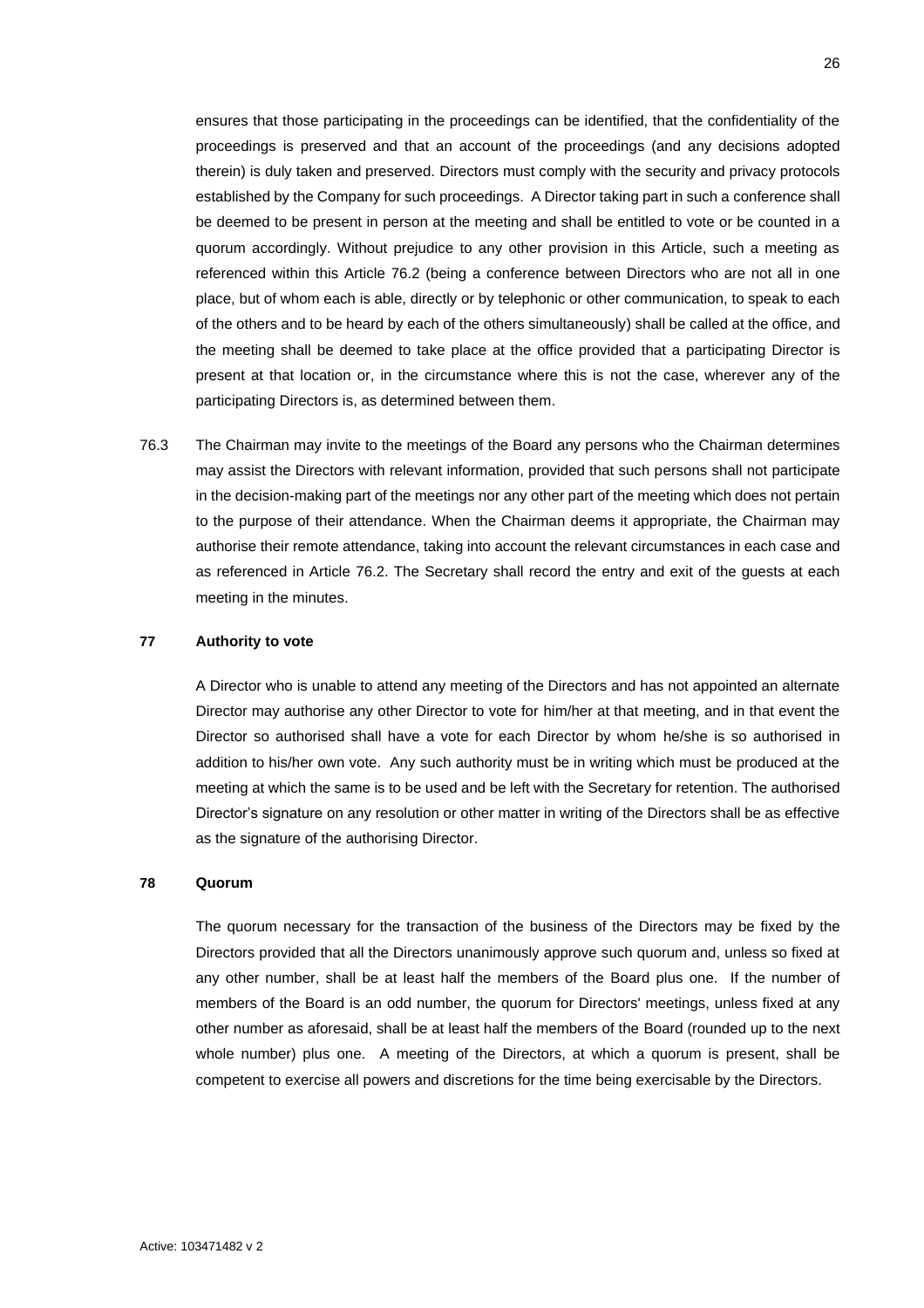# <span id="page-33-0"></span>**79 Authorisation of Directors' interests**

- <span id="page-33-2"></span>79.1 For the purposes of Section 175 of the 2006 Act, the Directors shall have the power to authorise any matter which would or might otherwise constitute or give rise to a breach of the duty of a Director under that Section to avoid a situation in which he/she has, or can have, a direct or indirect interest that conflicts, or possibly may conflict, with the interests of the Company.
- <span id="page-33-4"></span>79.2 Authorisation of a matter under this Article shall be effective only if:
	- 79.2.1 the matter in question shall have been proposed in writing for consideration at a meeting of the Directors, in accordance with the Board's normal procedures or in such other manner as the Directors may determine;
	- 79.2.2 any requirement as to the quorum at the meeting of the Directors at which the matter is considered is met without counting the Director in question and any other interested Director (together the "Interested Directors"); and
	- 79.2.3 the matter was agreed to without the Interested Directors voting or would have been agreed to if the votes of the Interested Directors had not been counted.
- 79.3 Any authorisation of a matter under this Article [79](#page-33-0) may:
	- 79.3.1 extend to any actual or potential conflict of interest which may arise out of the matter so authorised;
	- 79.3.2 be subject to such conditions or limitations as the Directors may determine, whether at the time such authorisation is given or subsequently;
	- 79.3.3 be terminated by the Directors at any time,

and a Director shall comply with any obligations imposed on him/her by the Directors pursuant to any such authorisation.

- 79.4 A Director shall not, save as otherwise agreed by him/her, be accountable to the Company for any benefit which he/she (or a person connected with him/her) derives from any matter authorised by the Directors under this Article and any contract, transaction or arrangement relating thereto shall not be liable to be avoided on the grounds of any such benefit.
- 79.5 This Article does not apply to a conflict of interest arising in relation to a transaction or arrangement with the Company.

### <span id="page-33-1"></span>**80 Permitted Interests**

<span id="page-33-3"></span>80.1 Subject to compliance with Article [80.2](#page-34-0) a Director, notwithstanding his/her office, may have an interest of the following kind: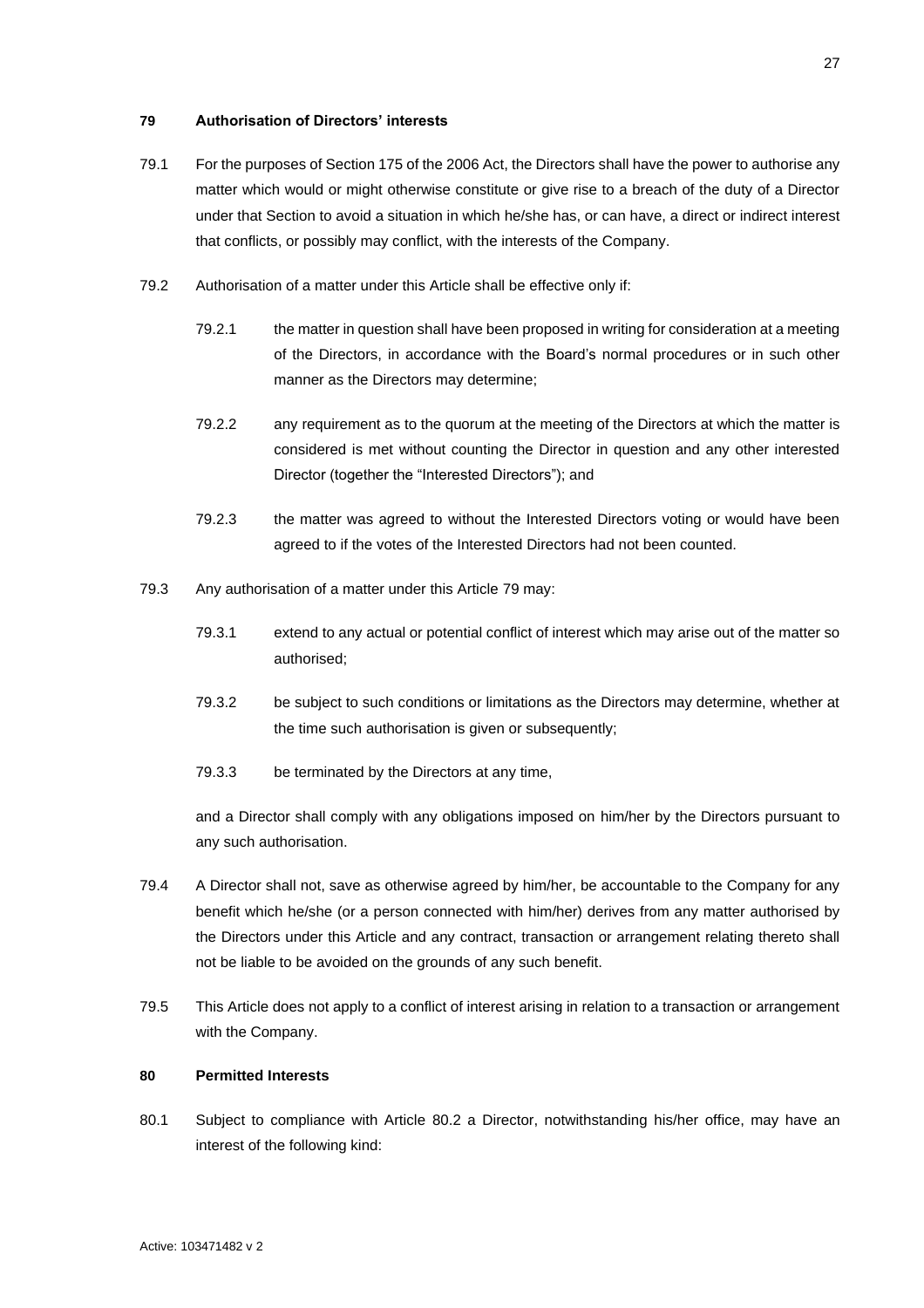- 80.1.1 where a Director (or a person connected with him/her) is a director or other officer of, or employed by, or otherwise interested (including by the holding of shares) in any Relevant Company;
- 80.1.2 where a Director (or a person connected with him/her) is a party to, or otherwise interested in, any contract, transaction or arrangement with a Relevant Company, or in which the Company is otherwise interested;
- 80.1.3 where a Director (or a person connected with him/her) represents the interests of any member whose interests may conflict, from time to time, with the interests of the Company;
- 80.1.4 an interest which cannot reasonably be regarded as likely to give rise to a conflict of interest;
- <span id="page-34-2"></span>80.1.5 an interest, or a transaction or arrangement giving rise to an interest, of which the Director is not aware; or
- 80.1.6 any other interest authorised by ordinary resolution of the Company.

No authorisation under Article [79.1](#page-33-2) shall be necessary in respect of any such interest.

- <span id="page-34-0"></span>80.2 Subject to Section 182 of the 2006 Act the Director shall declare the nature and extent of any interest permitted under Article [80.1,](#page-33-3) and not falling within Article [80.3,](#page-34-1) at a meeting of the Directors or in such other manner as the Directors may determine.
- <span id="page-34-1"></span>80.3 No declaration of an interest shall be required by a Director in relation to an interest:
	- 80.3.1 falling within Article [80.1.5;](#page-34-2)
	- 80.3.2 if, or to the extent that, the other Directors are already aware of such interest (and for this purpose the other Directors are treated as aware of anything of which they ought reasonably to be aware); or
	- 80.3.3 if, or to the extent that, it concerns the terms of his/her service contract (as defined in Section 227 of the 2006 Act) that have been or are to be considered by a meeting of the Directors, or by a committee of Directors appointed for the purpose under these Articles.
- 80.4 A Director shall not, save as otherwise agreed by him/her, be accountable to the Company for any benefit which he/she (or a person connected with him/her) derives from any contract, transaction or arrangement referred to in Article [80.1](#page-33-3) or from any such office or employment or from any interest in any Relevant Company or for such remuneration and no such contract, transaction or arrangement shall be liable to be avoided on the grounds of any such interest or benefit.
- 80.5 For the purposes of this Article, "Relevant Company" shall mean: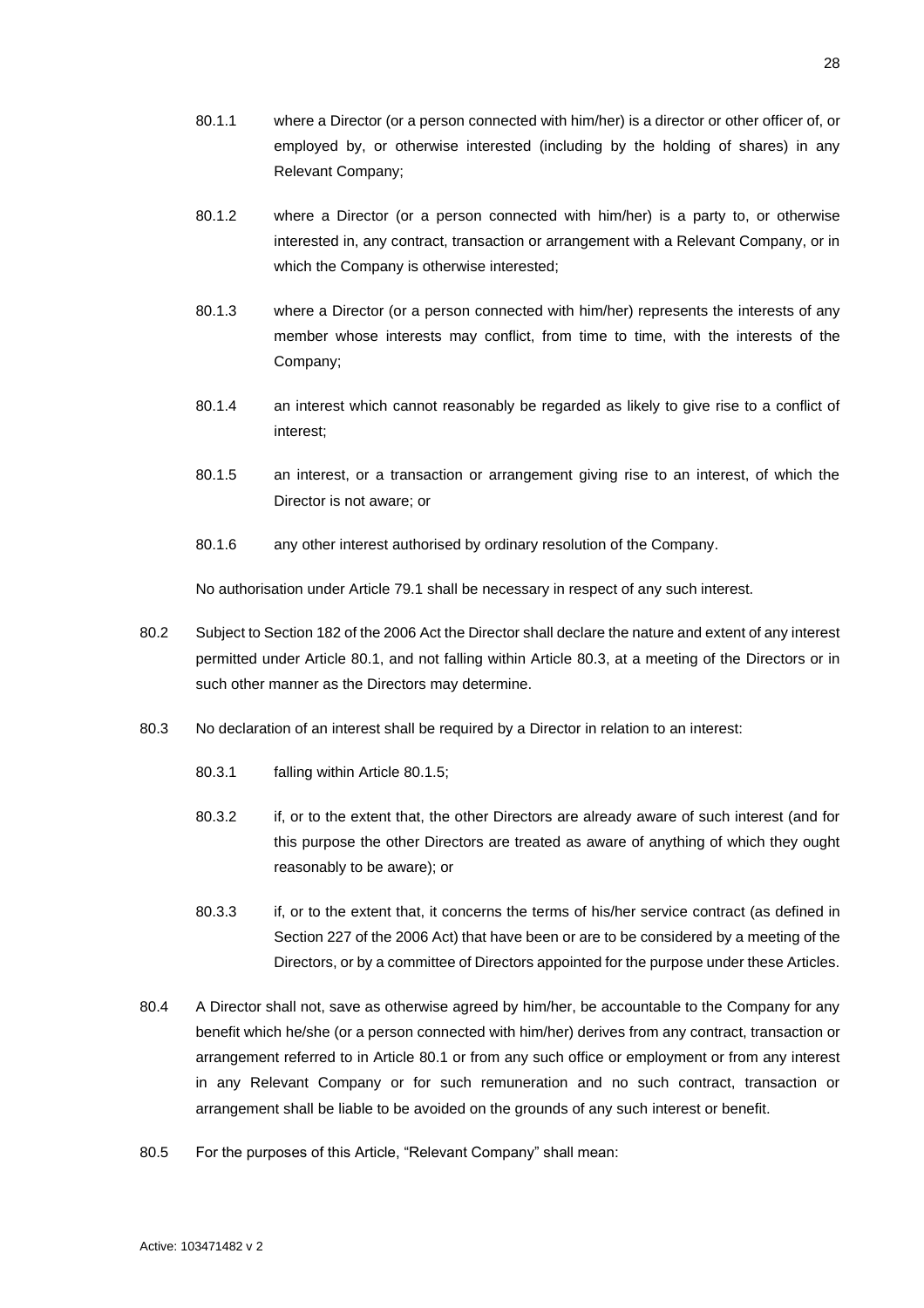- 80.5.1 the Company;
- 80.5.2 a subsidiary undertaking of the Company;
- 80.5.3 any holding company of the Company or a subsidiary undertaking of any such holding company;
- 80.5.4 any body corporate promoted by the Company; or
- 80.5.5 any body corporate in which the Company is otherwise interested.

### <span id="page-35-0"></span>**81 Directors' powers to vote**

- 81.1 Save as provided in this Article, and whether or not the interest is one which is authorised pursuant to Article [79](#page-33-0) or permitted under Article [80,](#page-33-1) a Director shall not be entitled to vote on any resolution in respect of any contract, transaction or arrangement, or any other proposal, in which he/she (or a person connected with him/her) is interested.
- 81.2 A Director shall not be counted in the quorum at a meeting of the Directors in relation to any resolution on which he/she is not entitled to vote.

### <span id="page-35-1"></span>**82 Confidential Information**

- <span id="page-35-3"></span>82.1 Subject to Article [82.2,](#page-35-2) if a Director, otherwise than by virtue of his/her position as Director, receives information in respect of which he/she owes a duty of confidentiality to a person other than the Company, he/she shall not be required:
	- 82.1.1 to disclose such information to the Company or to the Directors, or to any Director, officer or employee of the Company; or
	- 82.1.2 otherwise use or apply such confidential information for the purpose of or in connection with the performance of his/her duties as a Director.
- <span id="page-35-2"></span>82.2 Directors shall maintain in strict confidence the information (including all deliberations) from meetings of, and provided in connection with their positions on, the Board and the committees of which they are members, as appropriate. They shall refrain from disclosing (other than in the course of the proper fulfilment of their duties as Directors) the information, data, reports and background information to which they have had access in the exercise of their duties, and from using such information for their own benefit or that of a third party. Directors must also adhere to any restrictions or procedures established for the use of electronic systems, applications and similar items made available to them by the Company.
- 82.3 Where such duty of confidentiality arises out of a situation in which the Director has, or can have, a direct or indirect interest that conflicts, or possibly may conflict, with the interests of the Company, Article [82.1](#page-35-3) shall apply only if the conflict arises out of a matter which has been authorised under Article [79.1](#page-33-2) above or falls within Article [80.1](#page-33-3) above.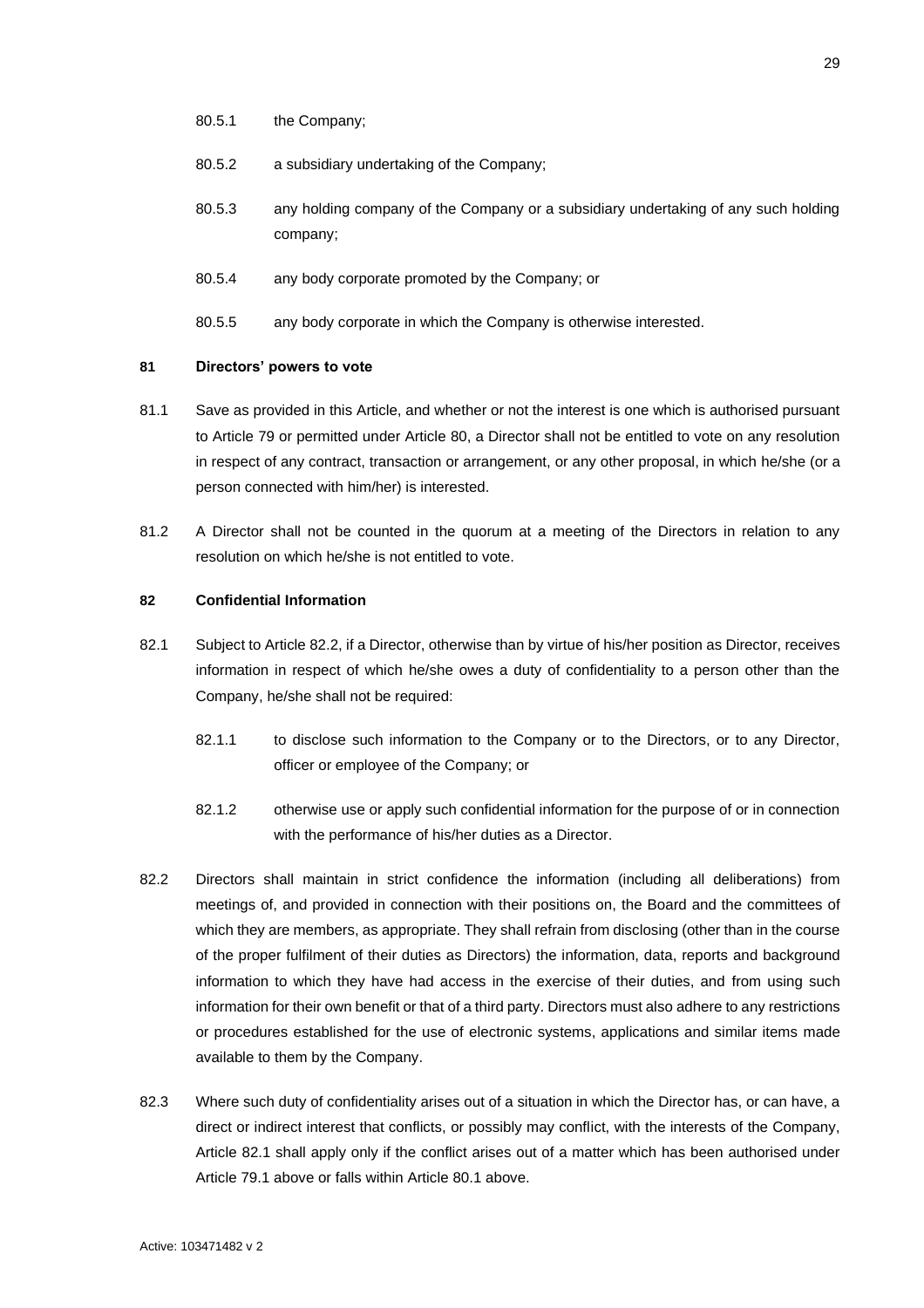82.4 Articles [82.1](#page-35-3) and [82.2](#page-35-2) are without prejudice to any equitable principle or rule of law which may excuse or release the Director from disclosing information, or in circumstances where disclosure may otherwise be required under Articles [79.1](#page-33-2) and [79.2.](#page-33-4)

### <span id="page-36-0"></span>**83 Consideration of matters involving two or more directors**

Where proposals are under consideration concerning two or more Directors or in which two or more Directors are interested, such proposals may be divided and considered in relation to each Director separately and in such case each of the Directors concerned shall be entitled to vote (and be counted in the quorum) in respect of each resolution, except that concerning himself/herself.

# <span id="page-36-1"></span>**84 Materiality of directors' interests**

If any question shall arise at any meeting as to whether any interest of a Director prevents him/her from voting, or being counted in the quorum, under this Article, and such question is not resolved by his/her voluntarily agreeing to abstain from voting, such question shall be referred to the chairman of the meeting (or, if the Director concerned is the chairman, to the other Directors at the meeting) and the chairman's ruling in relation to any Director other than the chairman (or, as the case may be, the ruling of the majority of the other Directors in relation to the chairman) shall be final and conclusive, except in a case where the nature or extent of the interests of such Director (or, as the case may be, the chairman) has not been fairly disclosed.

# <span id="page-36-2"></span>**85 Directors' interests – general**

- 85.1 For the purposes of these Articles:
	- 85.1.1 Section 252 of the 2006 Act shall determine whether a person is connected with a Director; and
	- 85.1.2 an interest (whether of his/her or of such a connected person) of which a Director has no knowledge and of which it is unreasonable to expect him/her to have knowledge shall not be treated as an interest of his/hers.
- 85.2 Where a Director has an interest which can reasonably be regarded as likely to give rise to a conflict of interest, the Director shall if so requested by the Directors take such additional steps as may be necessary or desirable for the purpose of managing such conflict of interest, including compliance with any procedures laid down from time to time by the Directors for the purpose of managing conflicts of interest generally and/or any specific procedures approved by the Directors for the purpose of or in connection with the situation or matter in question, including without limitation:
	- 85.2.1 absenting himself/herself from any meetings of the Directors at which the relevant situation or matter falls to be considered; and
	- 85.2.2 not reviewing documents or information made available to the Directors generally in relation to such situation or matter and/or arranging for such documents or information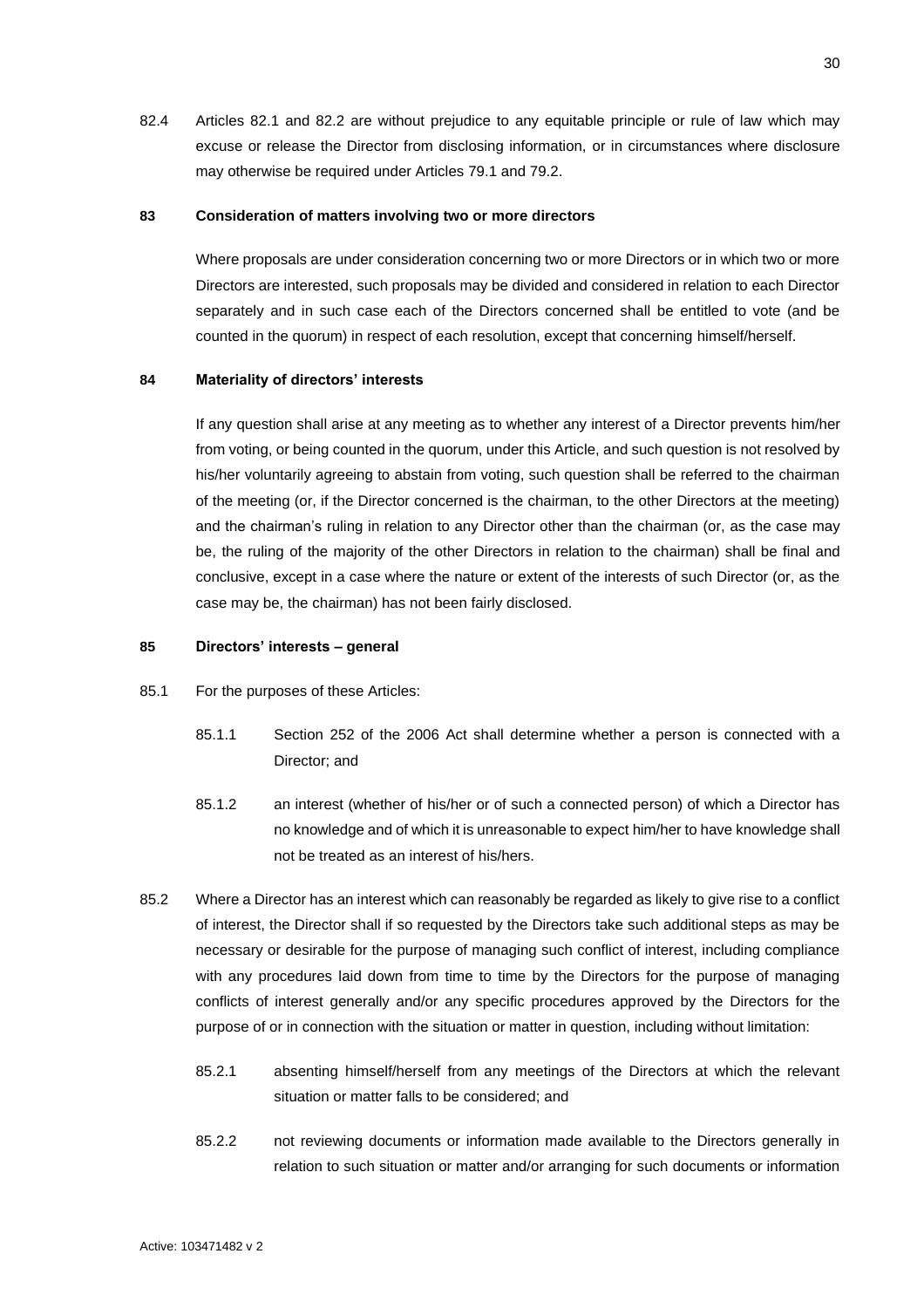to be reviewed by a professional adviser to ascertain the extent to which it might be appropriate for him/her to have access to such documents or information.

- 85.3 Directors must adopt the necessary measures to prevent creating conflicts of interest as contemplated by the law.
- 85.4 Without prejudice to any provision of law, a conflict of interest shall arise where the interests of a Director, whether on their own behalf or on behalf of others, conflict, directly or indirectly, with the interests of the Company (or the companies within the Iberdrola Group) and their duties towards the Company.
- 85.5 The Secretary shall create and maintain an up-to-date record of the conflicts of interest reported by Directors, being the register of directors' interests, and the reporting Directors shall ensure that the information contained in this register shall be sufficiently detailed to make it possible to understand the scope of each conflict of interest situation.
- 85.6 The Company may by ordinary resolution ratify any contract, transaction or arrangement, or other proposal, not properly authorised by reason of a contravention of any provisions of Articles [79](#page-33-0) to this Article [85.](#page-36-2)

# <span id="page-37-0"></span>**86 Power of directors if number falls below minimum**

The continuing Directors may act notwithstanding any vacancies in their number, but if, and so long as, the number of Directors is reduced below the number fixed by, or in accordance with, these Articles as the necessary quorum of Directors the continuing Directors or Director may act for the purpose of filling up such vacancies or of summoning general meetings of the Company, but not for any other purpose. If there are no Directors or Director able or willing to act, then any two members (or, for so long as the Company has a sole member, the sole member of the Company) may summon a general meeting for the purpose of appointing Directors.

### <span id="page-37-1"></span>**87 Chairman of the Board**

<span id="page-37-2"></span>87.1 The Directors may elect a chairman (or make any appointment by them of a Director conditional upon such person becoming the Chairman) and one or more deputy chairmen and determine the period for which each is to hold office. The Chairman or, in the Chairman's absence, one of any deputy chairmen shall preside at meetings of the Directors, but if no Chairman or deputy chairman shall have been appointed, or if at any meeting none of them be present within five minutes after the time appointed for holding the same, the Directors present may choose one of their number to be chairman of the meeting. If at any time there is more than one deputy chairman or vice-chairman, the right to preside at a meeting of Directors shall in the absence of the Chairman be determined as between the deputy chairmen present (if more than one) by seniority in length of appointment or otherwise as resolved by the Directors.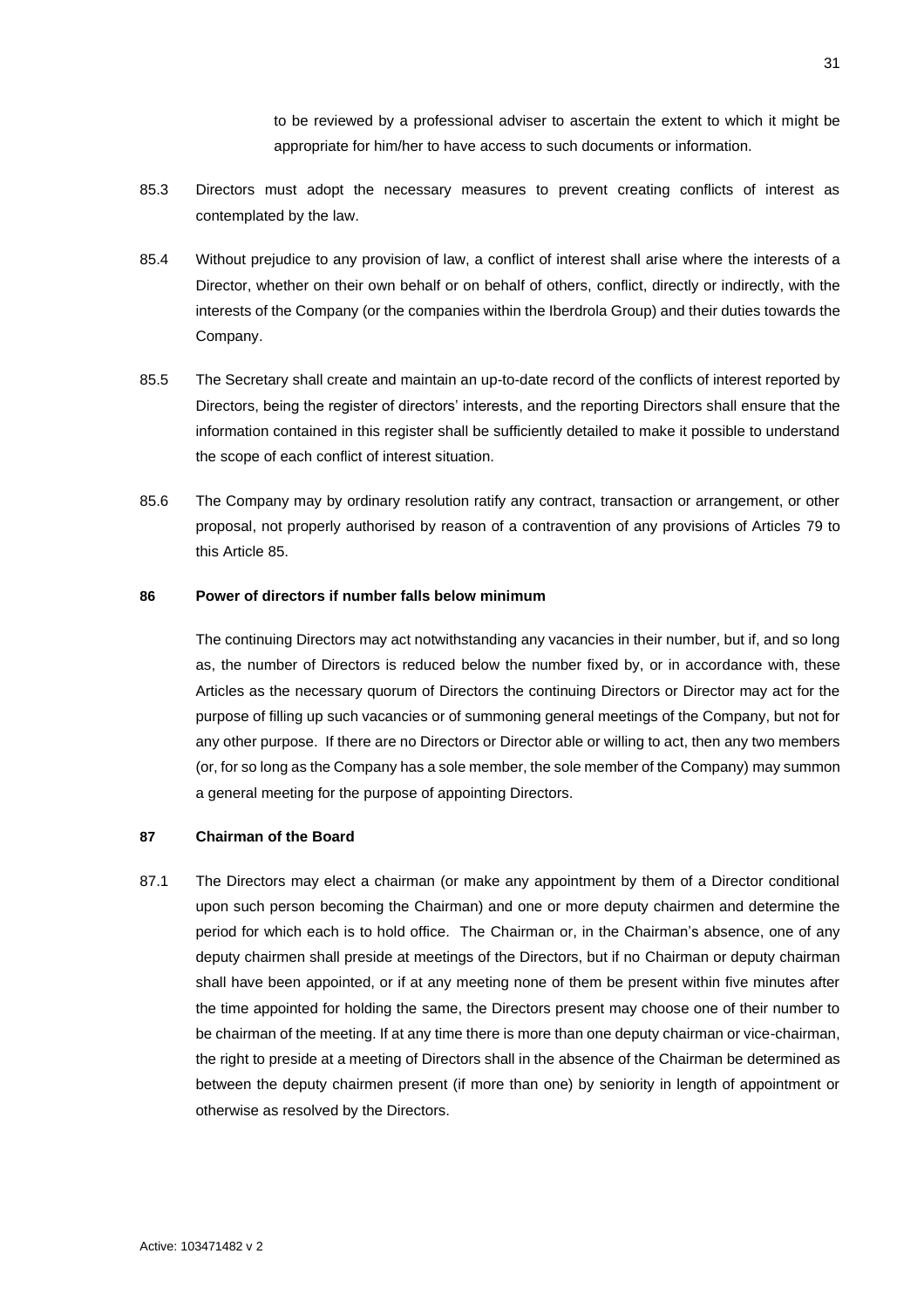- 87.2 The Chairman may exercise all powers in carrying out all responsibilities given to the Chairman by these Articles, by law and under the Company's system of corporate governance, in particular the following:
	- 87.2.1 to call and chair meetings of the Board, setting the agenda for the meetings and directing the discussions and deliberations;
	- 87.2.2 to submit to the Board such proposals as the Chairman may consider appropriate for the proper functioning of the Company and, in particular, those relating to the operation of the Board itself;
	- 87.2.3 to ensure, with the collaboration of the Secretary, that the Directors receive sufficient information in advance of the items on the agenda of meetings of the Board;
	- 87.2.4 to stimulate debate and the active participation of the directors during meetings of the Board, and to safeguard their free expression of opinion;
	- 87.2.5 to promote the work of the Board's advisory committees and ensure that they are effective in carrying out their duties and responsibilities and that they have the necessary material and human resources; and
	- 87.2.6 in accordance with Article [76.3,](#page-32-2) to invite to the meetings of the Board all those persons who the Chairman determines may assist the Directors with relevant information in the deliberative part of the meetings.

# <span id="page-38-0"></span>**88 Resolutions in writing**

- <span id="page-38-2"></span>88.1 Subject always to Article [88.2,](#page-38-1) a Directors' written resolution is adopted when a majority of the Directors (or alternate Directors (if any) whose appointors are entitled to vote on such resolution or the majority of the members of a committee formed under Article [90\)](#page-39-1) who would have been entitled to vote on such resolution if it had been proposed at a meeting of the Directors have:
	- 88.1.1 signed one or more copies of it, or
	- 88.1.2 otherwise indicated their agreement to it in writing or through any electronic voting system provided by the Company for this purpose.

Each Directors' written resolution adopted in accordance with this Article [88](#page-38-0) shall be deemed to be approved and adopted at the Company's office.

- <span id="page-38-1"></span>88.2 A Directors' written resolution is not adopted if the number of Directors who have signed it or otherwise indicated their agreement to it in accordance with Article [88.1](#page-38-2) is less than the quorum for Directors' meetings.
- 88.3 Once a Directors' written resolution has been adopted, it must be treated as if it had been a resolution passed at a Directors' meeting in accordance with the Articles.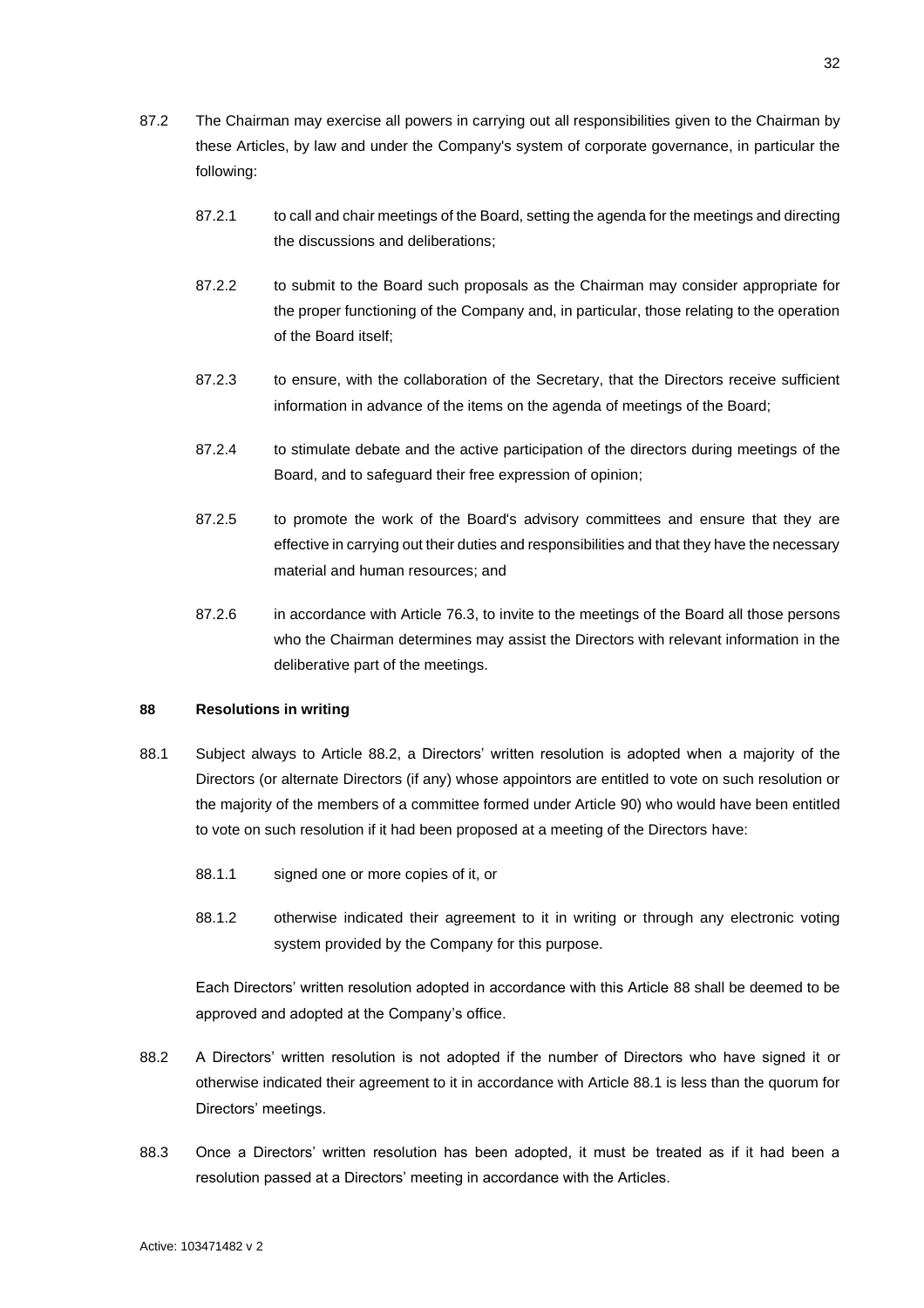88.4 A Directors' written resolution shall be deemed to be properly sent to a Director if sent in electronic form to such address (if any) as may for the time being be notified by him/her or on his/her behalf to the Company for that purpose or if it is sent to him/her personally or by word of mouth or sent by instrument to him/her at his/her last known address or such other address (if any) as may for the time being be notified by him/her or on his/her behalf to the Company for that purpose.

### **DELEGATION BY DIRECTORS**

### <span id="page-39-0"></span>**89 Delegation of powers**

The Directors may entrust to, and confer upon, any Director any of the powers exercisable by them as Directors upon such terms and conditions and with such restrictions as they think fit, and either collaterally with, or to the exclusion of, their own powers, and may from time to time revoke, withdraw, alter or vary all or any of such powers.

## <span id="page-39-1"></span>**90 Committees of directors**

The Directors may delegate any of their powers or discretions (including, for the avoidance of doubt, any powers or discretions relating to the remuneration of Directors) to committees consisting of one or more of the Directors and (if thought fit) one or more other persons co-opted as hereinafter provided. Any such delegation shall, in the absence of express provision to the contrary in the terms of delegation, be deemed to include authority to sub-delegate to one or more Directors (whether or not acting as a committee) or to any employee or agent of the Company all or any of the powers delegated and may be made subject to such conditions as the Directors may specify, and may be revoked or altered. Any committee so formed shall, in the exercise of the powers so delegated, conform to any regulations which may from time to time be imposed by the Directors. Any such regulations may provide for, or authorise, the co-option to the committee of persons other than Directors and for such co-opted members to have voting rights as members of the committee, but so that (a) the number of co-opted members shall be less than one half of the total number of members of the committee and (b) no resolution of the committee shall be effective unless a majority of the members of the committee present at the meeting are Directors or alternates of Directors.

# <span id="page-39-2"></span>**91 Proceedings of committees**

The meetings and proceedings of any such committee shall be governed by the provisions of these Articles regulating the meetings and proceedings of the Directors so far as the same are applicable and are not superseded by any regulations made by the Directors under Article [90.](#page-39-1)

## <span id="page-39-3"></span>**92 Use of designation Director**

The Directors may appoint any person to any office or employment having a designation or title including the word Director, or attach to any existing office or employment with the Company such a designation or title, and may terminate any such appointment or the use of any such designation or title. Unless the appointment of the holder has been recorded in the register of directors maintained by the Company, the inclusion of the word Director in the designation or title of any such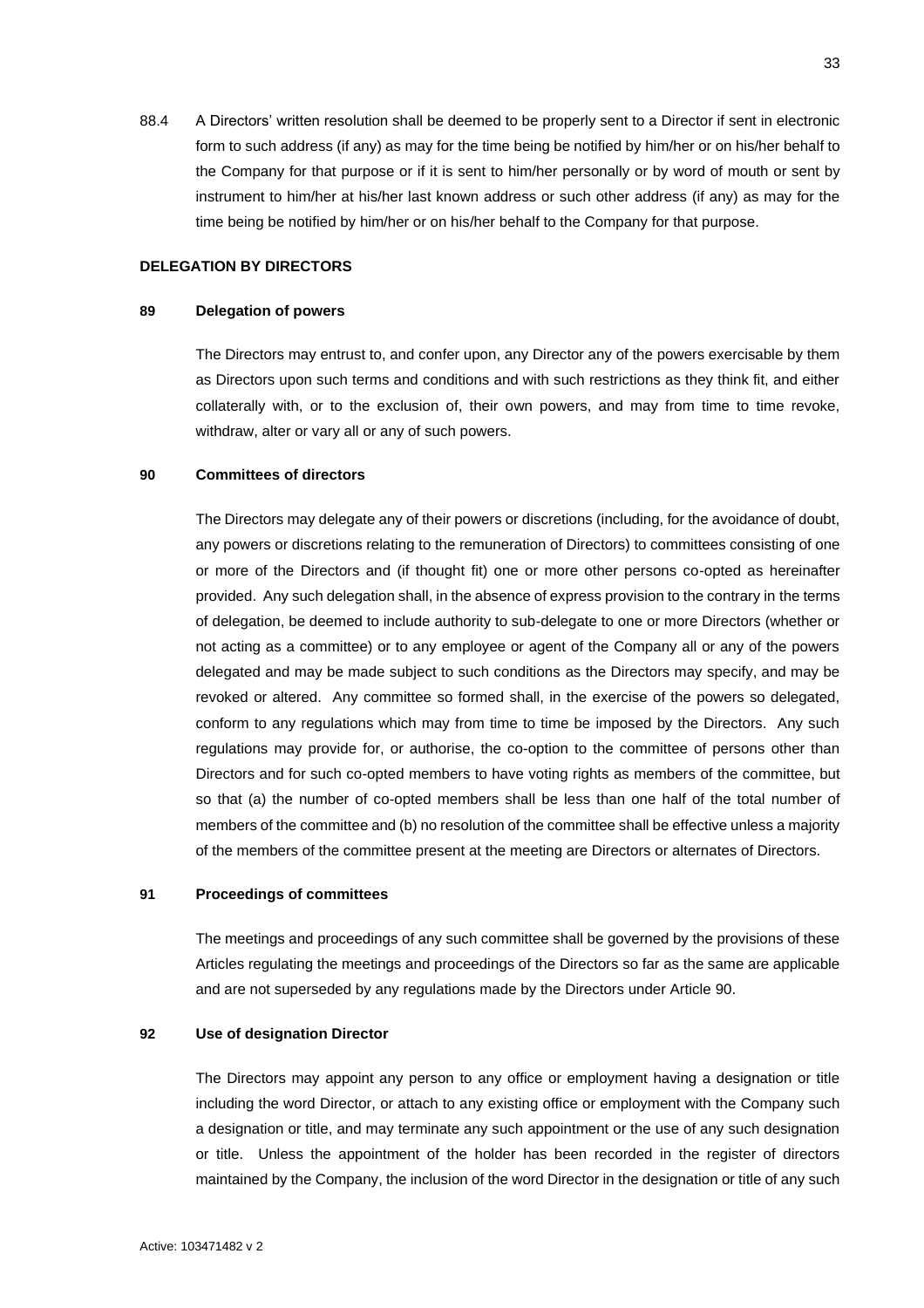office or employment shall not imply that the holder is a Director of the Company, nor shall the holder thereby be empowered in any respect to act as, or be deemed to be, a Director of the Company for any of the purposes of these Articles.

# <span id="page-40-0"></span>**93 Validity of proceedings**

All acts (both written and unwritten) done by any meeting of Directors or of any such committee or by any person acting as a Director, shall, as regards all persons dealing in good faith with the Company, notwithstanding that there was some defect in the appointment or continuance in office of any such Directors (or their alternates), or member of the committee, or person acting as aforesaid, or that they or any of them were disqualified or had vacated office, or were not entitled to vote, or otherwise incapacitated, be as valid as if every such person had been duly appointed and was qualified and had continued to be a Director (or alternate Director) or member of the committee and had been entitled to vote.

# <span id="page-40-1"></span>**GENERAL POWERS OF DIRECTORS**

# <span id="page-40-2"></span>**94 Business to be managed by the directors**

The business and affairs of the Company shall be managed by the Directors who, subject to and in accordance with the provisions of the Statutes, the Memorandum of Association of the Company (the Memorandum) and these Articles and to any directions given by special resolution, may exercise all the powers of the Company. No alteration of the Memorandum or these Articles and no such direction shall invalidate any prior act of the Directors which would have been valid if that alteration had not been made or that direction had not been given. The general powers given by this Article [94](#page-40-2) shall not be limited, or restricted, by any special authority or power given to the Directors by these Articles and a meeting of the Directors at which a quorum is present may exercise all powers exercisable by the Directors.

### <span id="page-40-3"></span>**95 Exercise by Company of Voting Rights**

The Directors may exercise the voting power conferred by the shares in any body corporate held or owned by the Company in such manner in all respects as they think fit (including without limitation the exercise of that power in favour of any resolution appointing its members or any of them directors of such body corporate, or voting or providing for the payment of remuneration to the directors of such body corporate).

### <span id="page-40-4"></span>**96 Local boards**

The Directors may make such arrangements as they think fit for the management and transaction of the Company's affairs in any specified locality, whether in the United Kingdom or elsewhere, and, without prejudice to the generality of the foregoing, may at any time, and from time to time:

96.1 establish any regional, divisional or local boards, committees or agencies for managing any of the affairs of the Company, either in the United Kingdom or elsewhere;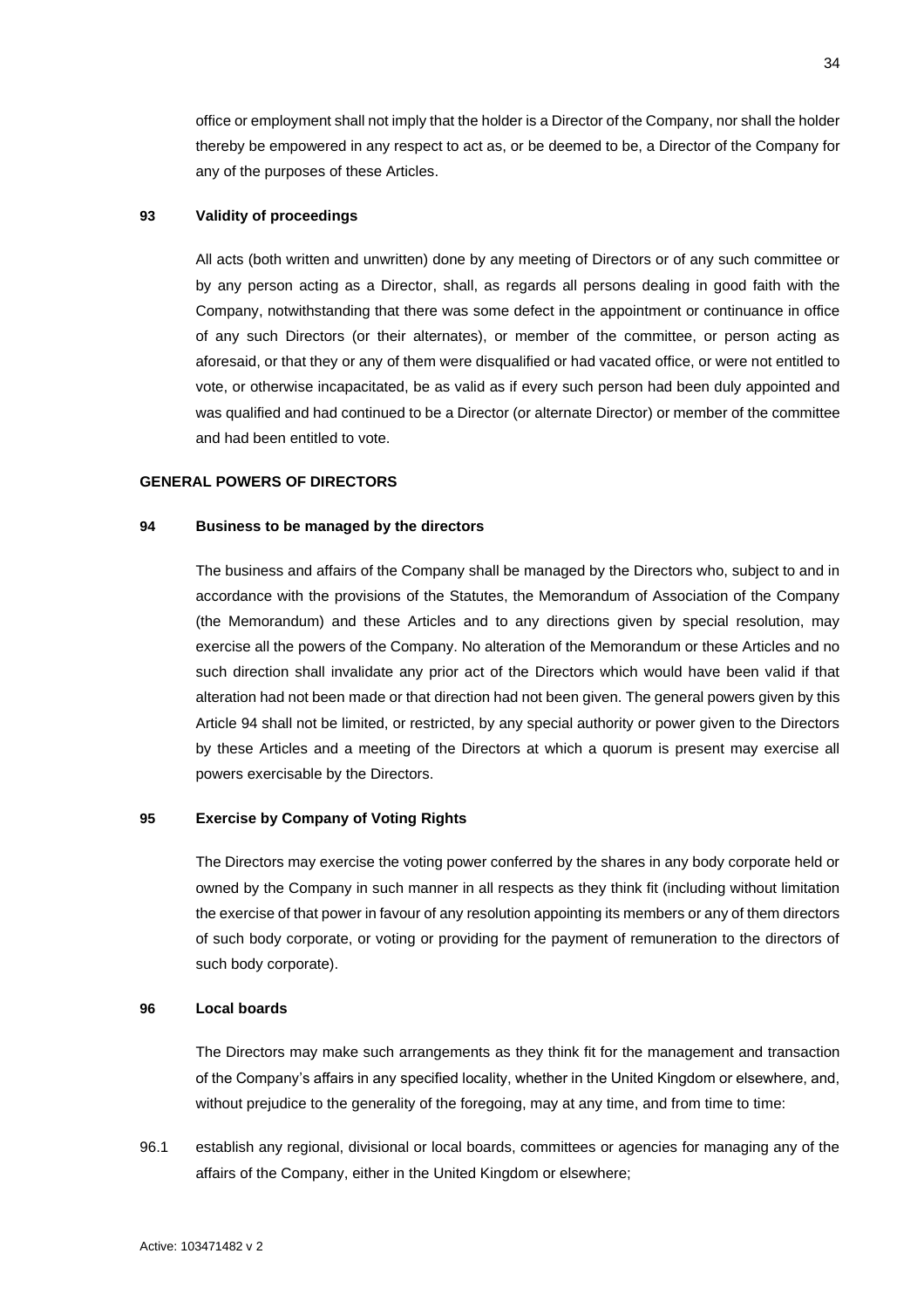- 96.2 appoint any one or more of the Directors, or any other person or persons, to be members of such regional, divisional or local boards or committees, or any managers or agents, and may fix their remuneration;
- 96.3 delegate to any regional, divisional or local board or committee, manager or agent any of the powers, authorities and discretions vested in the Directors with power to sub-delegate;
- 96.4 authorise the members of any regional, divisional or local boards or committees or any of them, to fill any vacancies therein, and to act notwithstanding vacancies and any such appointment or delegation may be made upon such terms and subject to such conditions as the Directors may think fit; and
- 96.5 remove any person so appointed, may fix the quorum of the said regional, divisional or local boards or committees, and may annul or vary any such delegation, but no person dealing in good faith and without notice of any such annulment or variation shall be affected thereby.

# <span id="page-41-0"></span>**97 Agents**

The Directors may, by power of attorney or otherwise, appoint any person to be the agent of the Company for such purposes, with such powers, authorities and discretions (not exceeding those vested in the Board) and on such conditions as the Directors determine, including without limitation authority for the agent to delegate all or any of his/her powers, authorities and discretions, and may revoke or vary such delegation.

# <span id="page-41-1"></span>**98 Powers of attorney**

The Directors may, from time to time and at any time, by power of attorney or otherwise, appoint any person or undertaking, whether nominated directly or indirectly by the Directors, to be the attorney or attorneys of the Company for such purposes and with such powers, authorities and discretions (not exceeding those vested in or exercisable by the Directors under these Articles) and for such period, and subject to such conditions, as they may think fit, and any such power of attorney may contain such provisions for the protection and convenience of persons dealing with any such attorney as the Directors may think fit, and may also authorise any such attorney to sub-delegate all or any of the powers, authorities and discretions vested in him/her. The Directors may delegate all or any of their powers under this Article [98.](#page-41-1)

# <span id="page-41-2"></span>**99 Execution by the Company**

All cheques, promissory notes, drafts, bills of exchange, and other negotiable or transferable instruments, and all receipts for moneys paid to the Company, shall be signed, drawn, accepted, endorsed, or otherwise executed, as the case may be, in such manner as the Directors or any duly authorised committee of the Directors shall from time to time determine. The Company has no common seal.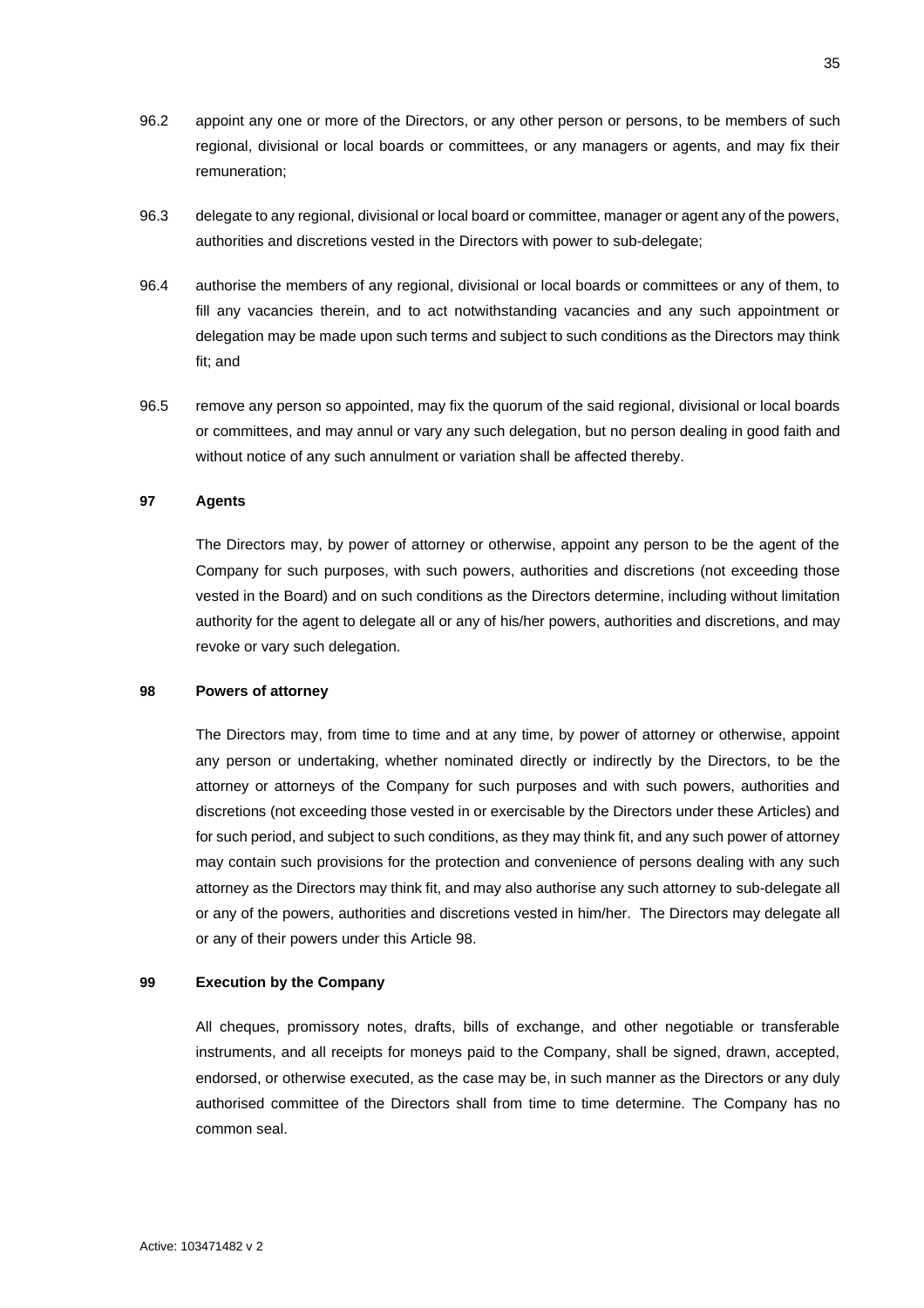### <span id="page-42-0"></span>**100 Secretary**

- 100.1 The Secretary shall be appointed by the Directors on such terms and for such period as they may think fit. Any Secretary so appointed may, at any time, be removed from office by the Directors, but without prejudice to any claim for damages for breach of any contract of service between him/her and the Company. If thought fit, two or more persons may be appointed as joint secretaries. The Directors may also appoint, from time to time, on such terms as they may think fit, one or more deputy secretaries and assistant secretaries. Anything by the Statutes or by these Articles required or authorised to be done by or to the Secretary may, if the office is vacant or there is for any other reason no Secretary capable of acting, be done by or to any deputy or assistant secretary, or if there is no deputy or assistant secretary capable of acting, by or to any officer of the Company authorised generally or specially in that behalf by the Directors.
- <span id="page-42-2"></span><span id="page-42-1"></span>100.2 In accordance with the rest of these Articles, the Secretary shall perform the functions assigned to him/her by law and by the Company's system of corporate governance, and in particular:
	- 100.2.1 to keep and preserve a record of the resolutions of the member(s) of the Company;
	- 100.2.2 to inform the Board of any resolutions of the Company approved by its member(s), and to make any relevant filings in connection with such resolutions in accordance with the relevant legal requirements;
	- 100.2.3 to keep and preserve a record of contracts entered into between the member(s) and the Company;
	- 100.2.4 to keep and preserve a record of minutes of the Board and other committees or administrative bodies of the Board on which he/she holds the office of secretary, duly recording the business disposed of in meetings of the same, and also to keep and preserve the corporate documentation generated in relation to the operation of these administrative bodies;
	- 100.2.5 to advise upon and check the legality of the actions of the Board and other committees or administrative bodies of the Board on which he/she holds the office of secretary and that such actions are in accordance with the Company's system of corporate governance, taking into account for such purposes, among other things, any provisions that may be issued by regulatory bodies;
	- 100.2.6 to advise the Board in relation to the development and updating of the Company's system of corporate governance;
	- 100.2.7 to facilitate the Company's interaction with the Directors and the proper functioning of the Board, in accordance with the instructions of the Chairman;
	- 100.2.8 to assist the Chairman in arranging for the Directors to receive, with sufficient notice and in the appropriate format, relevant information for the proper exercise of their duties, and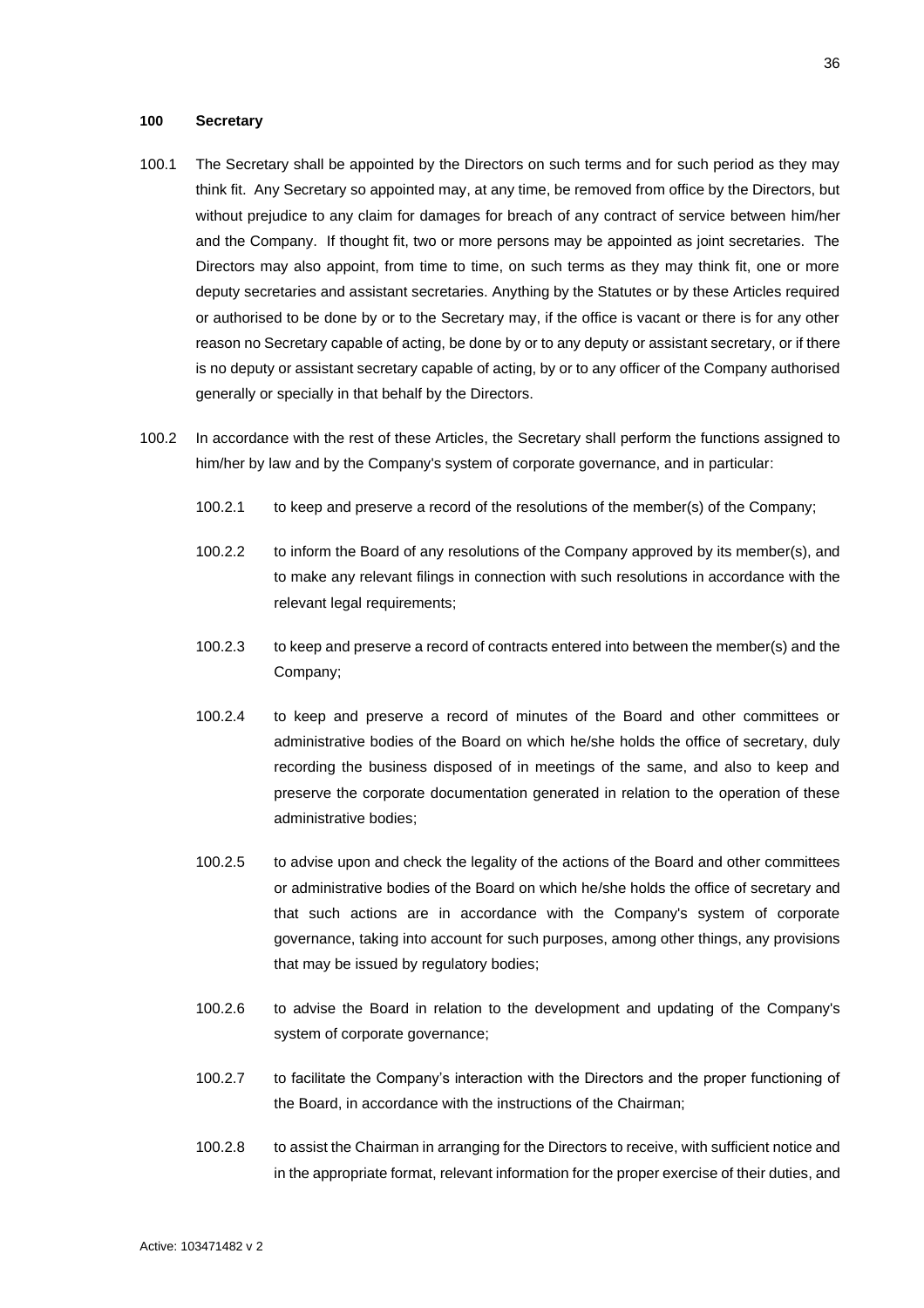to facilitate requests for information and documentation from the Directors in respect of those matters that are of interest to the Board;

- 100.2.9 to exercise the duties set out in Articles [100.2.7](#page-42-1) and [100.2.8](#page-42-2) above in relation to the committees of the Board on which he/she acts as secretary;
- 100.2.10 to arrange for all relevant information to be included on the Company's corporate website in accordance with the Company's system of corporate governance;
- 100.2.11 to ensure, under the supervision of the Chairman, the effective coordination (and establishment of all necessary information flows) between the Board and the internal committees with advisory or support functions in relation to the Board; and
- 100.2.12 to certify any documentation in respect of the above.

# <span id="page-43-0"></span>**101 Experts and legal adviser to the Board**

- 101.1 For the purpose of procuring assistance for the exercise of their duties, any Director may request the engagement, at the Company's expense, of legal, accounting, technical, business or financial advisers or other experts.
- 101.2 Such engagement must relate to specific issues which have significant importance and complexity and which emerge in the course of the Director's performance of their office.
- 101.3 The request for an expert to be hired must be channelled through the Secretary, who may, in turn, put it before the Board for approval, and such approval by the Board may be denied in well-founded instances, including where:
	- 101.3.1 expert advice is not necessary for the proper performance of the duties entrusted to the Directors;
	- 101.3.2 the cost thereof is not reasonable in light of the significance of the issues or the assets and income of the Company;
	- 101.3.3 the technical assistance sought may be adequately provided by the Company's own experts and technical personnel; or
	- 101.3.4 it may entail a risk to the confidentiality of information which will be required to be made available to the expert.
- 101.4 The Board may also appoint a legal adviser to the Board. The Secretary may assume the functions of such legal adviser where the Board so determines, provided he/she is a practising solicitor and there is otherwise full compliance with all legal and professional requirements.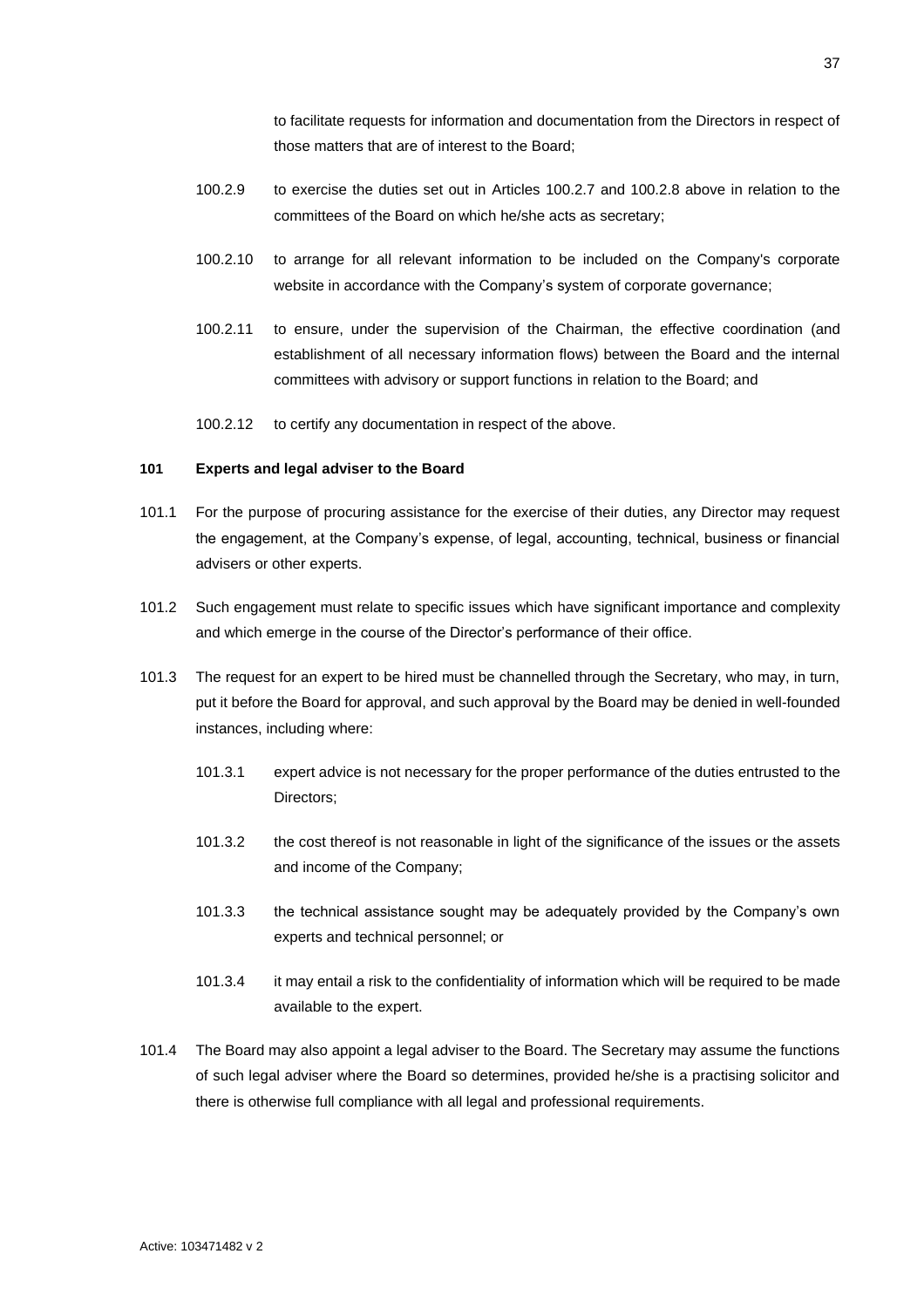### <span id="page-44-0"></span>**MINUTES AND BOOKS**

### <span id="page-44-1"></span>**102 Keeping of minutes and books**

- 102.1 The Directors shall cause minutes to be made in books to be provided for the purpose of:
	- 102.1.1 all appointments of officers made by the Directors;
	- 102.1.2 the names of the Directors or their alternates and any other persons present at each meeting of Directors and of any committee formed under Article [90;](#page-39-1) and
	- 102.1.3 all resolutions and proceedings at all meetings of the Company and of any class of members of the Company and of the Directors and of committees formed under Article [90.](#page-39-1)

Any such minutes shall be conclusive evidence of any such proceedings if they purport to be executed by the chairman of the meeting at which the proceedings were held or by the chairman of the next succeeding meeting and by the Secretary.

# <span id="page-44-2"></span>**103 Safeguarding of minutes and books**

Any register, index, minute book, book of account or other book required by these Articles or the Statutes to be kept by or on behalf of the Company may be kept either by making entries in bound books or by recording them in any other manner. In any case in which bound books are not used, the Directors shall take adequate precautions for guarding against falsification and for facilitating discovery of falsification.

# <span id="page-44-3"></span>**DIVIDENDS**

# <span id="page-44-4"></span>**104 Declaration of dividends by the Company**

The Company may, by ordinary resolution, declare dividends in accordance with the respective rights of the members, but no dividend shall be payable except out of the profits of the Company available for distribution under the provisions of the Statutes and these Articles or in excess of the amount recommended by the Directors. Unless and to the extent that the rights attached to any shares or the terms of issue thereof otherwise provide, all dividends shall (as regards any shares not fully paid throughout the period in respect of which the dividend is paid) be apportioned and paid pro rata according to the amounts paid on the shares during any portion or portions of the period in respect of which the dividend is paid. For the purposes of this Articl[e 104,](#page-44-4) no amount paid on a share in advance of calls shall be treated as paid on the share.

# <span id="page-44-5"></span>**105 Declaration of dividends by the Directors**

Subject to the provisions of the Statutes, the Directors may pay dividends (whether final or otherwise) if it appears to them that they are justified by the profits of the Company available for distribution. If the share capital is divided into different classes, the Directors may pay dividends on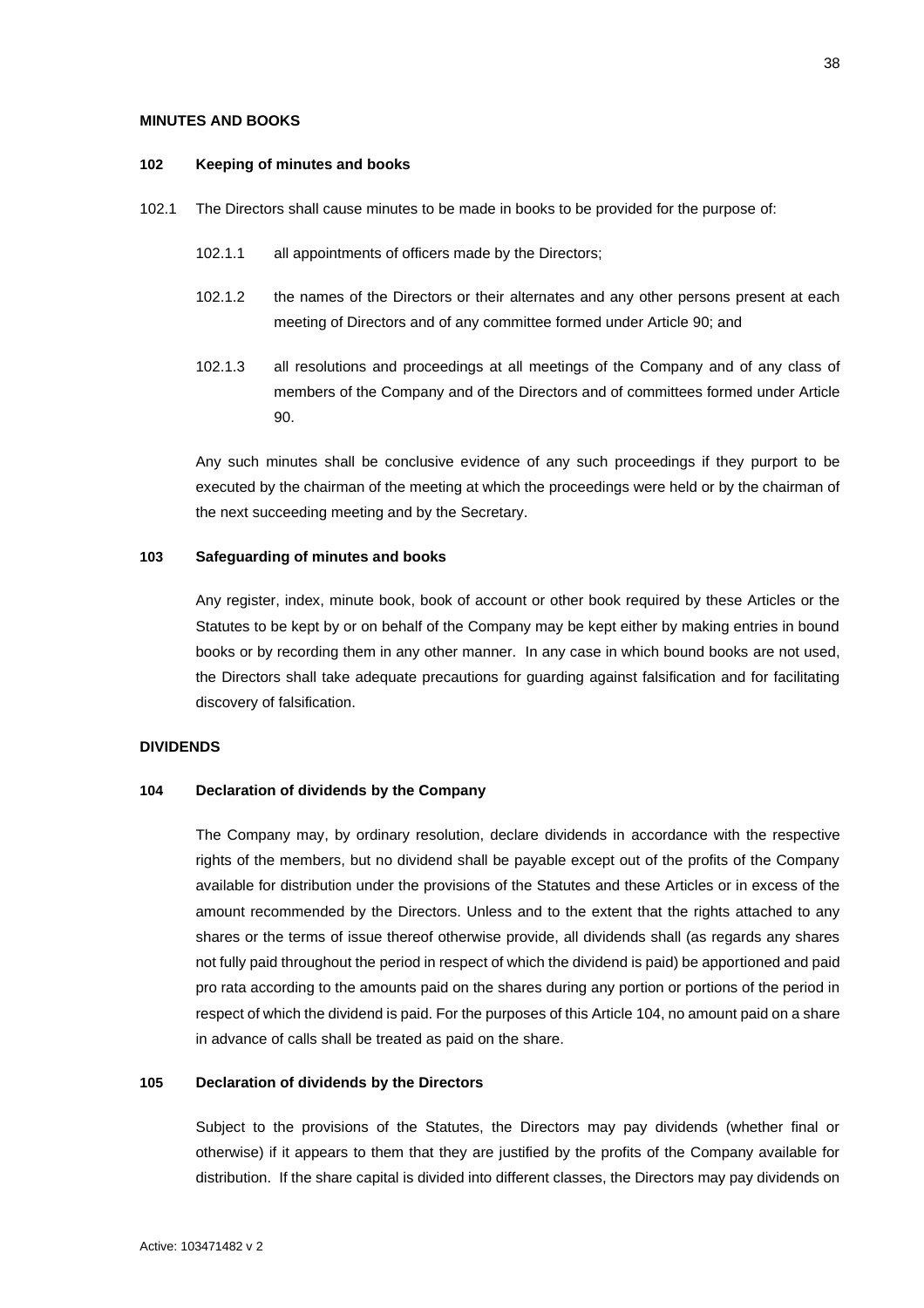shares which confer deferred or non-preferred rights with regard to dividend as well as on shares which confer preferential rights with regard to dividend, but no dividend shall be paid on shares carrying deferred or non-preferred rights if, at the time of payment, any preferential dividend is in arrears. The Directors may also pay, at intervals settled by them, any dividend payable at a fixed rate if it appears to them that the profits available for distribution justify the payment. If the Directors act in good faith, they shall not incur any liability to the holders of shares conferring preferred rights for any loss they may suffer by the lawful payment of a dividend on any shares having deferred or non-preferred rights.

# <span id="page-45-0"></span>**106 Interest not payable**

No dividend or other moneys payable on or in respect of a share shall bear interest as against the Company, unless otherwise provided by the rights attached to the share.

# <span id="page-45-1"></span>**107 Permitted deductions**

The Directors may deduct from any dividend or other moneys payable to any member, whether alone or jointly with any other member, on or in respect of a share all sums of money (if any) presently payable by him/her, whether alone or jointly with any other member, to the Company on account of calls or otherwise in relation to shares of the Company.

# <span id="page-45-2"></span>**108 Waiver of dividends**

The waiver, in whole or in part, of any dividend on any share shall be effective only if such waiver is in writing (whether or not executed as a deed) signed or authenticated in accordance with section 1146 of the 2006 Act by the member (or the person entitled to the share in consequence of a transmission event) and delivered to the Company and if, or to the extent that, the same is accepted as such or acted upon by the Company.

### <span id="page-45-3"></span>**109 Unclaimed dividends**

Without prejudice to the operation of Article [110,](#page-46-0) all dividends or other moneys payable on, or in respect of, a share unclaimed after having been declared may be invested or otherwise made use of by the Directors for the benefit of the Company until claimed. The payment by the Directors of any unclaimed dividend or other moneys payable on, or in respect of, a share into a separate account shall not constitute the Company a trustee in respect thereof. The Company shall be entitled to cease sending dividend warrants and cheques by post or otherwise to a member if those instruments have been returned undelivered to, or left uncashed by, that member on at least two consecutive occasions, or, following one such occasion, reasonable enquiries have failed to establish the member's new address. The entitlement conferred on the Company by this Article in respect of any member shall cease if the member claims a dividend or cashes a dividend warrant or cheque.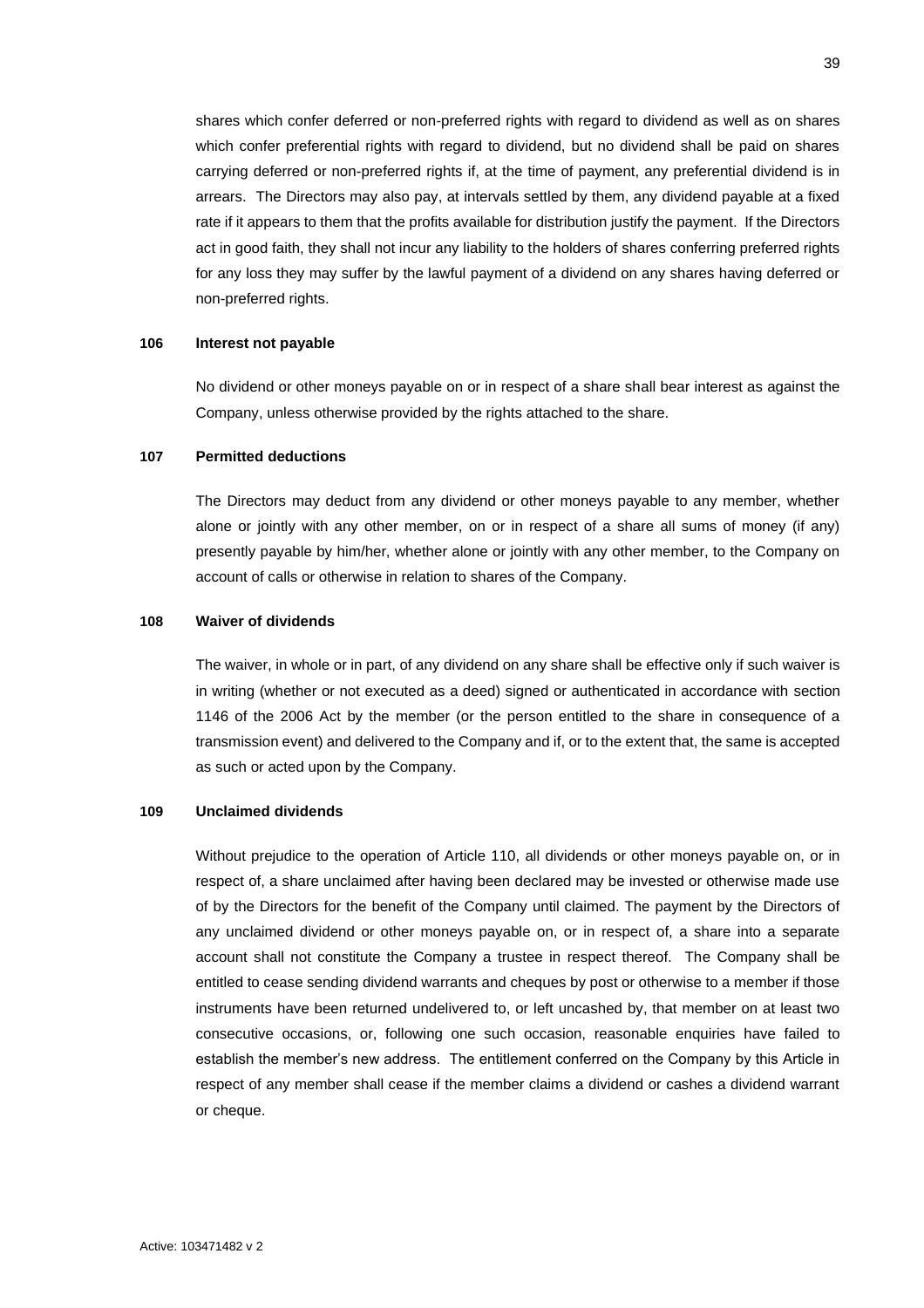### <span id="page-46-0"></span>**110 Forfeiture of unclaimed dividends**

Any dividend unclaimed after a period of twelve years from the date when it became due for payment shall, if the Directors so resolve, be forfeited and shall revert to the Company.

# <span id="page-46-1"></span>**111 Dividends in specie**

- 111.1 The Company may either:
	- 111.1.1 upon the recommendation of the Directors, by ordinary resolution; or
	- 111.1.2 by resolution of the Directors in respect of a dividend to be paid pursuant to Article [105,](#page-44-5)

direct that payment of a dividend (whether final or otherwise), in whole or in part, be made by the distribution of specific assets (and in particular of paid up shares or debentures of any other company) and the Directors may give effect to such resolution.

- 111.2 where any difficulty arises in regard to such distribution, the Directors may:
	- 111.2.1 settle the same as they think expedient and, in particular, may issue fractional certificates or may authorise any person to sell and transfer any fractions and distribute or retain the proceeds or disregard fractions altogether;
	- 111.2.2 fix the value for distribution of such specific assets or any part thereof;
	- 111.2.3 determine that cash payments shall be made to any members on the basis of the value so fixed in order to adjust the rights of those entitled to participate in the dividend; and
	- 111.2.4 vest any such specific assets in trustees as may seem expedient to the Directors.

### <span id="page-46-2"></span>**112 Procedure for payment**

- 112.1 Any dividend or other moneys payable in respect of a share may be paid:
	- 112.1.1 by cheque or warrant made payable to or to the order of the holder or person entitled to payment; or
	- 112.1.2 by any direct debit, bank or other funds transfer system to the holder or person entitled to payment or, if practicable, to a person designated by notice to the Company by the holder or person entitled to payment; or
	- 112.1.3 by any other method approved by the Directors and agreed (in such form as the Company thinks appropriate) by the holder or person entitled to payment.

### <span id="page-46-3"></span>**113 Payment by post**

113.1 A cheque or warrant may be sent by post: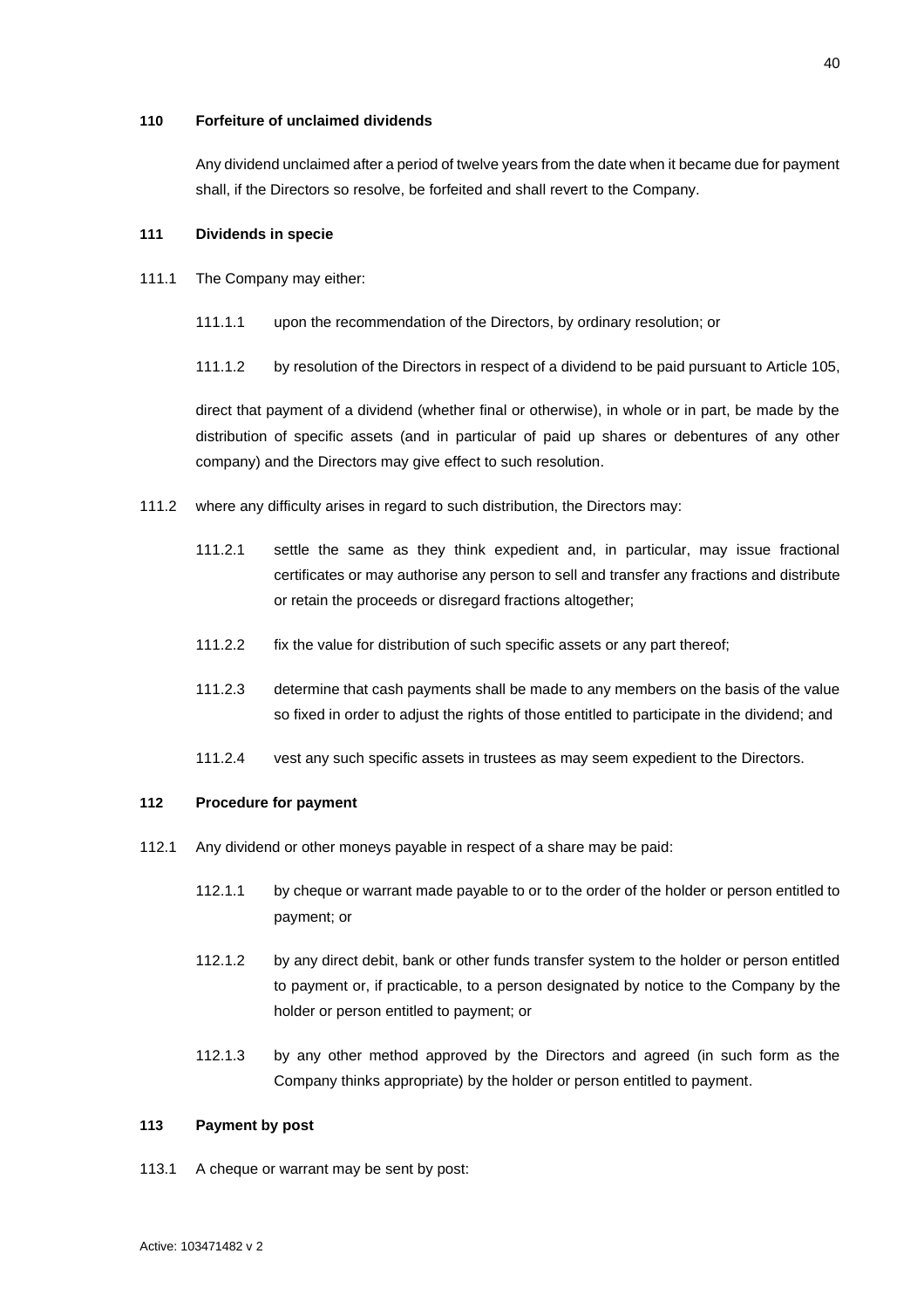- 113.1.1 where a share is held by a sole holder, to the registered address of the holder of the share; or
- 113.1.2 if two or more persons are the holders, to the registered address of the person who is first named in the register; or
- 113.1.3 if a person is entitled by transmission to the share, as if it were a notice to be given under Article [122;](#page-50-1) or
- 113.1.4 in any case, to such person and to such address as the person entitled to payment may direct by notice to the Company.

# <span id="page-47-0"></span>**114 Discharge to Company and risk**

Payment of a cheque or warrant by the bank on which it was drawn or the transfer of funds by the bank instructed to make the transfer shall be a good discharge to the Company. Every cheque or warrant sent or transfer of funds made by the relevant bank in accordance with these Articles shall be at risk of the holder or person entitled. The Company shall have no responsibility for any sums lost or delayed in the course of payment by any method used by the Company in accordance with Article [112.](#page-46-2)

#### <span id="page-47-1"></span>**115 Receipts where joint holders**

If two or more persons are registered as joint holders of any share or are entitled jointly to a share in consequence of a transmission event, any one of them may give effectual receipts for any dividend or other moneys payable or property distributable on or in respect of the share.

### <span id="page-47-2"></span>**CAPITALISATION OF PROFITS AND RESERVES**

#### <span id="page-47-3"></span>**116 Capitalisation of profits and reserves**

- <span id="page-47-5"></span><span id="page-47-4"></span>116.1 The Directors may, with the authority of an ordinary resolution of the Company:
	- 116.1.1 subject as hereinafter provided, resolve to capitalise any undistributed profits of the Company not required for paying any preferential dividend (whether or not they are available for distribution) or any sum standing to the credit of any reserve or other fund including the Company's share premium account and capital redemption reserve;
	- 116.1.2 appropriate the sum resolved to be capitalised to the members in proportion to the nominal amounts of the shares (whether or not fully paid) held by them respectively which would entitle them to participate in a distribution of that sum if the shares were fully paid and the sum were then distributable and were distributed by way of dividend and apply such sum on their behalf either in or towards paying up the amounts, if any, for the time being unpaid on any shares held by them respectively, or in paying up in full shares or debentures of the Company of a nominal amount equal to that sum, and allot the shares or debentures credited as fully paid to those members or as they may direct,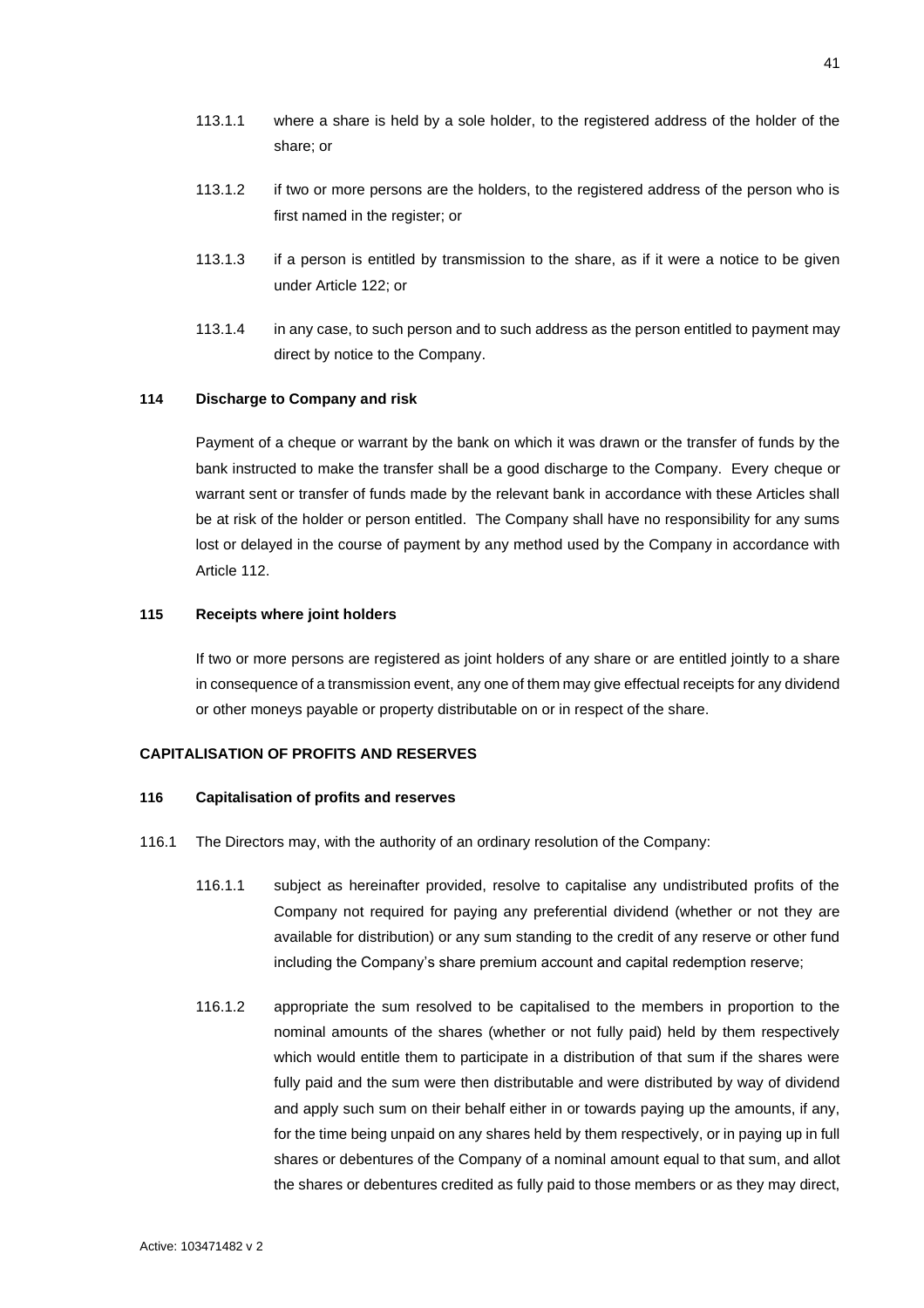in those proportions, or partly in one way and partly in the other, but the share premium account, the capital redemption reserve, and any profits which are not available for distribution may, for the purposes of this Article [116.1.2,](#page-47-4) only be applied in paying up shares to be allotted to members credited as fully paid;

- <span id="page-48-3"></span>116.1.3 resolve that any shares so allotted to any member in respect of a holding by him/her of any partly paid shares shall, so long as such shares remain partly paid, rank for dividend only to the extent that the latter shares rank for dividend;
- 116.1.4 make such provision by authorising the sale and transfer to any person of shares or debentures representing fractions to which any members would become entitled or by the issue of fractional certificates (or by ignoring fractions) or by payment in cash or otherwise as they determine in the case of shares or debentures becoming distributable in fractions;
- 116.1.5 authorise any person to enter, on behalf of all the members concerned, into an agreement with the Company providing for the allotment to them respectively, credited as fully paid, of any further shares to which they are entitled upon such capitalisation, any agreement made under such authority being binding on all such members; and
- 116.1.6 generally do all acts and things required to give effect to such resolution as aforesaid.

# <span id="page-48-4"></span><span id="page-48-0"></span>**117 Avoidance of discounts on exercise of employees' share options**

- 117.1 Where, pursuant to an employees' share scheme, the Company has granted options to subscribe for shares on terms which provide *inter alia* for adjustments to the subscription price payable on the exercise of such options or to the number of shares to be allotted upon such exercise in the event of any increase or reduction in or other reorganisation of the Company's issued share capital and an otherwise appropriate adjustment would result in the subscription price for any share being less than its nominal value, then, subject to and in accordance with the provisions of the Statutes, the Directors may, on the exercise of any of the options concerned and payment of the subscription which would have applied had such adjustment been made, capitalise any such profits or other sum as is mentioned in Article [116.1](#page-47-5) to the extent necessary to pay up the unpaid balance of the nominal value of the shares which fall to be allotted on the exercise of such options and apply such amount in paying up such balance and allot shares fully paid accordingly.
- 117.2 The provisions of Articles [116.1.3](#page-48-3) t[o 116.1.6](#page-48-4) shall apply mutatis mutandis to this Article [117](#page-48-0) (but as if the authority of an ordinary resolution of the Company were not required).

### <span id="page-48-1"></span>**ACCOUNTS**

# <span id="page-48-2"></span>**118 Right to inspect accounts and other documents and records**

118.1 Accounting records sufficient to show and explain the Company's transactions and otherwise complying with the Statutes shall be kept at the office of the Company or, subject to and in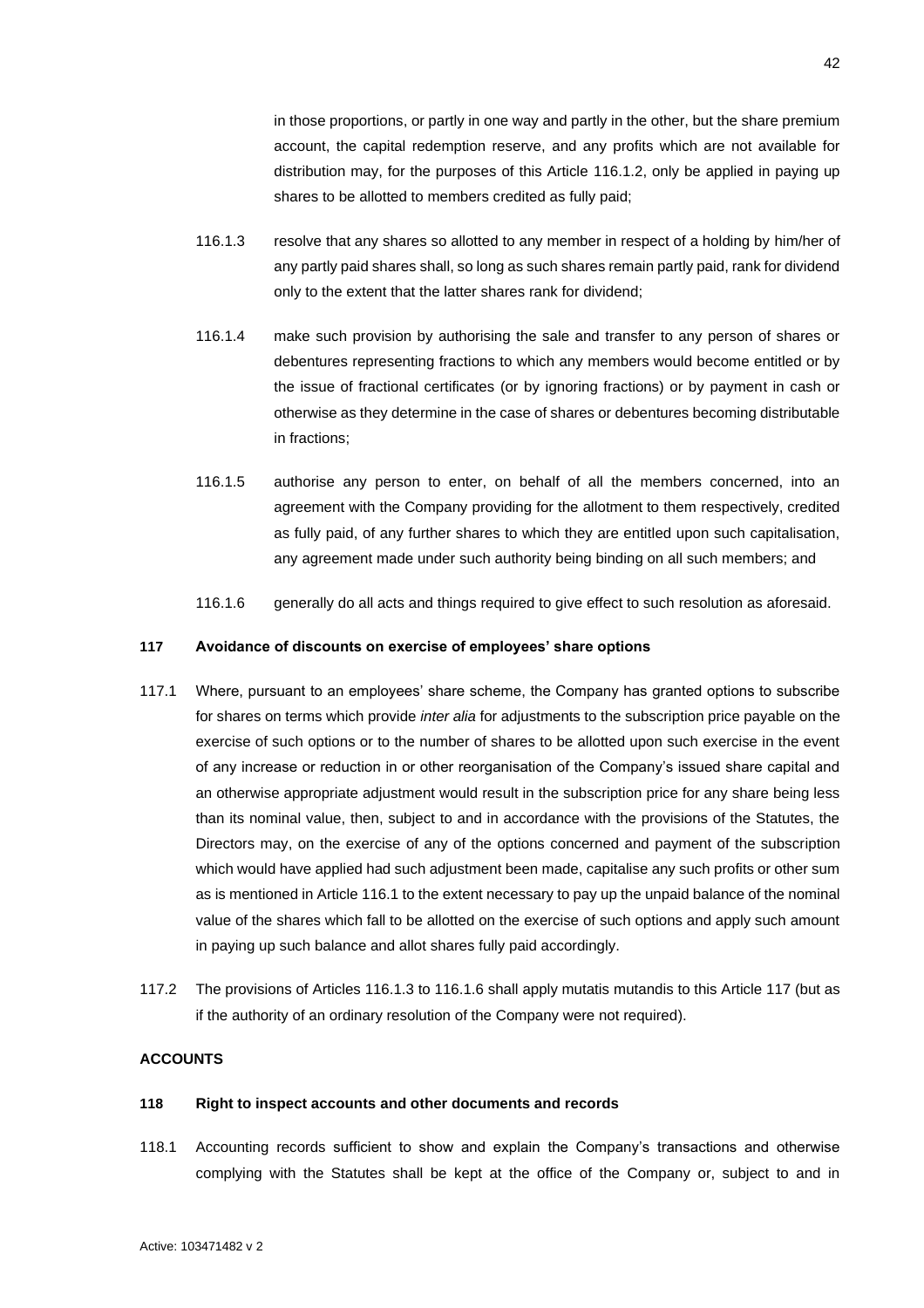accordance with the Statutes, at such other place or places as the Directors think fit and shall always be open to the inspection of the Directors.

- 118.2 Each Director shall have the power to examine any book, record, document or other record of corporate transactions of the Company and to communicate with the managers of the Company. The Secretary shall facilitate, as applicable, the exercise of such power by any Director.
- 118.3 No member (other than a Director) shall have any right of inspecting any account or book or document of the Company except as: conferred by Statute; ordered by a court of competent jurisdiction; authorised by the Directors; or authorised by an ordinary resolution of the Company.

# <span id="page-49-0"></span>**AUDITORS**

# <span id="page-49-1"></span>**119 Validity of acts of auditors**

Subject to the provisions of the Statutes, all acts done by any person acting as an auditor shall, as regards all persons dealing in good faith with the Company, be valid, notwithstanding that there was some defect in his/her appointment or that he/she was at the time of his/her appointment not qualified for appointment or subsequently became disqualified.

# <span id="page-49-2"></span>**COMMUNICATIONS WITH MEMBERS**

### <span id="page-49-3"></span>**120 Service of notices**

- 120.1 The Company may, subject to and in accordance with the Companies Acts and these Articles, send or supply all types of notice, documents or information to members by electronic means.
- 120.2 The Company Communications Provisions have effect, subject to the provisions of Articles [120](#page-49-3) to [126,](#page-51-2) for the purposes of any provision of the Companies Acts or these Articles that authorises or requires notices, documents or information to be sent or supplied by or to the Company.
- 120.3 Any notice, document or information (including a share certificate) which is sent or supplied by the Company in hard copy form, or in electronic form but to be delivered other than by electronic means, and which is sent by pre-paid post and properly addressed shall be deemed to have been received by the intended recipient at the expiration of 24 hours (or, where first class mail is not employed, 48 hours) after the time it was posted, and in proving such receipt it shall be sufficient to show that such notice, document or information was properly addressed, pre-paid and posted.
- 120.4 Any notice, document or information which is sent or supplied by the Company by electronic means shall be deemed to have been received by the intended recipient 24 hours after it was transmitted, and in proving such receipt it shall be sufficient to show that such notice, document or information was properly addressed.
- 120.5 The accidental failure to send, or the non-receipt by any person entitled to, any notice of or other document or information relating to any meeting or other proceeding shall not invalidate the relevant meeting or proceeding.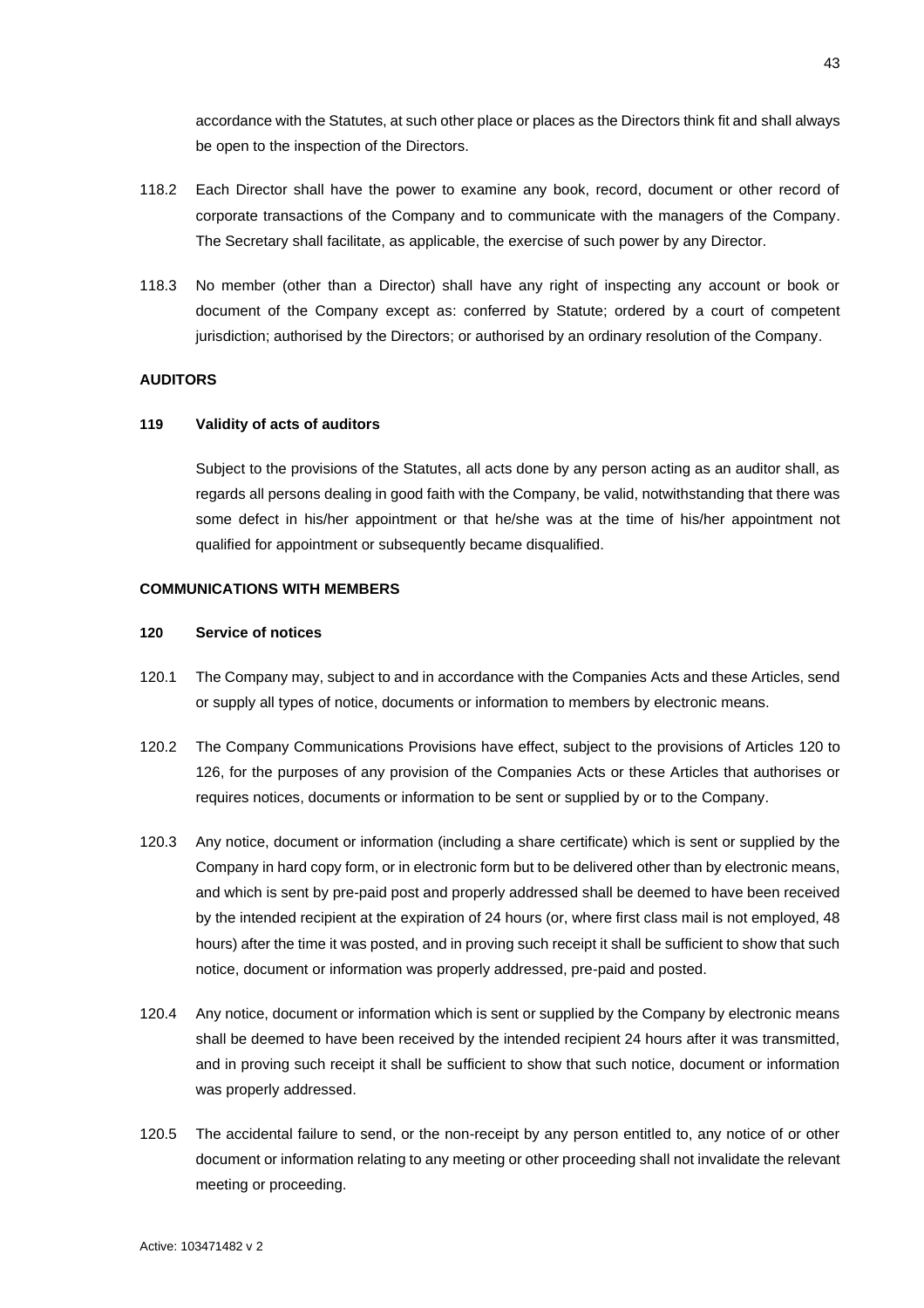# <span id="page-50-0"></span>**121 Joint Holders**

- 121.1 Anything which needs to be agreed or specified by the joint holders of a share shall for all purposes be taken to be agreed or specified by all the joint holders where it has been agreed or specified by the joint holder whose name stands first in the register of members in respect of the share.
- 121.2 Any notice, document or information which is authorised or required to be sent or supplied to joint holders of a share may be sent or supplied to the joint holder whose name stands first in the register of members in respect of the share, to the exclusion of the other joint holders. For such purpose, a joint holder having no registered address in the United Kingdom and not having supplied an address within the United Kingdom for the service of notices may, subject to the Statutes, be disregarded.
- 121.3 The provisions of this Article [121](#page-50-0) shall have effect in place of the Company Communications Provisions regarding joint holders of shares.

### <span id="page-50-1"></span>**122 Notice to persons entitled by transmission**

- <span id="page-50-3"></span>122.1 Save as otherwise provided by or in accordance with these Articles, a person entitled to a share in consequence of a transmission event, upon such evidence being produced as may from time to time properly be required by the Directors to show his/her title to the share and upon supplying an address for receiving notices, shall, save as herein otherwise expressly provided, be entitled to have sent to him/her at such address any notice or document to which the member but for the transmission event would be entitled, and such notice shall for all purposes be deemed sent to all persons interested (whether jointly with or as claiming through or under him/her) in the share. Until such address has been supplied, a notice may be sent in any manner in which it might have been sent if the transmission event had not occurred.
- 122.2 Save as provided by Article [122.1,](#page-50-3) any notice, document or information sent or supplied to the address of any member in pursuance of these Articles shall, notwithstanding that such member be then dead or bankrupt or in liquidation, and whether or not the Company has notice of his/her death or bankruptcy or liquidation, be deemed to have been duly sent or supplied in respect of any share registered in the name of such member as sole or first-named joint holder.
- 122.3 The provisions of this Article shall have effect in place of the Company Communications Provisions regarding the death or bankruptcy of a holder of shares in the Company.

# <span id="page-50-2"></span>**123 Deemed notice**

A member present in person or by proxy or authorised corporate representative at any meeting of the Company or of the holders of any class of shares shall be deemed to have been sent notice of the meeting and, where requisite, of the purposes for which it was called.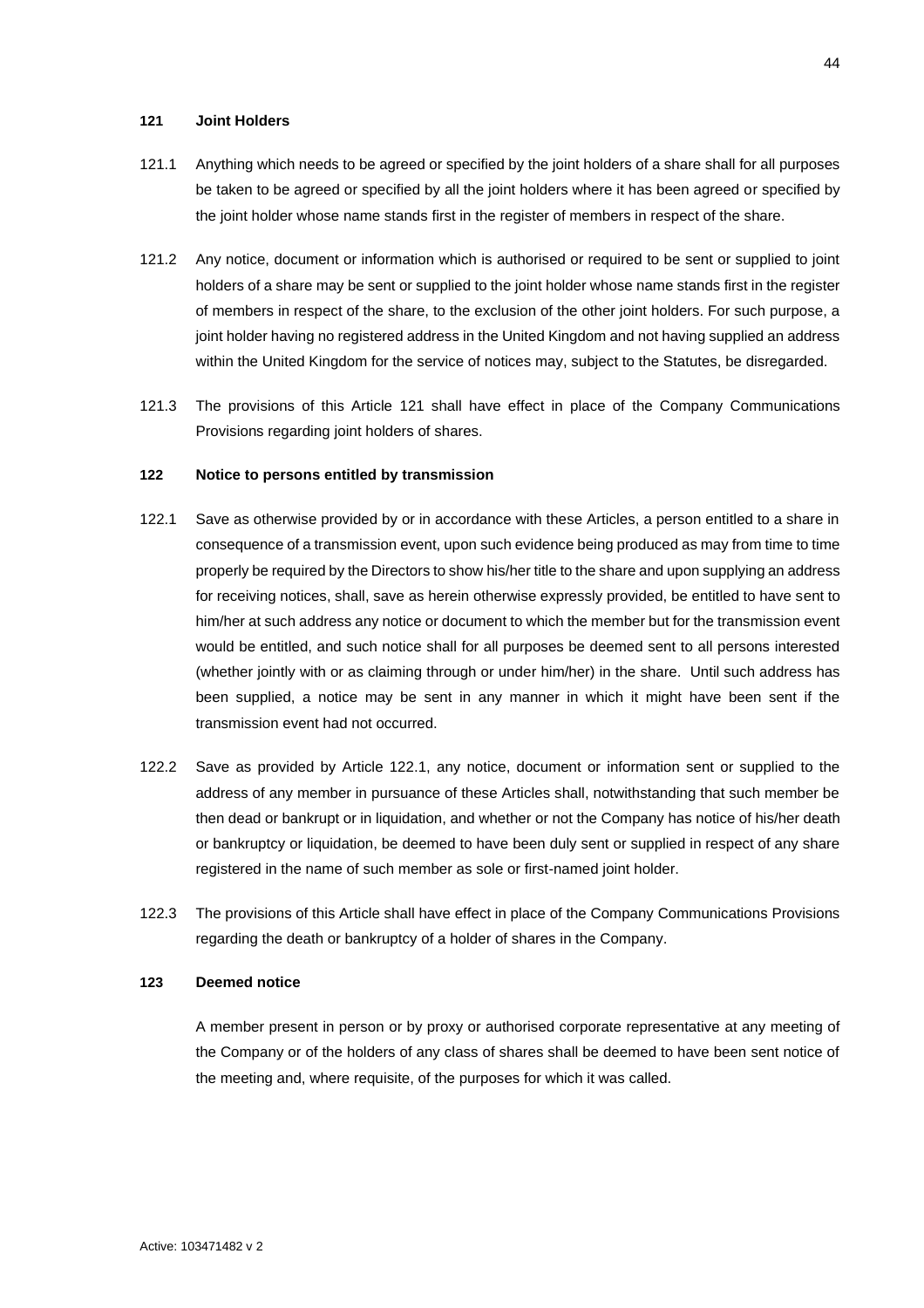### <span id="page-51-0"></span>**124 Successors in title bound by notice to predecessor**

Every person who becomes entitled to a share shall be bound by any notice in respect of that share which, before his/her name is entered in the register of members, has been sent to the person from whom he/she derives his/her title.

### <span id="page-51-1"></span>**125 Signature or authentication of documents sent by electronic means**

Where these Articles require a notice or other document to be signed or authenticated by a member or other person then any notice or other document sent or supplied in electronic form is sufficiently authenticated in any manner authorised by the Company Communications Provisions or such other manner as may be approved by the Directors. The Directors may designate mechanisms for validating any such notice or other document, and any such notice or other document not so validated by use of such mechanisms shall be deemed not to have been received by the Company.

### <span id="page-51-2"></span>**126 Statutory requirements**

Nothing in any of Articles [120](#page-49-3) to [125](#page-51-1) inclusive shall affect any requirement of the Statutes that any particular offer, notice or other document be sent or supplied in any particular manner.

### <span id="page-51-3"></span>**WINDING UP**

# <span id="page-51-4"></span>**127 Directors' power to petition**

The Directors shall have the power in the name and on behalf of the Company to present a petition to the Court for the Company to be wound up.

# <span id="page-51-5"></span>**128 Liquidator may distribute in specie**

If the Company shall be wound up (whether the liquidation is voluntary, under supervision or by the Court) the liquidator may, with the authority of a special resolution, divide among the members in specie or kind the whole, or any part of, the assets of the Company and whether or not the assets shall consist of property of one kind or shall consist of properties of different kinds, and may for such purpose set such value as he/she deems fair upon any one or more class or classes of property and may determine how such division shall be carried out as between the members or different classes of members.

#### <span id="page-51-6"></span>**129 Disposal of assets to trusts**

The liquidator may, with the like authority referred to in Article [128,](#page-51-5) vest any part of the assets in trustees upon such trusts for the benefit of members as the liquidator with the like authority shall think fit, and the liquidation of the Company may be closed and the Company dissolved, but so that no contributory shall be compelled to accept any shares or other property in respect of which there is a liability.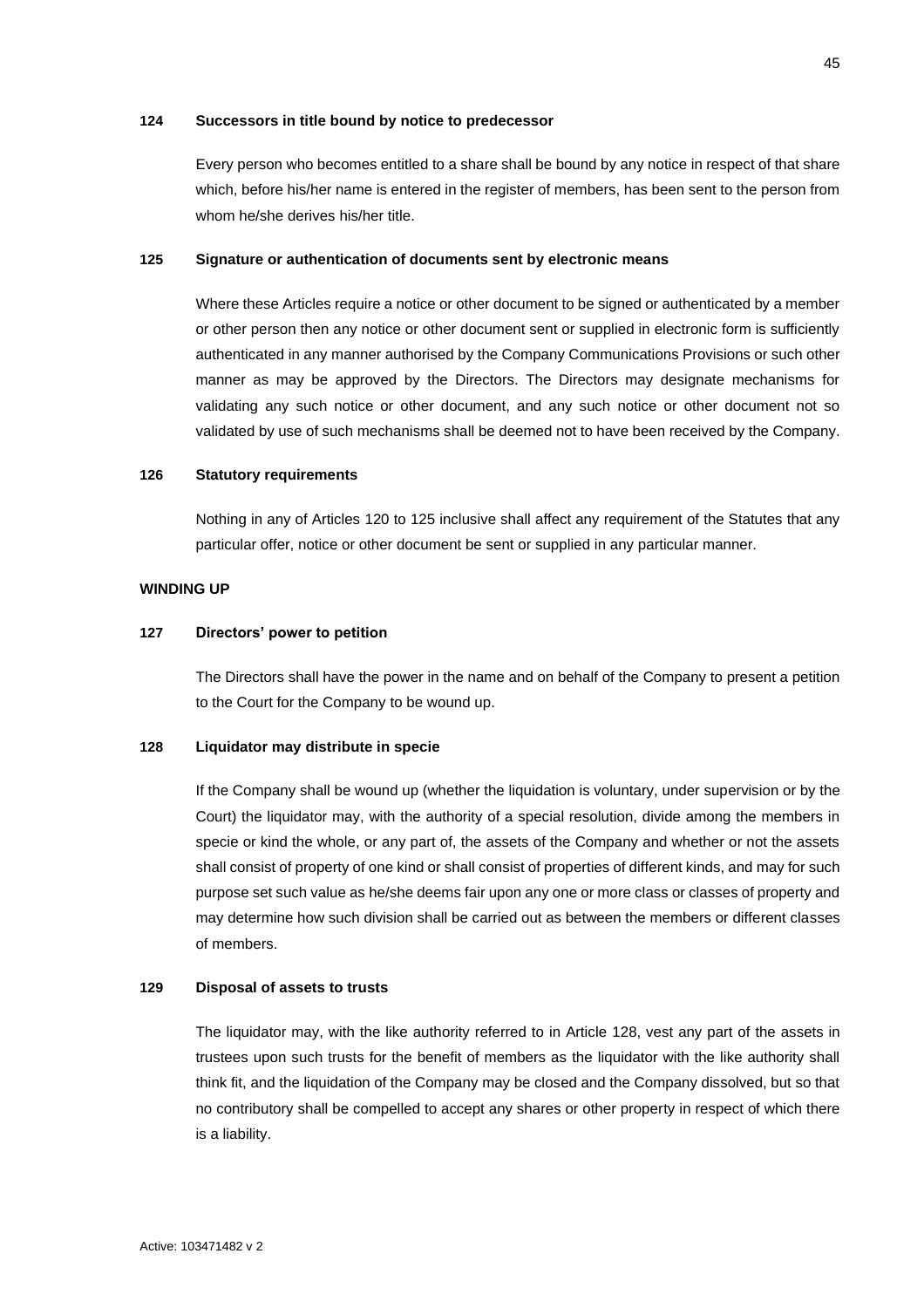# <span id="page-52-0"></span>**130 Provisions for Employees**

The Directors may, by resolution, exercise any power conferred by Section 247 of the 2006 Act to make provision for the benefit of persons employed or formerly employed by the Company or any of its subsidiary undertakings in connection with the cessation, or the transfer to any person, of the whole, or part of, the undertaking of the Company or that subsidiary undertaking.

### <span id="page-52-1"></span>**131 Indemnity**

- 131.1 Subject to the provisions of, and so far as may be permitted by and consistent with, the Statutes, every Director, former Director and officer of the Company and of each of the Associated Companies of the Company shall be and hereby is indemnified by the Company out of its own funds against:
	- 131.1.1 any liability incurred by or attaching to him/her in connection with any negligence, default, breach of duty or breach of trust by him/her in relation to the Company or any Associated Company of the Company other than:
		- 131.1.1.1 any liability to the Company or any Associated Company; and
		- 131.1.1.2 any liability of the kind referred to in Section 234(3) of the 2006 Act; and
	- 131.1.2 any other liability incurred by or attaching to him/her in the actual or purported execution and/or discharge of his/her duties and/or the exercise or purported exercise of his/her powers and/or otherwise in relation to or in connection with his/her duties, powers or office.
- 131.2 Subject to the Statutes the Company shall and does indemnify a Director, former Director and officer of the Company and any Associated Company of the Company if it is the trustee of an occupational pension scheme (within the meaning of Section 235(6) of the 2006 Act).
- 131.3 This Article [131](#page-52-1) does not authorise any indemnity which would be prohibited or rendered void by any provision of the Statutes or arising out of fraudulent conduct.
- 131.4 Where a Director, former Director or officer is indemnified against any liability in accordance with this Article [131,](#page-52-1) such indemnity shall extend to all costs, charges, losses, expenses and liabilities incurred by him/her in relation thereto.
- 131.5 In this Article "Associated Company" shall have the meaning given thereto by Section 256 of the 2006 Act.

# <span id="page-52-2"></span>**132 Defence Expenditure**

132.1 Subject to the provisions of and so far as may be permitted by the Statutes, the Company: